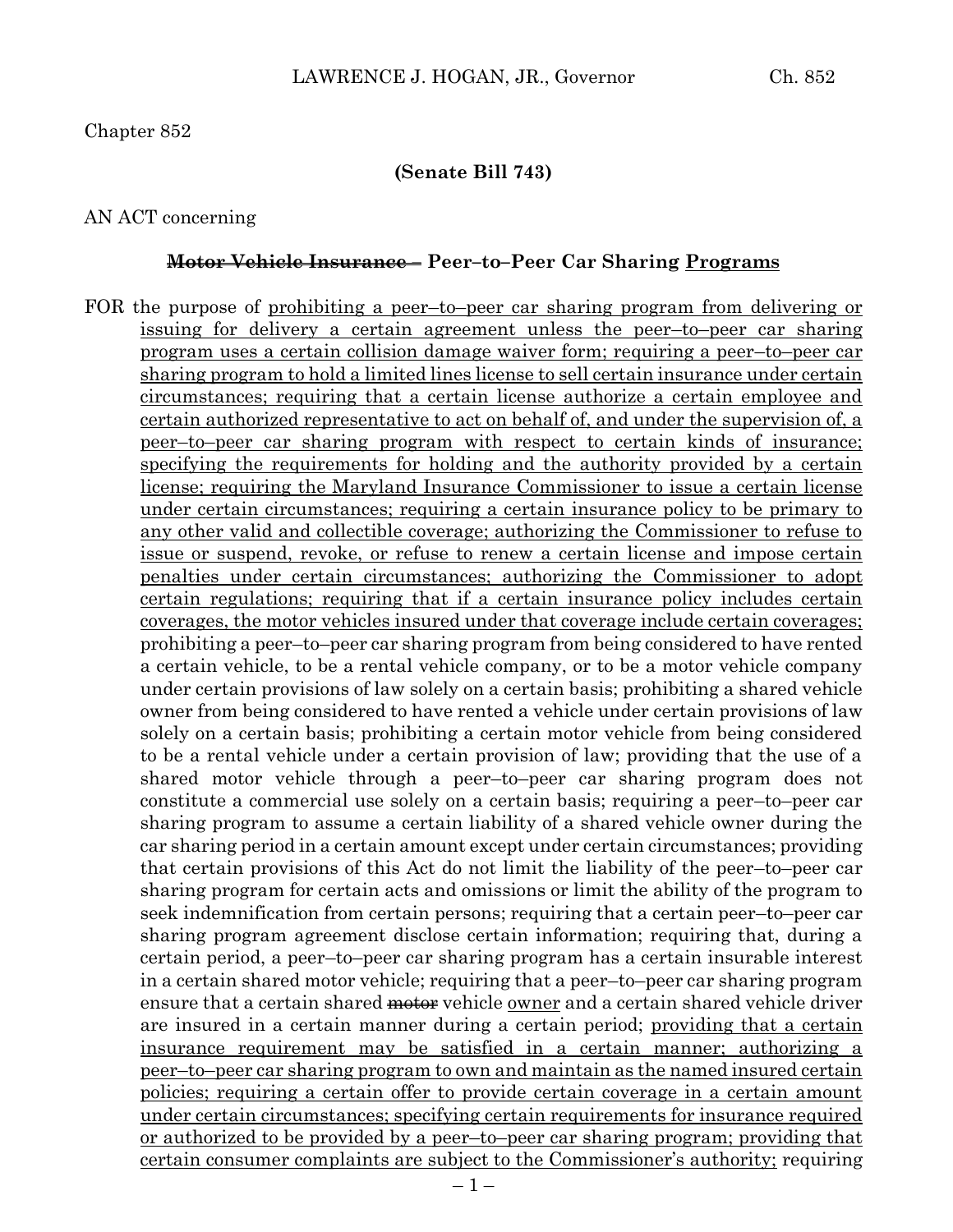a certain insurance policy to be primary under certain circumstances; authorizing a peer–to–peer car sharing program to sponsor a certain insurance policy; authorizing a peer–to–peer car sharing program to satisfy certain provisions of this Act in a certain manner; prohibiting a peer–to–peer car sharing program from being considered to be engaged in the business of insurance by taking certain actions; allowing certain insurers and the Maryland Automobile Insurance Fund to exclude certain coverages and the duty to defend or indemnify under a certain insurance policy; requiring that a certain insurer has a certain right  $\epsilon$  to seek contribution under certain circumstances; providing that certain provisions of this Act do not invalidate or limit an exclusion contained in a certain insurance policy under certain circumstances; providing that the right to exclude certain coverages and the duty to defend under a certain policy applies to certain coverages; prohibiting a certain insurer from taking certain actions on a certain insurance policy on a certain basis except under certain circumstances; providing that certain provisions of this Act do not require a certain insurance policy to provide certain coverage during a certain period, may not be interpreted to imply that a certain insurance policy provides certain coverage during a certain period, and do not preclude a certain insurer from providing certain coverage during a certain time under certain circumstances; prohibiting certain coverage under a certain insurance policy from being dependent on a certain denial of a claim; prohibiting a certain insurer from being required to first deny a claim; providing that a peer–to–peer car sharing program and a certain shared vehicle owner are exempt from certain vicarious liability; requiring a peer–to–peer car sharing program to cooperate in a certain manner with certain parties; providing that a peer–to–peer car sharing program is subject to a certain sales and use tax rate; requiring a peer–to–peer car sharing program to ensure that a shared vehicle owner and a shared vehicle driver are insured during a certain period; providing that a certain replacement vehicle may be deemed to have satisfied a certain requirement by maintaining certain security; requiring a certain agreement to contain a certain provision under certain circumstances; requiring a certain security to cover certain persons; prohibiting a peer–to–peer car sharing program from entering into a certain agreement unless a certain driver holds a certain driver's license or is otherwise authorized under certain provisions of law to drive certain vehicles; requiring a peer–to–peer car sharing program to keep certain records; authorizing a certain police officer or a certain authorized representative to inspect certain records; prohibiting a peer–to–peer car sharing program from entering into a certain agreement with a certain intent for which a certain charge is based on the distance traveled under certain circumstances; establishing a certain penalty; prohibiting a person from allowing certain individuals to operate a certain shared motor vehicle under certain circumstances; providing that a peer–to–peer car sharing program must have a certain concession fee agreement to operate at certain airports; specifying the contents of a certain agreement; prohibiting a peer–to–peer car sharing program from charging for the use of a certain shared motor vehicle after a certain period; allowing a peer–to–peer car sharing program to charge a certain separately stated fee; requiring a peer–to–peer car sharing program to verify that a certain shared motor vehicle does not have a certain safety recall; prohibiting a shared vehicle owner from making a motor vehicle available on a certain program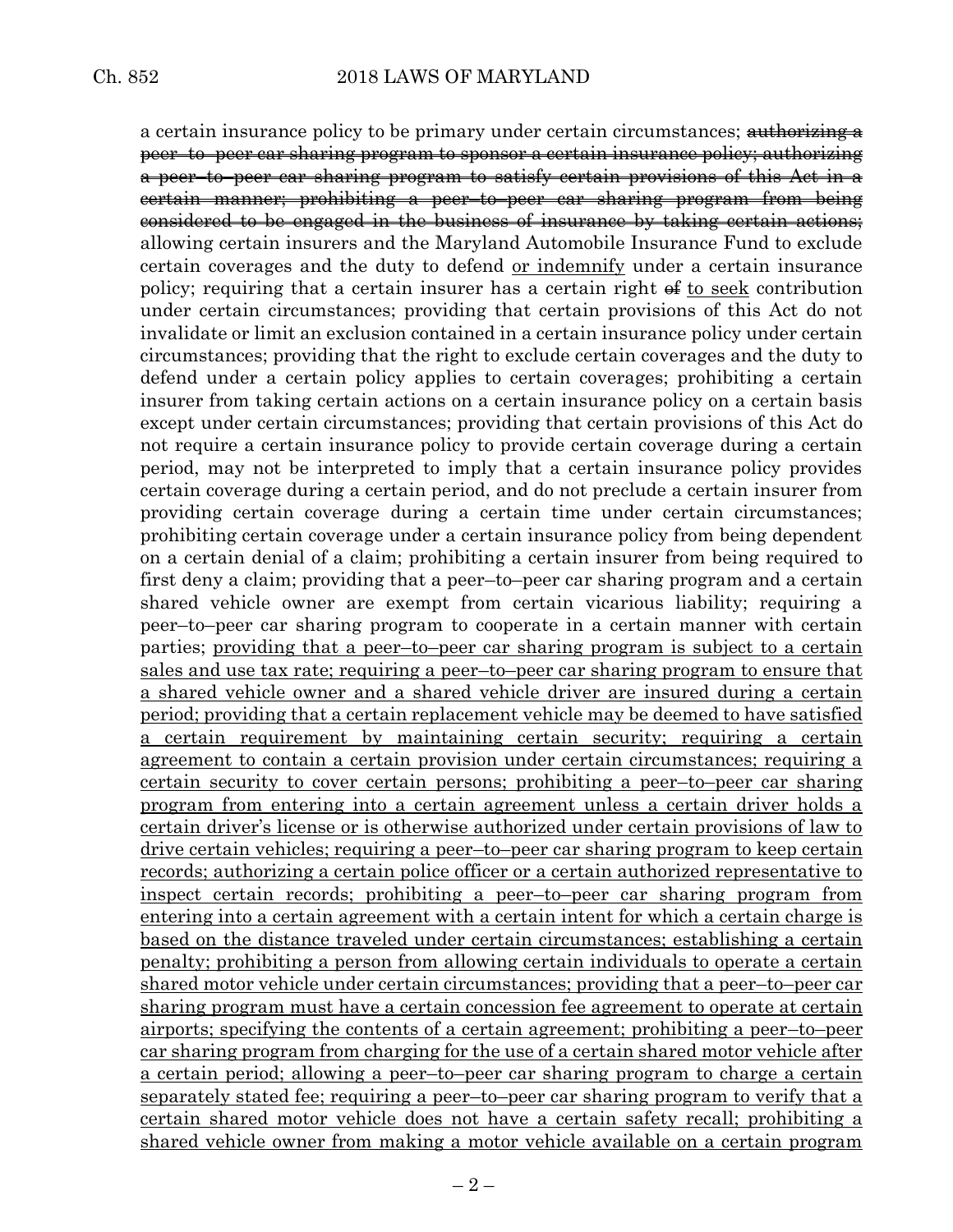under certain circumstances; requiring a peer–to–peer car sharing program to verify the age of a certain shared motor vehicle and request from a shared vehicle owner the date of the last State inspection on a shared motor vehicle; requiring a peer–to–peer car sharing program to notify certain shared vehicle owners of certain requirements; requiring the Consumer Protection Division of the Office of the Attorney General to provide a certain report on or before a certain date; requiring the Motor Vehicle Administration and the Comptroller to identify and compile certain information and report to certain committees of the General Assembly on or before a certain date; providing for a delayed effective date for certain provisions of this Act; providing for the construction and application of certain provisions of this Act; providing for the termination of certain provisions of this Act; making conforming changes; defining certain terms; and generally relating to peer–to–peer car sharing.

BY repealing and reenacting, with amendments,

Article – Commercial Law Section 14–2101 Annotated Code of Maryland (2013 Replacement Volume and 2017 Supplement)

BY repealing and reenacting, without amendments,

Article – Insurance Section  $10-601(a)$  and  $(e)$ Annotated Code of Maryland (2017 Replacement Volume)

BY repealing and reenacting, with amendments, Article – Insurance Section 10–601(c) and 19–512 Annotated Code of Maryland (2017 Replacement Volume)

#### BY adding to

Article – Insurance

Section 10–6A–01 through 10–6A–07 to be under the new subtitle "Subtitle 6A. Peer–to–Peer Car Sharing Programs"; and 19–520 Annotated Code of Maryland (2017 Replacement Volume)

BY repealing and reenacting, without amendments, Article – Transportation

Section 11–148.1(a) Annotated Code of Maryland (2012 Replacement Volume and 2017 Supplement)

BY repealing and reenacting, with amendments,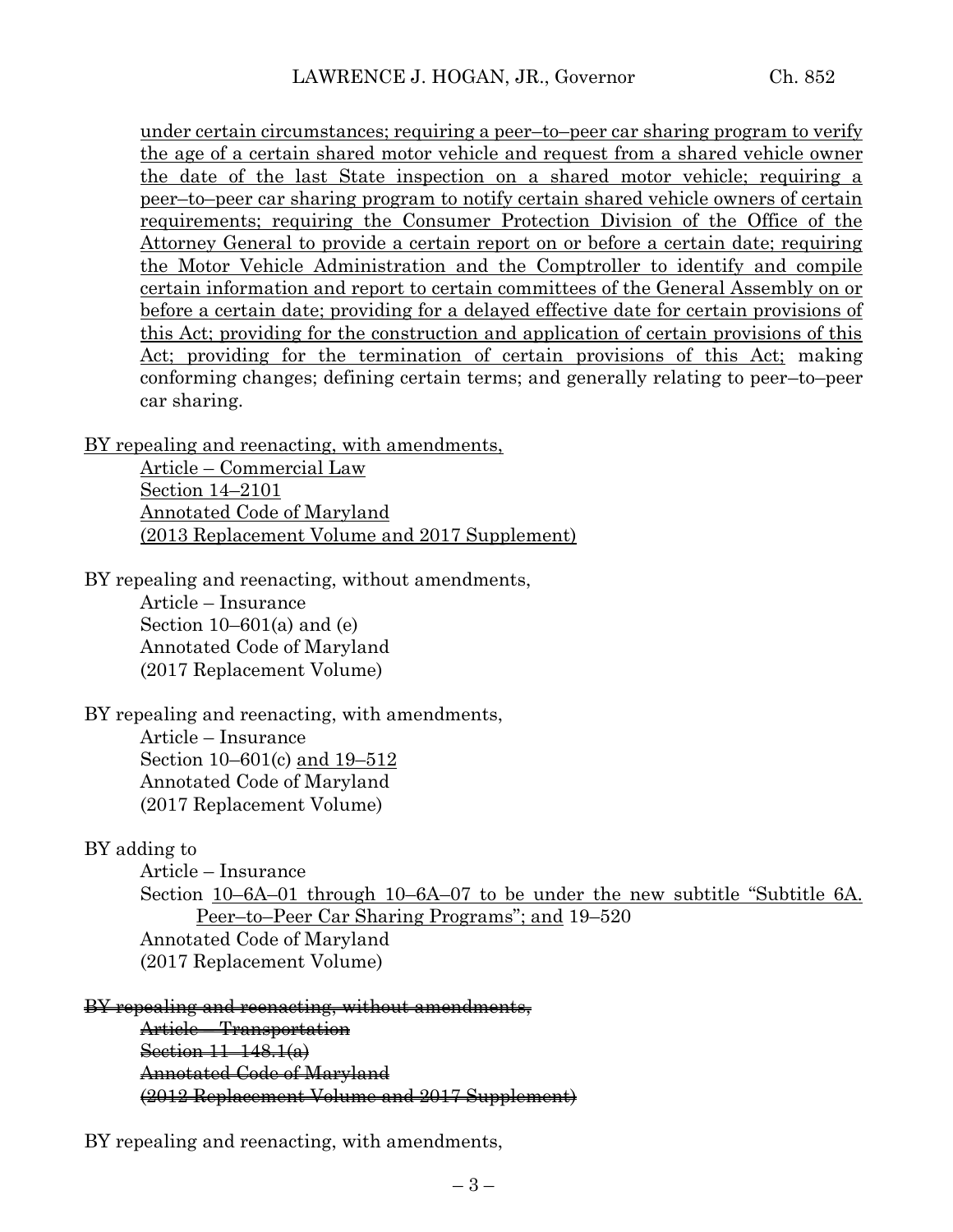### Ch. 852 2018 LAWS OF MARYLAND

Article – Transportation Section  $18-101$  and  $11-148.1$ (b) and  $18-108$ (a); and *Annotated Code of Maryland (2012 Replacement Volume and 2017 Supplement)*

*BY adding to*

*Article – Transportation Section* 18.5–101 through 18.5–110 to be under the new subtitle *title* "Subtitle *Title* 18.5. Peer–to–Peer Car Sharing Programs" Annotated Code of Maryland (2012 Replacement Volume and 2017 Supplement)

BY repealing and reenacting, with amendments,

Article – Tax – General Section 11–101(l)(4) and 11–104(c)(1) Annotated Code of Maryland (2016 Replacement Volume and 2017 Supplement)

BY repealing and reenacting, without amendments, Article – Tax – General

Section  $11-104(a)$ Annotated Code of Maryland (2016 Replacement Volume and 2017 Supplement)

BY adding to

Article – Tax – General Section 11–104(c–1) Annotated Code of Maryland (2016 Replacement Volume and 2017 Supplement)

SECTION 1. BE IT ENACTED BY THE GENERAL ASSEMBLY OF MARYLAND, That the Laws of Maryland read as follows:

# **Article – Commercial Law**

14–2101.

(a) (1) In this section the following words have the meanings indicated.

# (2) **"CAR SHARING PERIOD" HAS THE MEANING STATED IN § 19–520 OF THE INSURANCE ARTICLE.**

**(3)** "Collision damage waiver" means**:**

**(I) WITH RESPECT TO A RENTAL AGREEMENT,** any contract, whether separate from or part of a rental agreement, in which the lessor agrees, for a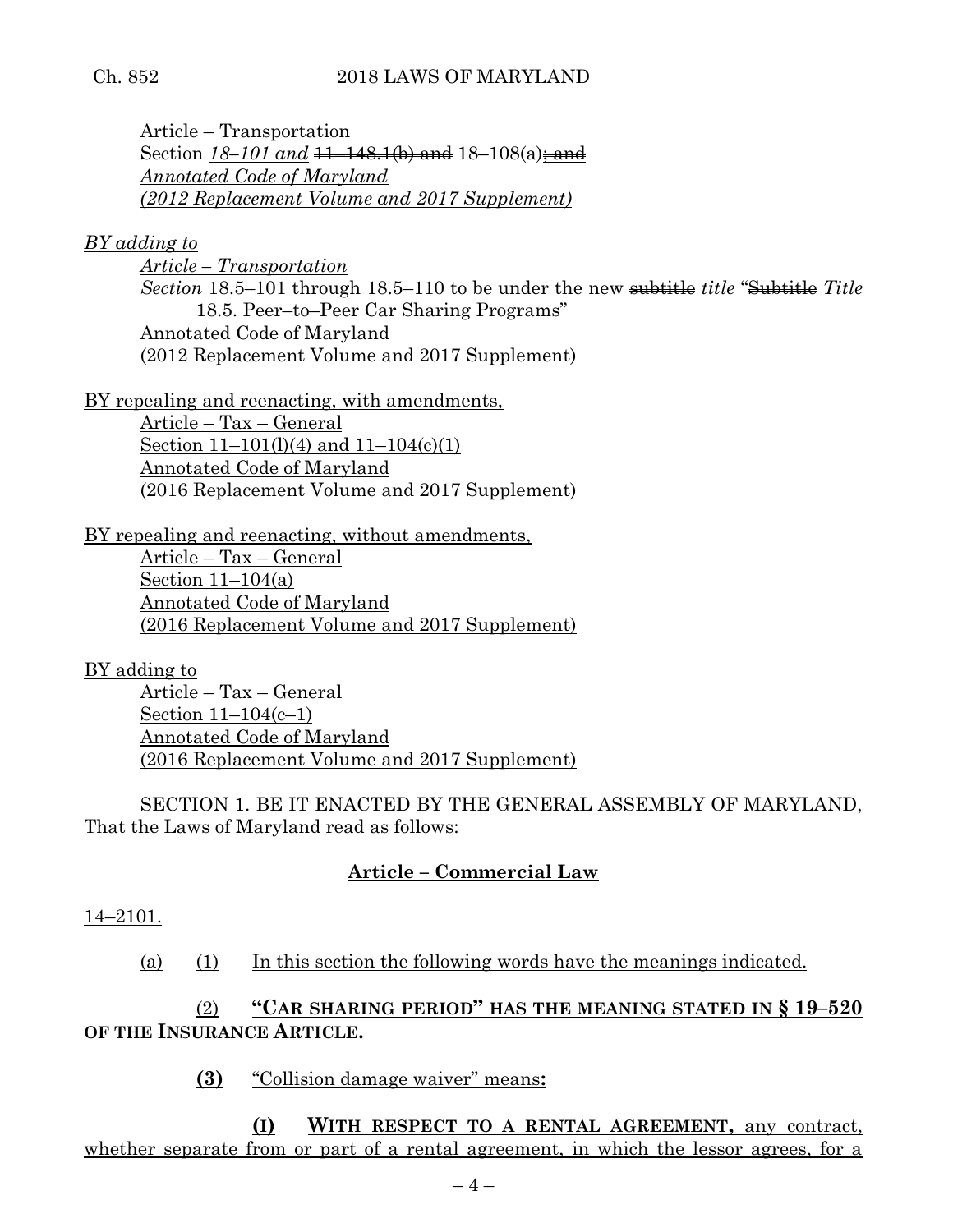charge, to waive all or part of any claims against the lessee for damages to the rental motor vehicle during the term of the rental agreement**; AND**

# **(II) WITH RESPECT TO A PEER–TO–PEER CAR SHARING PROGRAM AGREEMENT, A PROVISION IN THE PEER–TO–PEER CAR SHARING PROGRAM AGREEMENT IN WHICH IT IS AGREED, FOR A CHARGE, THAT ALL OR PART OF ANY CLAIMS AGAINST A SHARED VEHICLE DRIVER FOR DAMAGES TO A SHARED MOTOR VEHICLE DURING A CAR SHARING PERIOD ARE WAIVED**.

**[**(3)**] (4)** "Lessee" means any person obtaining the use of a rental motor vehicle from a lessor under the terms of a rental agreement.

**[**(4)**] (5)** "Lessor" means any person in the business of providing rental motor vehicles to the public.

**[**(5)**] (6)** "Passenger car" means any motor vehicle that is a Class A (passenger) vehicle under § 13–912 of the Transportation Article, or any motor vehicle that is a Class M (multipurpose) vehicle under § 13–937 of the Transportation Article if the vehicle is used primarily for transporting passengers.

# **(7) "PEER–TO–PEER CAR SHARING PROGRAM AGREEMENT" HAS THE MEANING STATED IN § 19–520 OF THE INSURANCE ARTICLE.**

**[**(6)**] (8)** "Rental agreement" means a written agreement setting forth the terms and conditions governing the use of a rental motor vehicle by a lessee for a period of less than 180 days.

**[**(7)**] (9)** "Rental motor vehicle" means a passenger car which, on execution of a rental agreement, is made available to a lessee for the lessee's use.

# **(10) "SHARED MOTOR VEHICLE" HAS THE MEANING STATED IN § 19–520 OF THE INSURANCE ARTICLE.**

# **(11) "SHARED VEHICLE DRIVER" HAS THE MEANING STATED IN § 19–520 OF THE INSURANCE ARTICLE.**

(b) The Division shall develop a form for collision damage waivers **FOR LESSORS AND FOR PEER–TO–PEER CAR SHARING PROGRAMS**, and shall make it available to all lessors **AND PEER–TO–PEER CAR SHARING PROGRAMS** in the State.

(c) The form shall meet the requirements specified in subsection (e) of this section.

(d) **(1)** A lessor may not deliver or issue for delivery in this State a rental motor vehicle agreement containing a collision damage waiver, unless the lessor uses a separate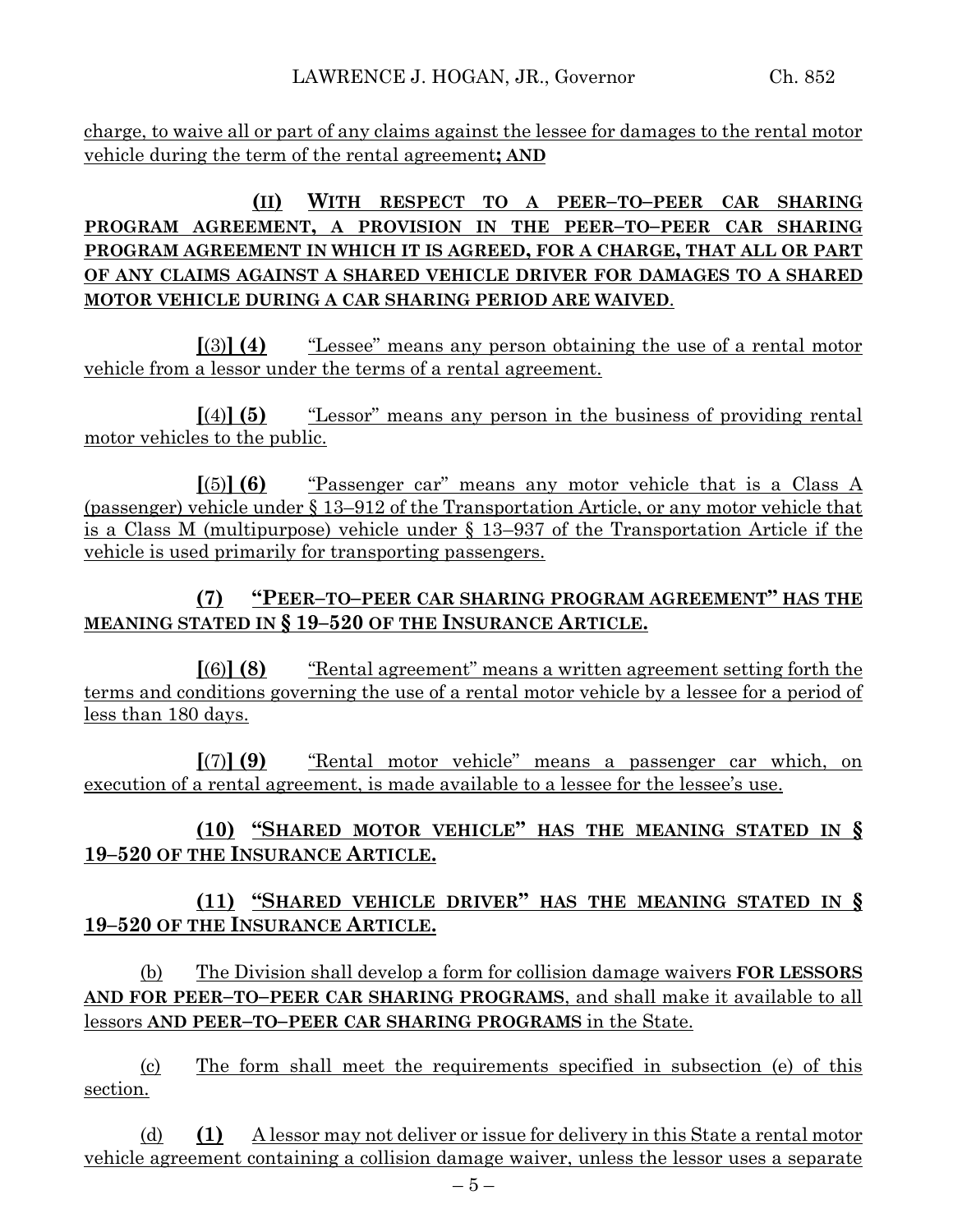collision damage waiver form provided by the Division that meets the requirements specified in subsection (e) of this section.

**(2) A PEER–TO–PEER CAR SHARING PROGRAM MAY NOT DELIVER OR ISSUE FOR DELIVERY IN THE STATE A PEER–TO–PEER CAR SHARING PROGRAM AGREEMENT CONTAINING A COLLISION DAMAGE WAIVER, UNLESS THE PEER–TO–PEER CAR SHARING PROGRAM USES A SEPARATE COLLISION DAMAGE WAIVER FORM PROVIDED BY THE DIVISION THAT MEETS THE REQUIREMENTS SPECIFIED IN SUBSECTION (E) OF THIS SECTION.**

(e) The collision damage waiver form shall contain the following requirements:

(1) The collision damage waiver shall be understandable and written in simple and readable plain language;

(2) The terms of the collision damage waiver, including, but not limited to, any conditions or exclusions applicable to the collision damage waiver, shall be prominently displayed;

(3) All restrictions, conditions, or provisions in, or endorsed on, the collision damage waiver are printed in type at least as large as Brevier or 10 point type;

(4) The collision damage waiver shall include a statement of the total charge for the anticipated rental period **OR CAR SHARING PERIOD** or the anticipated total daily charge;

(5) The agreement containing the collision damage waiver shall display the following notice on the face of the agreement, set apart and in boldface type, and in type at least as large as 10 point type:

"Notice:

This contract offers, for an additional charge, a collision damage waiver to cover your responsibility for damage to the vehicle. Before deciding whether to purchase the collision damage waiver, you may wish to determine whether your own automobile insurance affords you coverage for damage to the rental vehicle **OR SHARED MOTOR VEHICLE** and the amount of the deductible under your own insurance coverage. The purchase of this collision damage waiver is not mandatory and may be waived. Maryland law requires that all Maryland residents' insurance policies with collision coverage automatically extend that collision coverage to passenger cars rented **OR MOTOR VEHICLES SHARED** by the insureds named in the policy for a period of 30 days or less."; and

(6) Any additional information that the Division considers reasonable and necessary to carry out the provisions of this subtitle.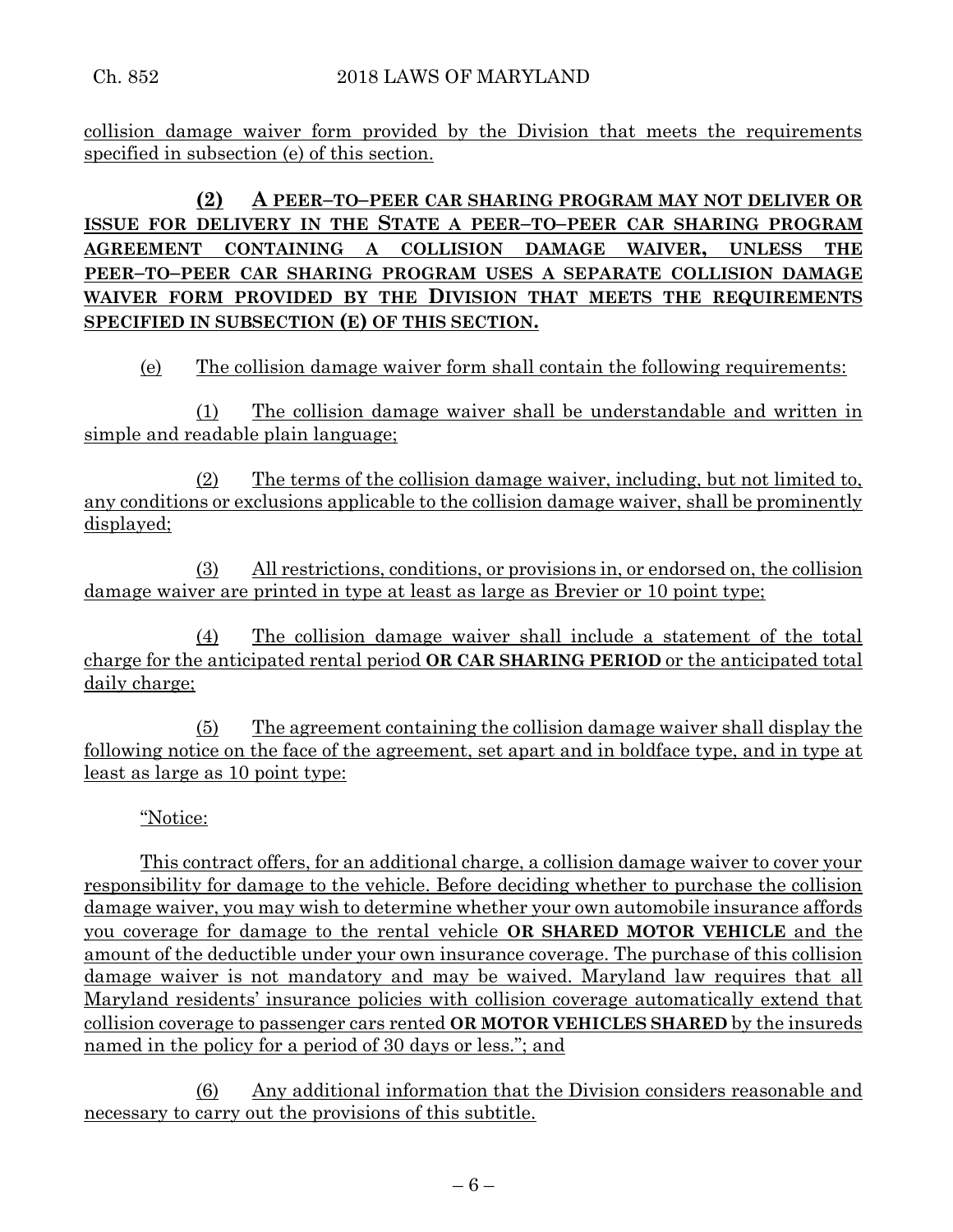(f) A failure by a lessor to comply with subsection (d) of this section is an unfair or deceptive trade practice within the meaning of Title 13, Subtitle 3 of this article.

### **Article – Insurance**

10–601.

(a) In this subtitle the following words have the meanings indicated.

(c) **(1)** "Motor vehicle rental company" means any person that is in the business of providing motor vehicles to the public under a rental agreement for a period of 180 days or less.

**(2) "MOTOR VEHICLE RENTAL COMPANY" DOES NOT INCLUDE A PEER–TO–PEER CAR SHARING PROGRAM AS DEFINED IN § 19–520 OF THIS ARTICLE.**

(e) "Renter" means any person obtaining the use of a vehicle from a motor vehicle rental company under the terms of a rental agreement.

### **SUBTITLE 6A. PEER–TO–PEER CAR SHARING PROGRAMS.**

#### **10–6A–01.**

**(A) IN THIS SUBTITLE THE FOLLOWING WORDS HAVE THE MEANINGS INDICATED.**

**(B) "AUTHORIZED REPRESENTATIVE" MEANS AN INDEPENDENT CONTRACTOR OF A PEER–TO–PEER CAR SHARING PROGRAM.**

**(C) "CAR SHARING PERIOD" HAS THE MEANING STATED IN § 19–520 OF THIS ARTICLE.**

**(D) "PEER–TO–PEER CAR SHARING PROGRAM AGREEMENT" HAS THE MEANING STATED IN § 19–520 OF THIS ARTICLE.**

**(E) "PEER–TO–PEER CAR SHARING PROGRAM" MEANS A PEER–TO–PEER CAR SHARING PROGRAM, AS DEFINED IN § 19–520 OF THIS ARTICLE, THAT SELLS OR OFFERS A MOTOR VEHICLE LIABILITY INSURANCE POLICY ISSUED BY AN INSURER UNDER § 19–520 OF THIS ARTICLE.**

**(F) "SHARED VEHICLE DRIVER" HAS THE MEANING STATED IN § 19–520 OF THIS ARTICLE.**

**(G) "VEHICLE" MEANS A MOTOR VEHICLE:**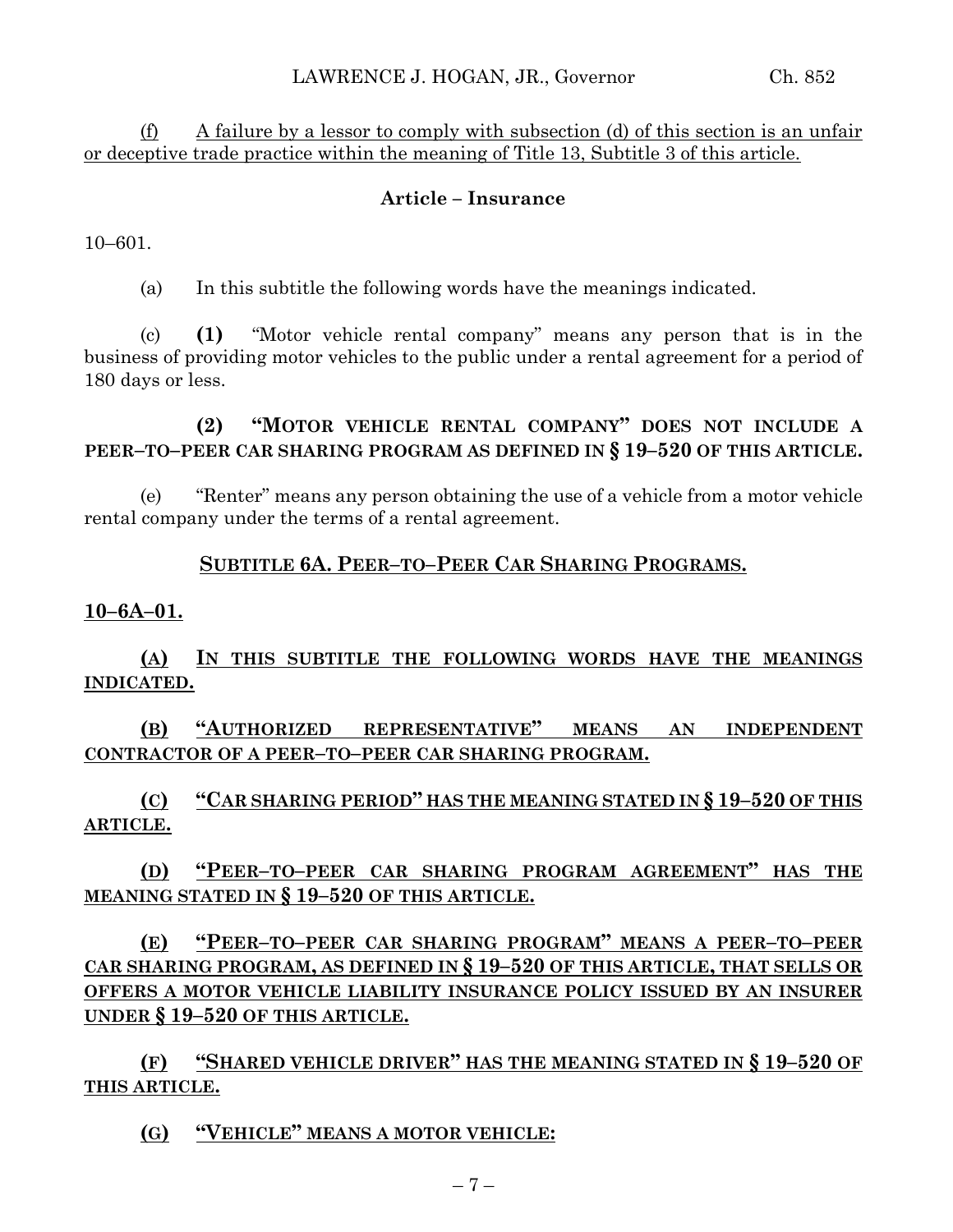### **(1) OF THE PRIVATE PASSENGER TYPE, INCLUDING PASSENGER VANS, MINIVANS, AND SPORT UTILITY VEHICLES; OR**

**(2) OF THE CARGO TYPE, INCLUDING CARGO VANS, PICKUP TRUCKS, AND TRUCKS THAT DO NOT REQUIRE THE OPERATOR TO POSSESS A COMMERCIAL DRIVER'S LICENSE.**

### **10–6A–02.**

**(A) A PEER–TO–PEER CAR SHARING PROGRAM SHALL HOLD A LIMITED LINES LICENSE TO SELL INSURANCE IN CONNECTION WITH, AND INCIDENTAL TO, THE RESERVATION OF A SHARED MOTOR VEHICLE THROUGH THE PEER–TO–PEER CAR SHARING PROGRAM BEFORE THE PEER–TO–PEER CAR SHARING PROGRAM OR ITS EMPLOYEES OR AUTHORIZED REPRESENTATIVES MAY SELL OR OFFER ANY POLICIES OF INSURANCE IN THE STATE TO A SHARED VEHICLE DRIVER IN CONNECTION WITH, AND INCIDENTAL TO, A PEER–TO–PEER CAR SHARING PROGRAM AGREEMENT.**

**(B) A LIMITED LINES LICENSE ISSUED UNDER THIS SUBTITLE TO SELL INSURANCE IN CONNECTION WITH, AND INCIDENTAL TO, THE PEER–TO–PEER CAR SHARING PROGRAM AGREEMENT SHALL AUTHORIZE ANY EMPLOYEE AND ANY AUTHORIZED REPRESENTATIVE OF THE PEER–TO–PEER CAR SHARING PROGRAM WHO IS TRAINED, UNDER § 10–6A–04(A)(4) OF THIS SUBTITLE, TO ACT ON BEHALF OF, AND UNDER THE SUPERVISION OF, A PEER–TO–PEER CAR SHARING PROGRAM, WITH RESPECT TO THE KINDS OF INSURANCE SPECIFIED IN § 10–6A–04(B)(2) OF THIS SUBTITLE.**

**(C) THE ACTS OF AN EMPLOYEE OR AUTHORIZED REPRESENTATIVE OFFERING OR SELLING INSURANCE COVERAGE ON BEHALF OF A PEER–TO–PEER CAR SHARING PROGRAM SHALL BE DEEMED THE ACTS OF THE PEER–TO–PEER CAR SHARING PROGRAM FOR THE PURPOSES OF THIS SUBTITLE.**

**(D) A PEER–TO–PEER CAR SHARING PROGRAM HOLDING A LIMITED LINES LICENSE ISSUED UNDER THIS SUBTITLE TO SELL INSURANCE IN CONNECTION WITH, AND INCIDENTAL TO, THE PEER–TO–PEER CAR SHARING PROGRAM AGREEMENT IS NOT REQUIRED TO TREAT PREMIUMS COLLECTED FROM A SHARED VEHICLE DRIVER WHO PURCHASED INSURANCE FROM THE PEER–TO–PEER CAR SHARING PROGRAM AS FUNDS RECEIVED IN A FIDUCIARY CAPACITY IF:**

**(1) THE INSURER REPRESENTED BY THE PEER–TO–PEER CAR SHARING PROGRAM HAS CONSENTED IN A WRITTEN AGREEMENT, SIGNED BY AN OFFICER OF THE INSURER, THAT THE PREMIUMS DO NOT NEED TO BE SEGREGATED**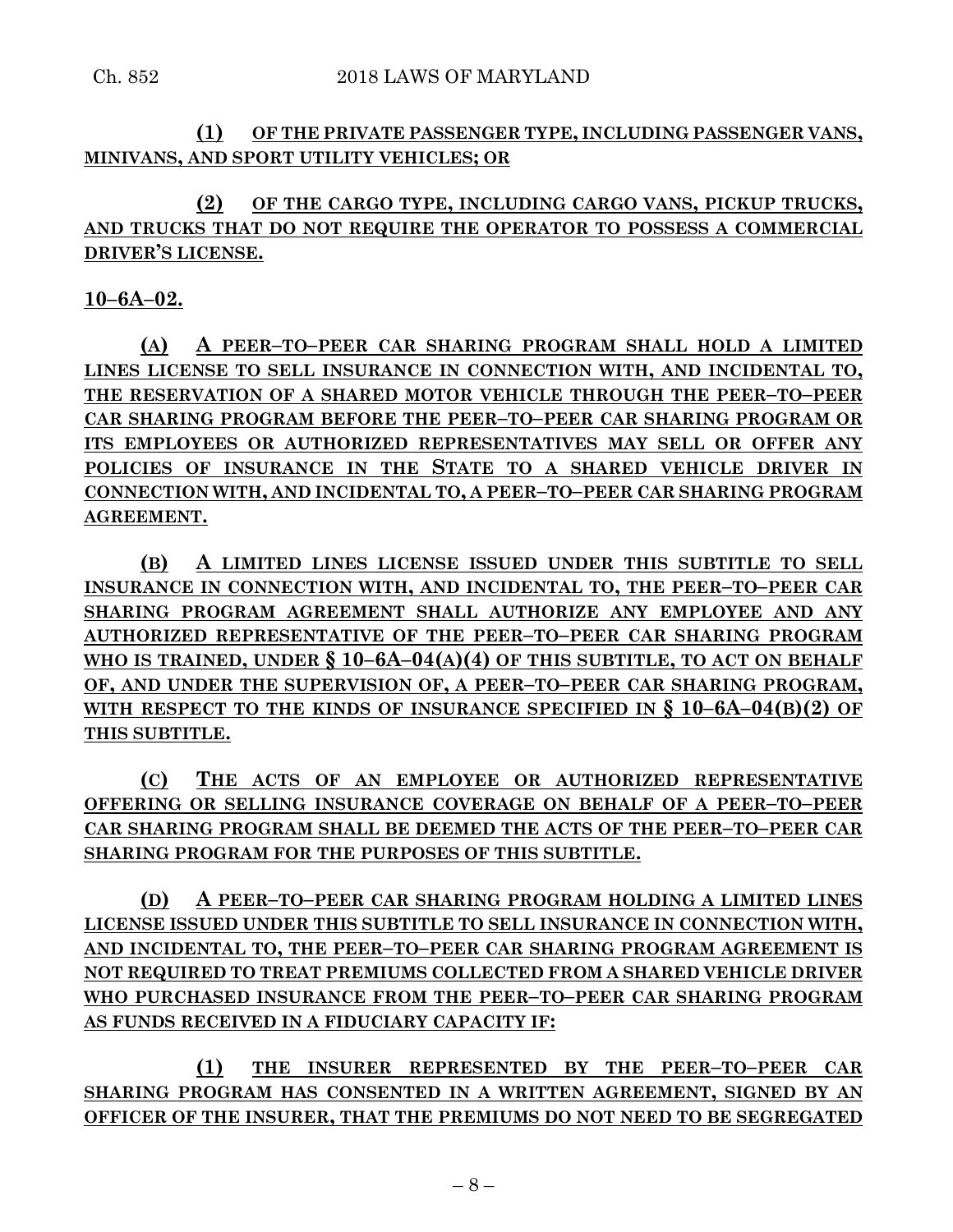**FROM OTHER FUNDS RECEIVED BY THE PEER–TO–PEER CAR SHARING PROGRAM UNDER THE PEER–TO–PEER CAR SHARING PROGRAM AGREEMENT; AND**

**(2) THE CHARGES FOR INSURANCE COVERAGE ARE ITEMIZED BUT NOT BILLED TO THE SHARED VEHICLE DRIVER SEPARATELY FROM THE CHARGES FOR THE CAR SHARING PERIOD.**

**(E) AN EMPLOYEE OR AN AUTHORIZED REPRESENTATIVE OF A PEER–TO–PEER CAR SHARING PROGRAM WHO OFFERS OR SELLS INSURANCE COVERAGE ON BEHALF OF THE PEER–TO–PEER CAR SHARING PROGRAM:**

**(1) MAY BE COMPENSATED FOR OFFERING OR SELLING INSURANCE COVERAGE UNDER THIS SUBTITLE; BUT**

**(2) MAY NOT BE COMPENSATED IN A MANNER THAT IS BASED SOLELY ON THE NUMBER OF CUSTOMERS WHO PURCHASE MOTOR VEHICLE LIABILITY INSURANCE.**

**(F) THIS SUBTITLE MAY NOT BE CONSTRUED TO PROHIBIT PAYMENT OF COMPENSATION TO AN EMPLOYEE OR AN AUTHORIZED REPRESENTATIVE OF A PEER–TO–PEER CAR SHARING PROGRAM WHO OFFERS OR SELLS INSURANCE COVERAGE ON BEHALF OF THE PEER–TO–PEER CAR SHARING PROGRAM FOR ACTIVITIES THAT ARE INCIDENTAL TO THE EMPLOYEE'S OVERALL ACTIVITIES.**

**(G) A PEER–TO–PEER CAR SHARING PROGRAM THAT HOLDS A LIMITED LINES LICENSE TO SELL INSURANCE IN CONNECTION WITH, AND INCIDENTAL TO, THE PEER–TO–PEER CAR SHARING OF A MOTOR VEHICLE ISSUED UNDER THIS SUBTITLE SHALL:**

**(1) MAINTAIN A REGISTER, ON A FORM THE COMMISSIONER REQUIRES, CONTAINING:**

**(I) THE NAMES OF EACH EMPLOYEE OR AUTHORIZED REPRESENTATIVE WHO OFFERS LIMITED LINES INSURANCE ON BEHALF OF THE PEER–TO–PEER CAR SHARING PROGRAM; AND**

**(II) THE BUSINESS ADDRESSES OF ALL LOCATIONS WHERE EMPLOYEES OR AUTHORIZED REPRESENTATIVES OFFER LIMITED LINES INSURANCE ON BEHALF OF THE PEER–TO–PEER CAR SHARING PROGRAM FOR CAR SHARING AGREEMENTS ENTERED INTO IN THE STATE; AND**

**(2) SUBMIT THE REGISTER FOR INSPECTION BY THE COMMISSIONER AS THE COMMISSIONER REQUIRES.**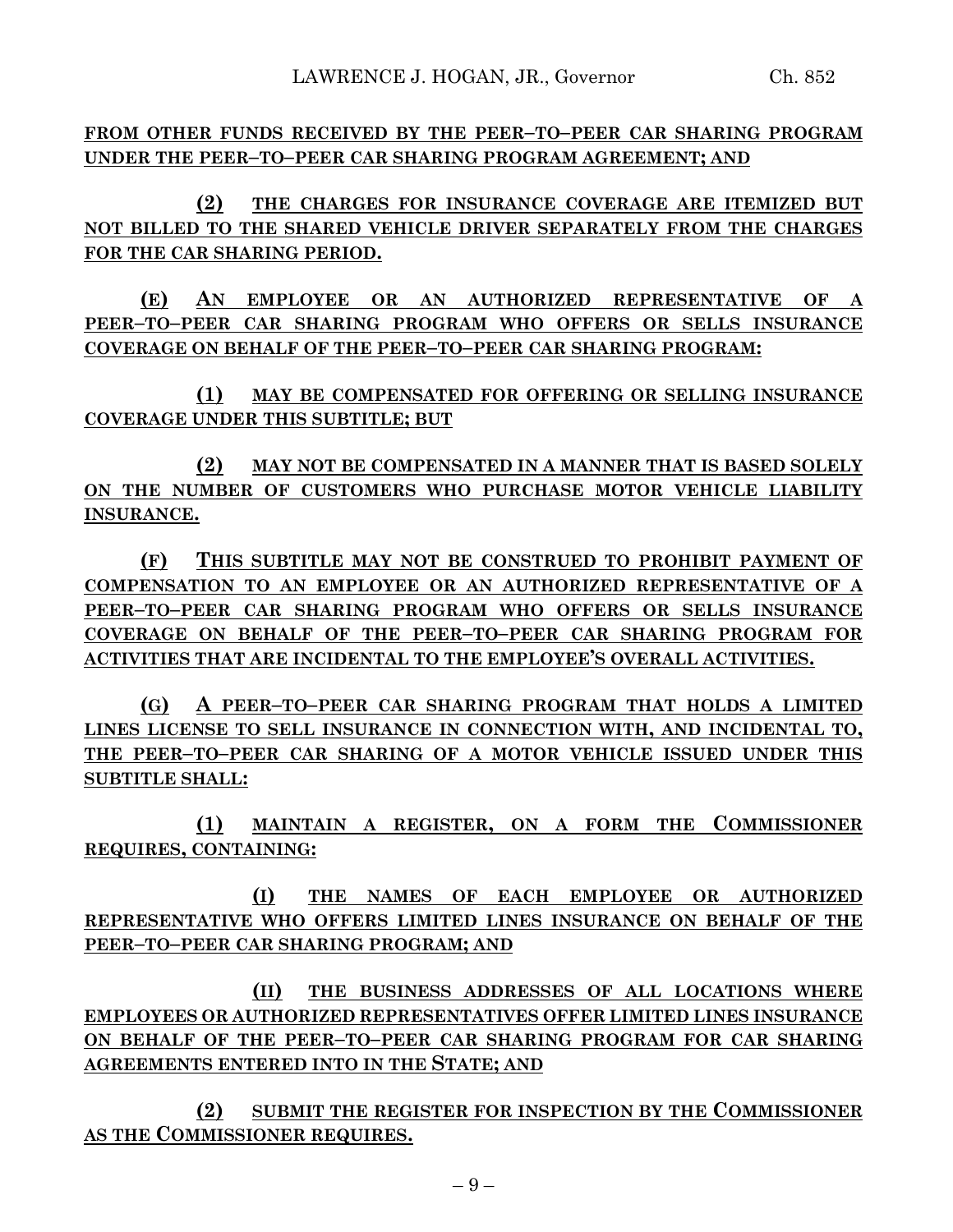### **10–6A–03.**

**(A) THE COMMISSIONER SHALL ISSUE TO A PEER–TO–PEER CAR SHARING PROGRAM, OR A FRANCHISEE OF A PEER–TO–PEER CAR SHARING PROGRAM, A LIMITED LINES LICENSE AUTHORIZING THE PEER–TO–PEER CAR SHARING PROGRAM TO OFFER OR SELL INSURANCE IN CONNECTION WITH, AND INCIDENTAL TO, A PEER–TO–PEER CAR SHARING PROGRAM AGREEMENT IF THE PEER–TO–PEER CAR SHARING PROGRAM:**

## **(1) MEETS THE REQUIREMENTS OF § 10–6A–04 OF THIS SUBTITLE;**

**(2) PAYS THE FEES FOR INSURANCE PRODUCERS REQUIRED UNDER § 2–112 OF THIS ARTICLE THAT ARE APPLICABLE TO AN INSURANCE PRODUCER LICENSE; AND**

**(3) SUBMITS TO THE COMMISSIONER ANY ADDITIONAL INFORMATION OR DOCUMENTATION THAT THE COMMISSIONER REQUIRES, INCLUDING ANY INFORMATION OR DOCUMENTATION NEEDED TO DETERMINE THE PROFESSIONAL COMPETENCE, GOOD CHARACTER, AND TRUSTWORTHINESS OF THE PEER–TO–PEER CAR SHARING PROGRAM.**

**(B) A LIMITED LINES LICENSE TO SELL INSURANCE IN CONNECTION WITH, AND INCIDENTAL TO, THE PEER–TO–PEER CAR SHARING OF A MOTOR VEHICLE ISSUED UNDER THIS SUBTITLE IS SUBJECT TO THE SAME TERM AND RENEWAL CONDITIONS SPECIFIED FOR AN INSURANCE PRODUCER LICENSE UNDER § 10–115 OF THIS TITLE.**

**10–6A–04.**

**(A) A LIMITED LINES LICENSE TO SELL INSURANCE IN CONNECTION WITH, AND INCIDENTAL TO, THE PEER–TO–PEER CAR SHARING PROGRAM AGREEMENT ISSUED UNDER THIS SUBTITLE AUTHORIZES THE PEER–TO–PEER CAR SHARING PROGRAM TO OFFER OR SELL, IN CONNECTION WITH, AND INCIDENTAL TO, A PEER–TO–PEER CAR SHARING PROGRAM AGREEMENT, THE INSURANCE PRODUCTS SPECIFIED IN SUBSECTION (B) OF THIS SECTION IF:**

**(1) THE POLICIES HAVE BEEN FILED WITH AND APPROVED BY THE COMMISSIONER AS COMPLIANT WITH § 19–520(D) OF THIS ARTICLE;**

**(2) THE PEER–TO–PEER CAR SHARING PROGRAM HOLDS AN APPOINTMENT WITH EACH AUTHORIZED INSURER, UNDER § 10–118 OF THIS TITLE, THAT THE PEER–TO–PEER CAR SHARING PROGRAM INTENDS TO REPRESENT;**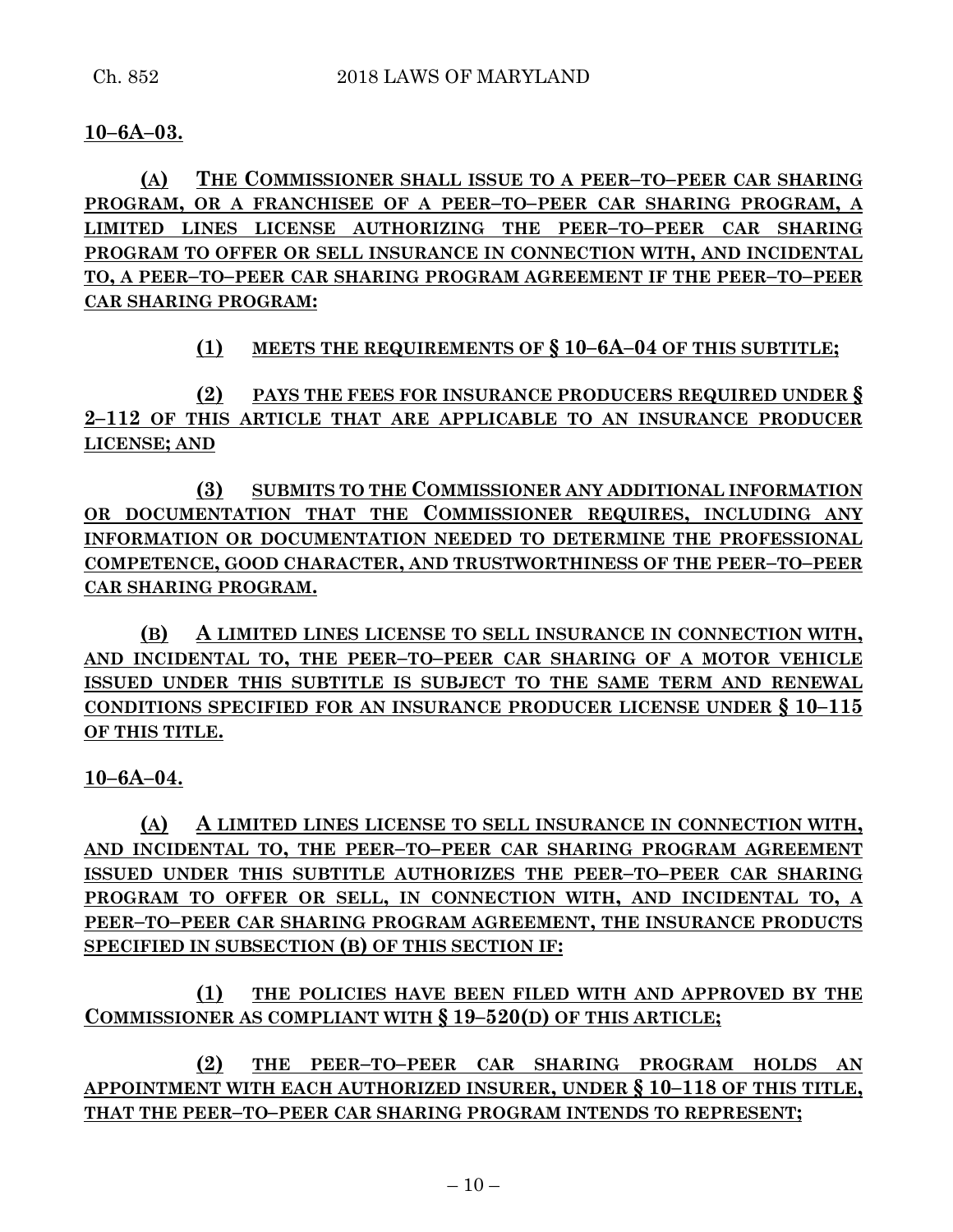**(3) PRIOR TO COMPLETION OF THE PEER–TO–PEER CAR SHARING TRANSACTION, AN EMPLOYEE OR AUTHORIZED REPRESENTATIVE OF THE PEER–TO–PEER CAR SHARING PROGRAM PROVIDES TO THE SHARED VEHICLE DRIVER DISCLOSURES APPROVED BY THE COMMISSIONER THAT:**

**(I) SUMMARIZE, CLEARLY AND CORRECTLY, THE MATERIAL TERMS OF COVERAGE, INCLUDING LIMITATIONS OR EXCLUSIONS;**

**(II) IDENTIFY THE AUTHORIZED INSURER OR INSURERS;**

**(III) SPECIFY THAT THE POLICIES OFFERED BY THE PEER–TO–PEER CAR SHARING PROGRAM MAY PROVIDE A DUPLICATION OF COVERAGE ALREADY PROVIDED BY A SHARED VEHICLE DRIVER'S PERSONAL AUTOMOBILE INSURANCE POLICY, HOMEOWNER'S INSURANCE POLICY, PERSONAL LIABILITY INSURANCE POLICY, OR OTHER SOURCE OF COVERAGE;**

**(IV) SPECIFY THAT THE PURCHASE OF THE COVERAGE OFFERED BY THE PEER–TO–PEER CAR SHARING PROGRAM IS NOT REQUIRED IN ORDER FOR THE SHARED VEHICLE DRIVER TO PARTICIPATE IN THE PEER–TO–PEER CAR SHARE;**

**(V) DESCRIBE THE PROCESS BY WHICH THE SHARED VEHICLE DRIVER CAN FILE A CLAIM; AND**

**(VI) SPECIFY THAT ANY EXCESS LIABILITY COVERAGE PURCHASED BY THE SHARED VEHICLE DRIVER MAY DUPLICATE COVERAGE REQUIRED TO BE PROVIDED UNDER § 18.5–102 OF THE TRANSPORTATION ARTICLE;**

**(4) THE PEER–TO–PEER CAR SHARING PROGRAM PROVIDES A TRAINING PROGRAM, APPROVED BY THE COMMISSIONER, FOR EACH EMPLOYEE OR AUTHORIZED REPRESENTATIVE WHO SELLS, SOLICITS, OR NEGOTIATES INSURANCE COVERAGE UNDER THIS SUBTITLE THAT INCLUDES:**

**(I) INSTRUCTION ABOUT THE KINDS OF INSURANCE SPECIFIED IN SUBSECTION (B) OF THIS SECTION THAT CAN BE OFFERED TO SHARED VEHICLE DRIVERS;**

**(II) INSTRUCTION THAT THE EMPLOYEE OR AUTHORIZED REPRESENTATIVE IS REQUIRED TO INFORM A SHARED VEHICLE DRIVER THAT THE PURCHASE OF ANY INSURANCE FROM THE PEER–TO–PEER CAR SHARING PROGRAM IS NOT REQUIRED IN ORDER FOR THE SHARED VEHICLE DRIVER TO PARTICIPATE IN THE PEER–TO–PEER CAR SHARE; AND**

**(III) INSTRUCTION THAT THE EMPLOYEE OR AUTHORIZED REPRESENTATIVE IS REQUIRED TO INFORM A SHARED VEHICLE DRIVER THAT THE**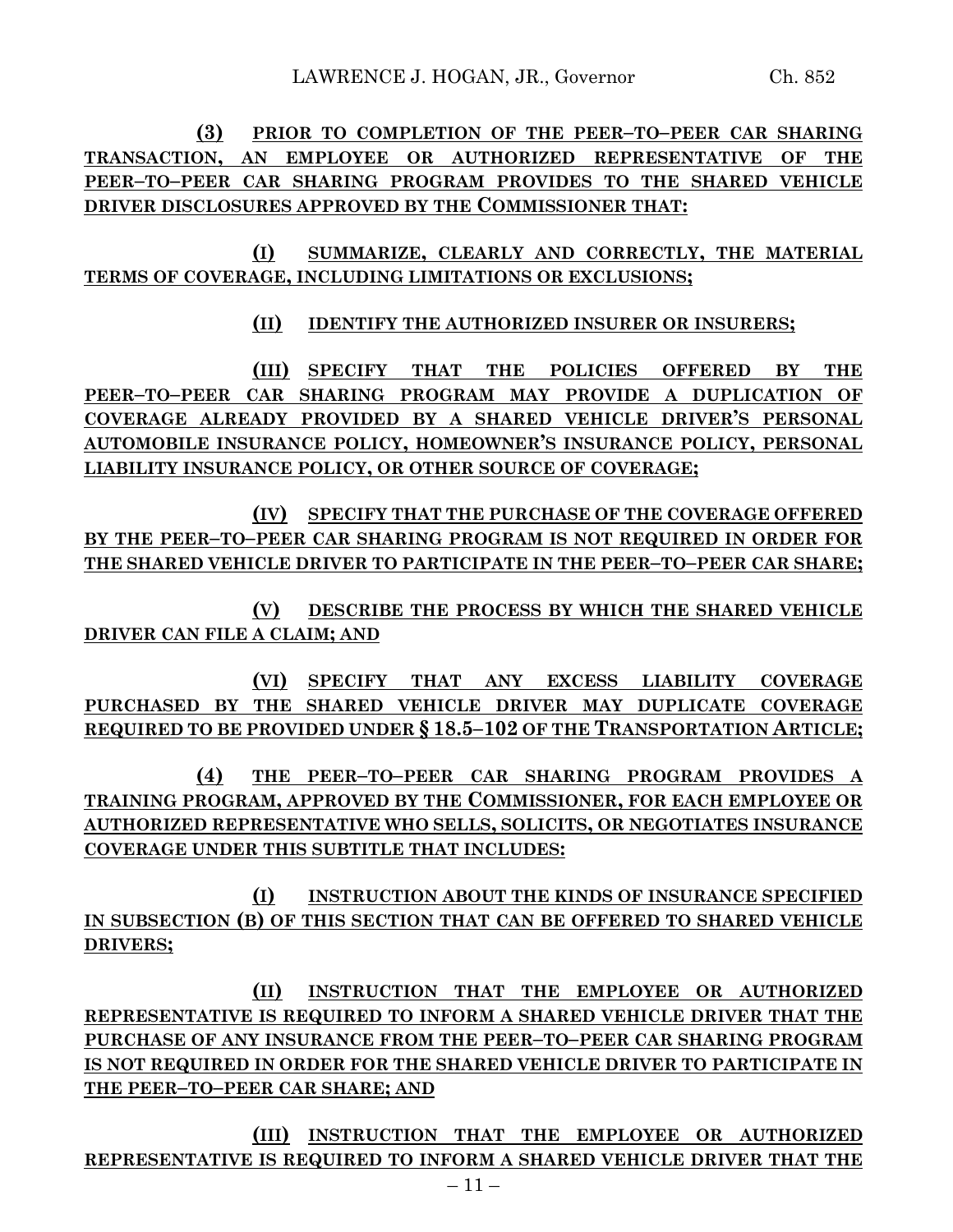# **SHARED VEHICLE DRIVER MAY HAVE INSURANCE POLICIES THAT ALREADY PROVIDE THE COVERAGE BEING OFFERED BY THE PEER–TO–PEER CAR SHARING PROGRAM; AND**

**(5) AN EMPLOYEE OR AUTHORIZED REPRESENTATIVE WHO OFFERS OR SELLS INSURANCE COVERAGE ON BEHALF OF THE PEER–TO–PEER CAR SHARING PROGRAM INFORMS A SHARED VEHICLE DRIVER THAT THE POLICIES OFFERED BY THE PEER–TO–PEER CAR SHARING PROGRAM MAY DUPLICATE COVERAGE ALREADY PROVIDED BY THE SHARED VEHICLE DRIVER'S PERSONAL AUTOMOBILE INSURANCE POLICY, HOMEOWNER'S INSURANCE POLICY, PERSONAL LIABILITY INSURANCE POLICY, OR OTHER SOURCE OF COVERAGE.**

**(B) A LIMITED LINES LICENSE TO SELL INSURANCE IN CONNECTION WITH, AND INCIDENTAL TO, A PEER–TO–PEER CAR SHARING PROGRAM AGREEMENT ISSUED UNDER THIS SUBTITLE AUTHORIZES THE PEER–TO–PEER CAR SHARING PROGRAM TO OFFER OR SELL INSURANCE POLICIES UNDER THIS SUBTITLE THAT ARE:**

**(1) IN THE AMOUNT OF, IN EXCESS OF, OR OPTIONAL TO THE COVERAGES REQUIRED TO BE PROVIDED UNDER § 19–520(D)(1) OF THIS ARTICLE; AND**

- **(2) ONE OF THE FOLLOWING KINDS OF INSURANCE:**
	- **(I) BODILY INJURY LIABILITY;**
	- **(II) PROPERTY DAMAGE LIABILITY;**
	- **(III) UNINSURED MOTORIST INSURANCE; OR**

**(IV) IF APPROVED BY THE COMMISSIONER, ANY OTHER INSURANCE COVERAGE THAT IS APPROPRIATE IN CONNECTION WITH A PEER–TO–PEER CAR SHARING PROGRAM AGREEMENT.**

**10–6A–05.**

**(A) EXCEPT AS PROVIDED IN SUBSECTION (B) OF THIS SECTION, AN INSURANCE POLICY SOLD IN CONNECTION WITH, AND INCIDENTAL TO, A PEER–TO–PEER CAR SHARING PROGRAM AGREEMENT UNDER THE PROVISIONS OF THIS SUBTITLE IS PRIMARY TO ANY OTHER VALID AND COLLECTIBLE COVERAGE.**

**(B) ANY INSURANCE SOLD TO A SHARED VEHICLE DRIVER UNDER THE PROVISIONS OF THIS SUBTITLE IS NOT PRIMARY TO THE COVERAGE PROVIDED BY**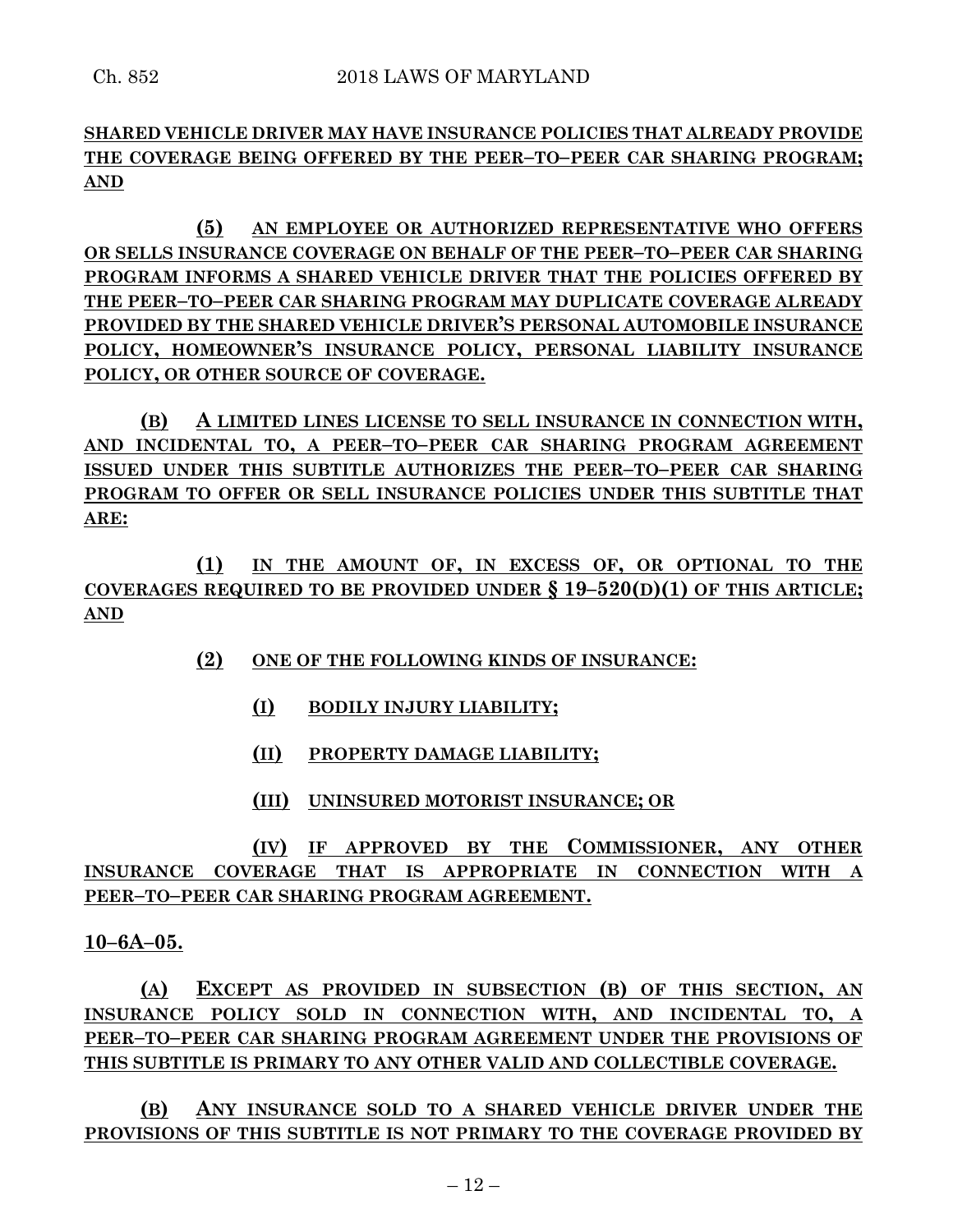## **THE PEER–TO–PEER CAR SHARING PROGRAM UNDER § 19–520(D)(1) OF THIS ARTICLE.**

**10–6A–06.**

**(A) THE COMMISSIONER MAY REFUSE TO ISSUE A LIMITED LINES LICENSE OR SUSPEND, REVOKE, OR REFUSE TO RENEW A LIMITED LINES LICENSE TO SELL INSURANCE IN CONNECTION WITH, AND INCIDENTAL TO, A PEER–TO–PEER CAR SHARING PROGRAM AGREEMENT ISSUED UNDER THIS SUBTITLE AFTER NOTICE AND OPPORTUNITY FOR A HEARING UNDER TITLE 2, SUBTITLE 2 OF THIS ARTICLE IF THE PEER–TO–PEER CAR SHARING PROGRAM OR AN EMPLOYEE OR AUTHORIZED REPRESENTATIVE OF THE PEER–TO–PEER CAR SHARING PROGRAM HAS:**

**(1) WILLFULLY VIOLATED THIS ARTICLE OR ANOTHER STATE LAW THAT RELATES TO INSURANCE;**

**(2) OPERATED WITHOUT A LIMITED LINES LICENSE TO SELL INSURANCE IN CONNECTION WITH, AND INCIDENTAL TO, A PEER–TO–PEER CAR SHARING PROGRAM AGREEMENT AS REQUIRED UNDER THIS SUBTITLE;**

**(3) FAILED TO PROVIDE REQUIRED DISCLOSURES;**

- **(4) OFFERED OR SOLD UNAPPROVED INSURANCE PRODUCTS;**
- **(5) FAILED TO HOLD AN APPOINTMENT WITH THE INSURER;**

**(6) FAILED TO TRAIN EMPLOYEES AND AUTHORIZED REPRESENTATIVES SELLING OR SOLICITING, OR NEGOTIATING THE SALE OF, INSURANCE PRODUCTS ON BEHALF OF THE PEER–TO–PEER CAR SHARING PROGRAM; OR**

**(7) MISREPRESENTED PERTINENT FACTS OR POLICY PROVISIONS THAT RELATE TO THE COVERAGE OFFERED OR SOLD UNDER THIS SUBTITLE.**

**(B) A PEER–TO–PEER CAR SHARING PROGRAM AND ITS EMPLOYEES AND AUTHORIZED REPRESENTATIVES MAY NOT ADVERTISE, REPRESENT, OR OTHERWISE HOLD ITSELF OUT AS AN AUTHORIZED INSURER, OR AS AN INSURANCE PRODUCER, FOR ANY KIND OR SUBDIVISION OF INSURANCE.**

**(C) INSTEAD OF, OR IN ADDITION TO, SUSPENDING OR REVOKING A LIMITED LINES LICENSE TO SELL INSURANCE IN CONNECTION WITH, AND INCIDENTAL TO, A PEER–TO–PEER CAR SHARING PROGRAM AGREEMENT, THE COMMISSIONER MAY:**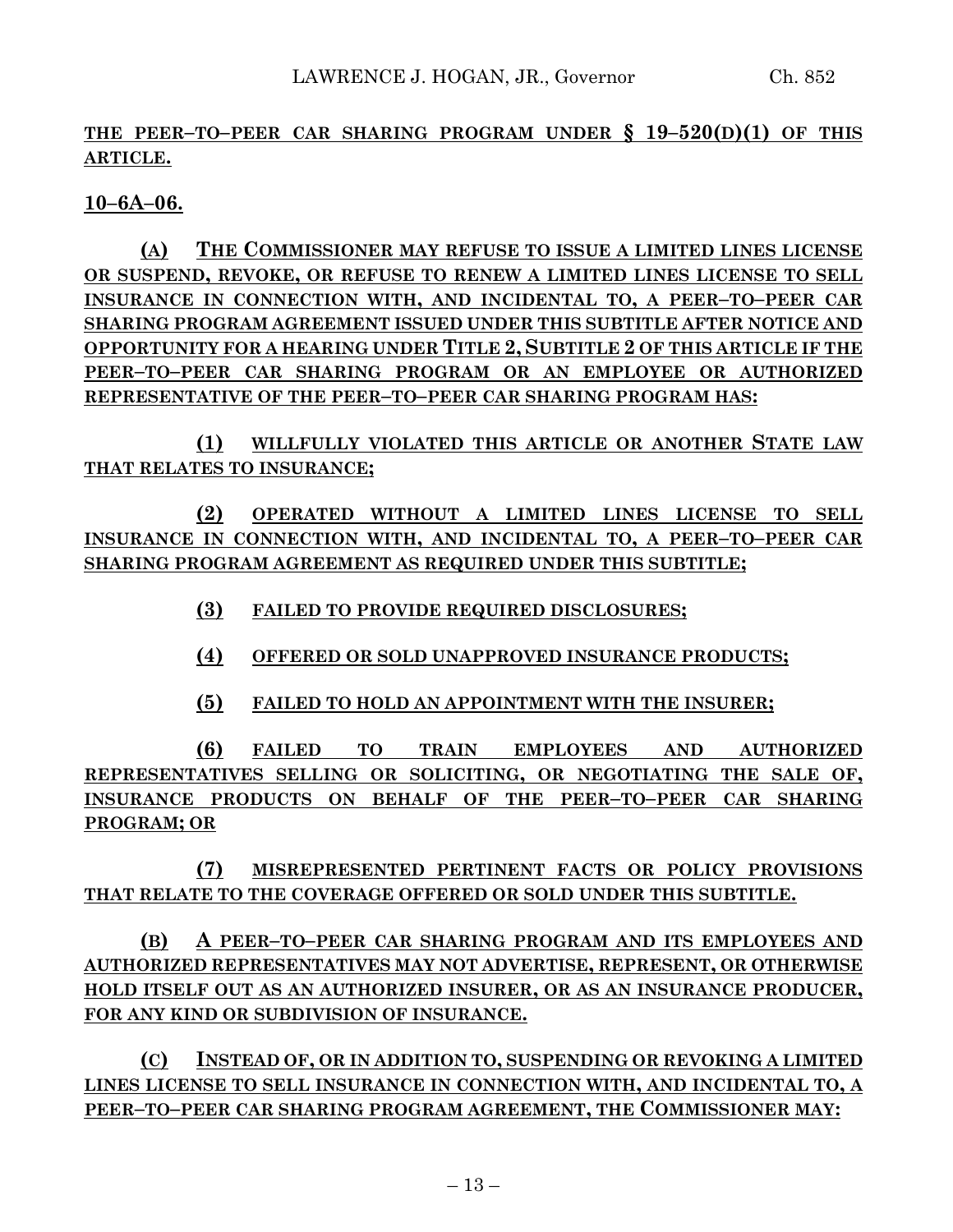**(1) IMPOSE ON THE PEER–TO–PEER CAR SHARING PROGRAM A PENALTY OF NOT LESS THAN \$100 BUT NOT MORE THAN \$2,500 FOR EACH VIOLATION OF THIS SUBTITLE; AND**

# **(2) REQUIRE THAT RESTITUTION BE MADE TO ANY PERSON WHO HAS SUFFERED FINANCIAL INJURY BECAUSE OF THE VIOLATION OF THIS ARTICLE.**

### **10–6A–07.**

# **THE COMMISSIONER MAY ADOPT REGULATIONS TO CARRY OUT THE PROVISIONS OF THIS SUBTITLE, INCLUDING REGULATIONS CONCERNING:**

**(1) THE FORM AND CONTENT OF REQUIRED DISCLOSURES TO SHARED VEHICLE DRIVERS;**

**(2) THE TRAINING REQUIREMENTS FOR EMPLOYEES AND AUTHORIZED REPRESENTATIVES OF A PEER–TO–PEER CAR SHARING PROGRAM; AND**

**(3) THE QUALIFICATIONS OF THE INDIVIDUALS WHO PROVIDE TRAINING FOR EMPLOYEES AND AUTHORIZED REPRESENTATIVES OF A PEER–TO–PEER CAR SHARING PROGRAM.**

### 19–512.

(a) (1) Each insurer that issues, sells, or delivers a motor vehicle insurance policy in the State shall offer collision coverage for damage to insured motor vehicles subject to deductibles of \$50 to \$250 in \$50 increments.

(2) Collision coverage shall provide insurance, without regard to fault, against accidental property damage to the insured motor vehicle caused by physical contact of the insured motor vehicle with another motor vehicle or other object or by upset of the insured motor vehicle, if the motor vehicle accident occurs in a state, Canada, or Mexico.

(b) (1) In this subsection, "passenger car" means a motor vehicle that is:

(i) a Class A (passenger) vehicle under § 13–912 of the Transportation Article; or

(ii) a Class M (multipurpose) vehicle under § 13–937 of the Transportation Article used primarily for transporting passengers.

(2) If a private passenger motor vehicle insurance policy issued, sold, or delivered in the State includes: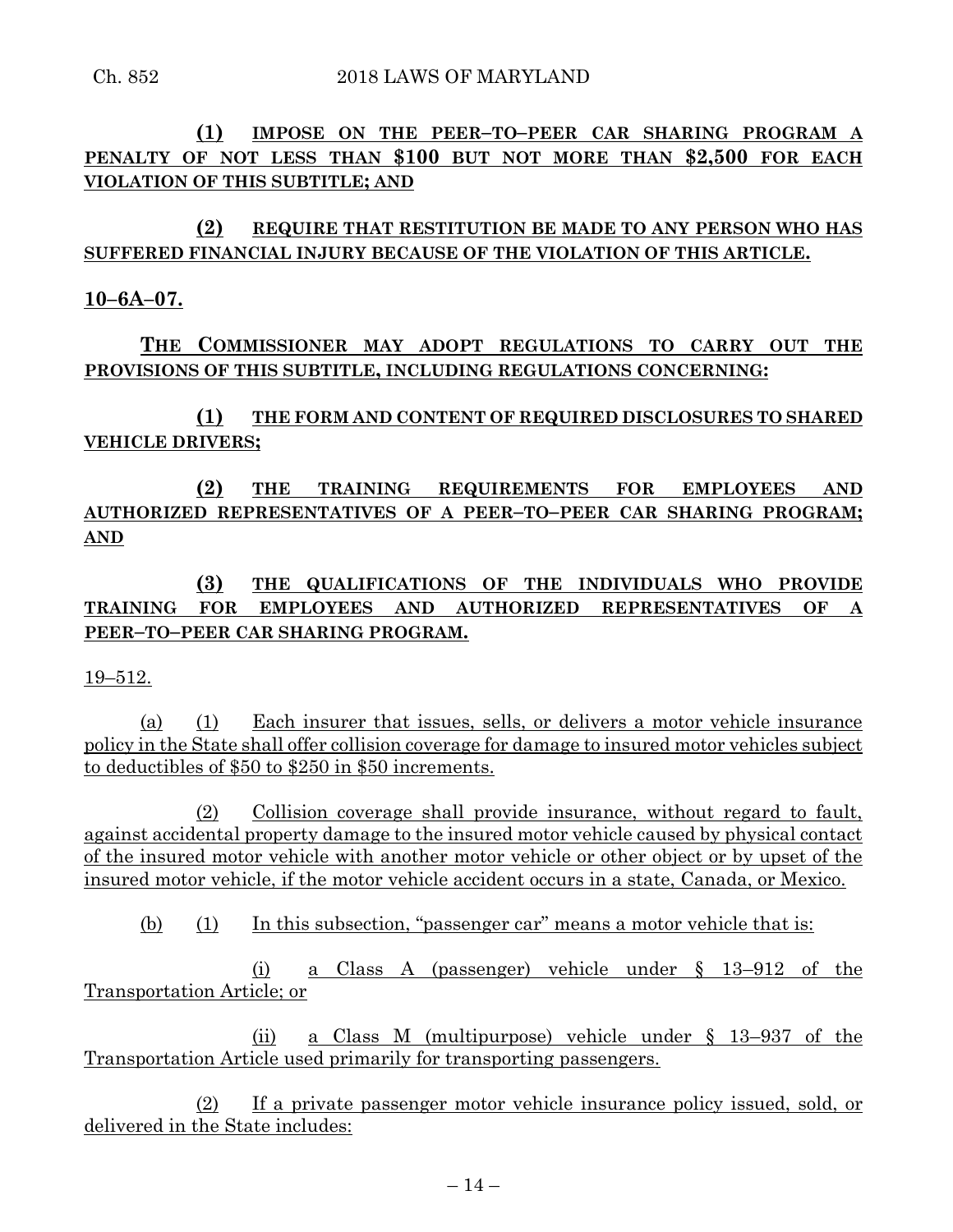(i) collision coverage under this section, the motor vehicles insured under that coverage shall include any passenger car that is rented **OR USED** by an insured for a period of 30 days or less under a rental agreement **OR A PEER–TO–PEER CAR SHARING PROGRAM AGREEMENT** as otherwise defined in § 14–2101 of the Commercial Law Article; or

(ii) comprehensive coverage, the motor vehicles insured under that coverage shall include any replacement vehicle as defined under § 18–102(a)(2)(i) **OR § 18.5–102(A)(2)(I)** of the Transportation Article.

(3) Each insurer that provides a private passenger motor vehicle insurance policy that includes collision coverage shall give the insured a separate notice written in boldface type that the insured does not need a collision damage waiver or any additional collision coverage when renting **OR PEER–TO–PEER CAR SHARING** a passenger car for a period of 30 days or less during the term of the policy.

(4) An insurer may not deny coverage to an insured for collision damage to a rental passenger car because:

(i) the motor vehicle accident involved an uninsured motorist; or

(ii) the identity of the motor vehicle causing the damage cannot be

(c) An insurer may offer to provide to the insured coverage for damages incurred by the insured as a result of the loss of use of a rental vehicle **OR A SHARED MOTOR VEHICLE** that sustains collision damage while rented by the insured.

**19–520.**

ascertained.

**(A) (1) IN THIS SECTION THE FOLLOWING WORDS HAVE THE MEANINGS INDICATED.**

**(2) "CAR SHARING DELIVERY PERIOD" MEANS THE PERIOD OF TIME DURING WHICH A SHARED MOTOR VEHICLE IS BEING DELIVERED TO THE LOCATION OF THE CAR SHARING START TIME, AS DOCUMENTED BY THE SHARED VEHICLE OWNER UNDER A PEER–TO–PEER CAR SHARING PROGRAM AGREEMENT.**

**(2) (3) "CAR SHARING PERIOD" MEANS THE PERIOD OF TIME THAT COMMENCES AT THE CAR SHARING START TIME WITH THE CAR SHARING DELIVERY PERIOD AND ENDS AT THE CAR SHARING TERMINATION TIME.**

**(3) (4) "CAR SHARING START TIME" MEANS THE TIME WHEN A SHARED MOTOR VEHICLE BECOMES SUBJECT TO THE CONTROL OF THE SHARED VEHICLE DRIVER AT OR AFTER THE TIME THE RESERVATION OF A SHARED MOTOR**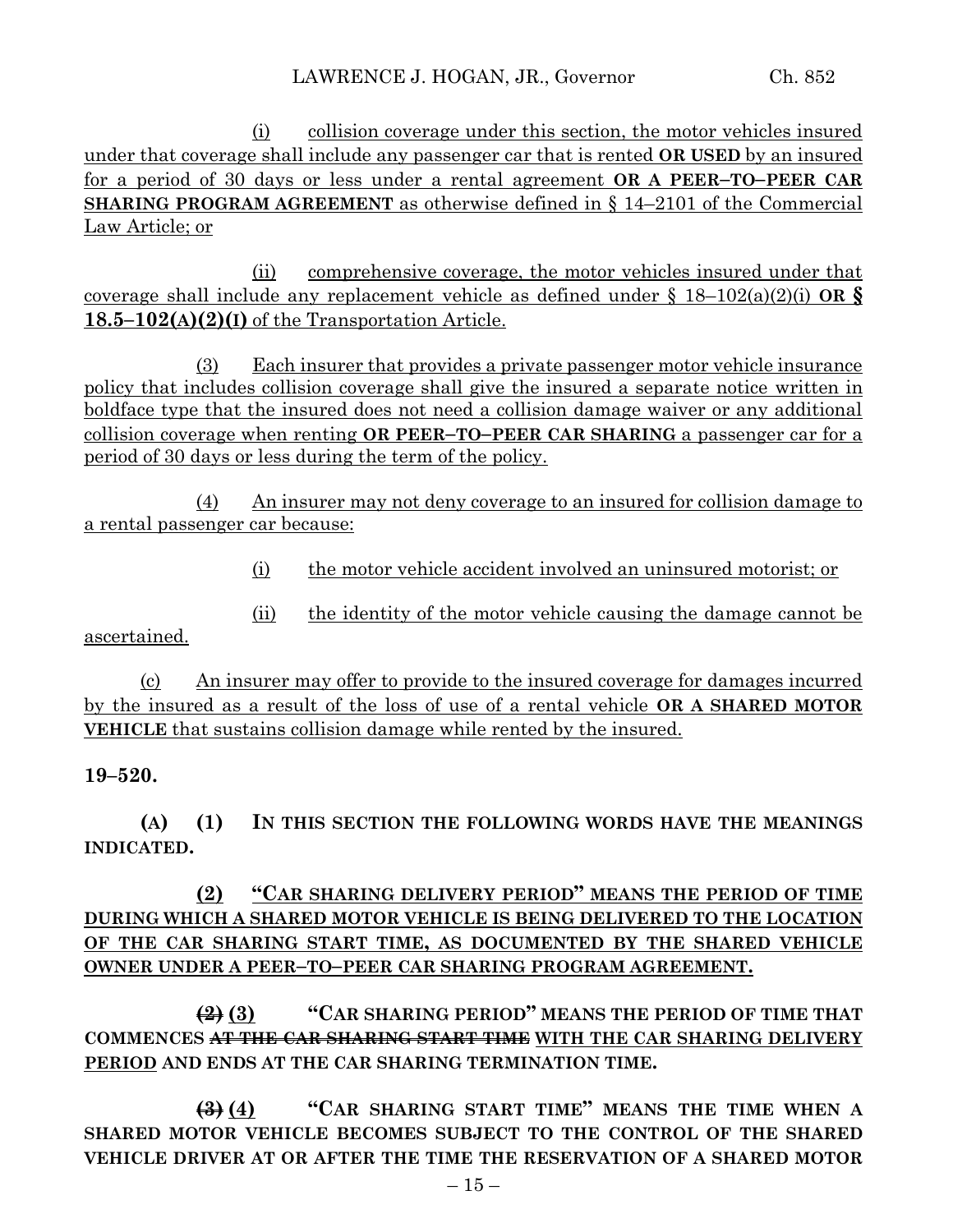**VEHICLE IS SCHEDULED TO BEGIN AS DOCUMENTED IN THE RECORDS OF A PEER–TO–PEER CAR SHARING PROGRAM.**

### **(4) (5) "CAR SHARING TERMINATION TIME" MEANS:**

**(I) THE TIME WHEN THE SHARED MOTOR VEHICLE IS RETURNED TO THE LOCATION DESIGNATED BY THE SHARED VEHICLE OWNER THROUGH A PEER–TO–PEER CAR SHARING PROGRAM; AND**

**(II) THE EARLIEST OF THE FOLLOWING OCCURS:**

**(I) 1. THE EXPIRATION OF THE AGREED PERIOD OF TIME ESTABLISHED FOR THE USE OF A THE SHARED MOTOR VEHICLE;**

**(II) 2. THE INTENT TO TERMINATE THE USE OF A THE SHARED MOTOR VEHICLE IS VERIFIABLY COMMUNICATED TO A THE PEER–TO–PEER CAR SHARING PROGRAM; OR** 

**(III) 3. THE SHARED VEHICLE OWNER OF A SHARED VEHICLE, OR THE SHARED VEHICLE OWNER'S AUTHORIZED DESIGNEE, TAKES POSSESSION AND CONTROL OF THE SHARED MOTOR VEHICLE.**

**(5) (6) "INTENTIONAL OR FRAUDULENT MATERIAL MISREPRESENTATION" MEANS AN AFFIRMATIVE STATEMENT OR AN OMISSION BY A SHARED VEHICLE OWNER THAT MISREPRESENTS MATERIAL FACTS ABOUT THE SHARED VEHICLE OWNER OR THE SHARED MOTOR VEHICLE.**

**(6) (7) "MOTOR VEHICLE" HAS THE MEANING STATED IN § 11–135 OF THE TRANSPORTATION ARTICLE.**

**(7) (8) "PEER–TO–PEER CAR SHARING" MEANS THE AUTHORIZED USE OF A MOTOR VEHICLE BY AN INDIVIDUAL OTHER THAN THE VEHICLE'S OWNER THROUGH A PEER–TO–PEER CAR SHARING PROGRAM.**

**(8) (9) "PEER–TO–PEER CAR SHARING PROGRAM" MEANS A PLATFORM THAT IS IN THE BUSINESS OF CONNECTING VEHICLE OWNERS WITH DRIVERS TO ENABLE THE SHARING OF MOTOR VEHICLES FOR FINANCIAL CONSIDERATION.**

**(10) "PEER–TO–PEER CAR SHARING PROGRAM AGREEMENT" MEANS THE WRITTEN TERMS AND CONDITIONS APPLICABLE TO A SHARED VEHICLE OWNER AND A SHARED VEHICLE DRIVER THAT GOVERN THE USE OF A SHARED VEHICLE**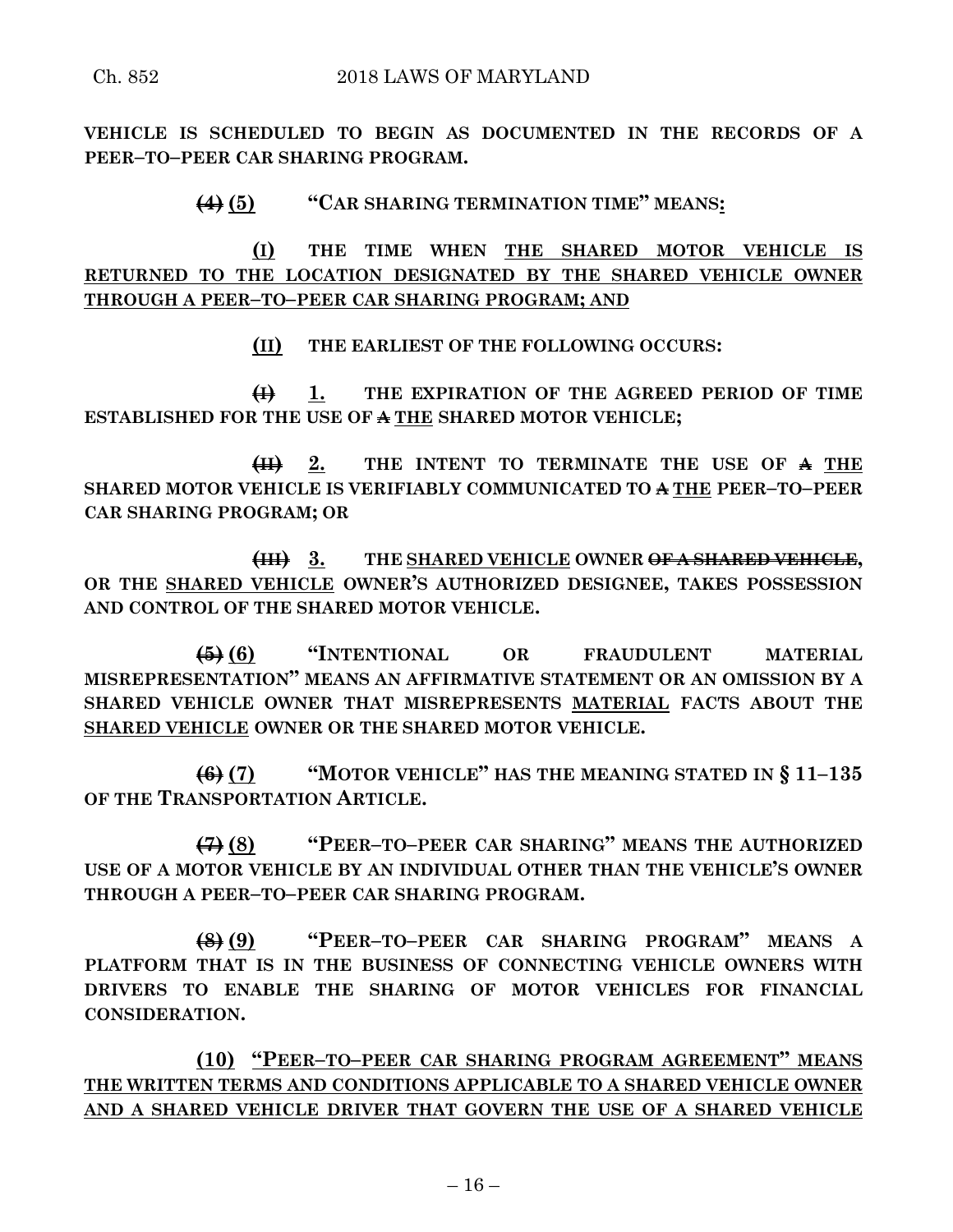LAWRENCE J. HOGAN, JR., Governor Ch. 852

**THROUGH A PEER–TO–PEER CAR SHARING PROGRAM UNDER THE PROVISIONS OF THIS SECTION AND TITLE 18.5 OF THE TRANSPORTATION ARTICLE.**

**(9) (11) "SHARED MOTOR VEHICLE" MEANS A MOTOR VEHICLE THAT IS AVAILABLE FOR SHARING THROUGH A PEER–TO–PEER CAR SHARING PROGRAM.**

**(10) (12) "SHARED VEHICLE DRIVER" MEANS AN INDIVIDUAL WHO HAS:**

**(I) RESERVED THE USE OF A SHARED MOTOR VEHICLE THROUGH A PEER–TO–PEER CAR SHARING PROGRAM; AND** 

**(II) BEEN AUTHORIZED TO DRIVE THE SHARED MOTOR VEHICLE BY THE PEER–TO–PEER CAR SHARING PROGRAM.**

**(11) (13) "SHARED VEHICLE OWNER" MEANS THE REGISTERED OWNER OF A MOTOR VEHICLE MADE AVAILABLE FOR SHARING TO SHARED VEHICLE DRIVERS THROUGH A PEER–TO–PEER CAR SHARING PROGRAM.**

**(B) (1) SOLELY ON THE BASIS THAT A MOTOR VEHICLE IS SHARED THROUGH A PEER–TO–PEER CAR SHARING PROGRAM:**

**(I) A PEER–TO–PEER CAR SHARING PROGRAM MAY NOT BE CONSIDERED TO HAVE RENTED THE VEHICLE UNDER TITLE 18, SUBTITLE 1 OF THE TRANSPORTATION ARTICLE;**

**(II) THE SHARED VEHICLE OWNER MAY NOT BE CONSIDERED TO HAVE RENTED A VEHICLE UNDER TITLE 18, SUBTITLE 1 OF THE TRANSPORTATION ARTICLE; AND**

**(III) A PEER–TO–PEER CAR SHARING PROGRAM MAY NOT BE CONSIDERED TO BE:**

**1. A RENTAL VEHICLE COMPANY UNDER § 18–108 OF THE TRANSPORTATION ARTICLE; OR**

**2. A MOTOR VEHICLE RENTAL COMPANY UNDER TITLE 10, SUBTITLE 6 OF THIS ARTICLE.**

**(2) A MOTOR VEHICLE, WHILE BEING MADE AVAILABLE FOR SHARING THROUGH A PEER–TO–PEER CAR SHARING PROGRAM, MAY NOT BE CONSIDERED TO BE A RENTAL VEHICLE UNDER § 11–148.1 OF THE TRANSPORTATION ARTICLE.**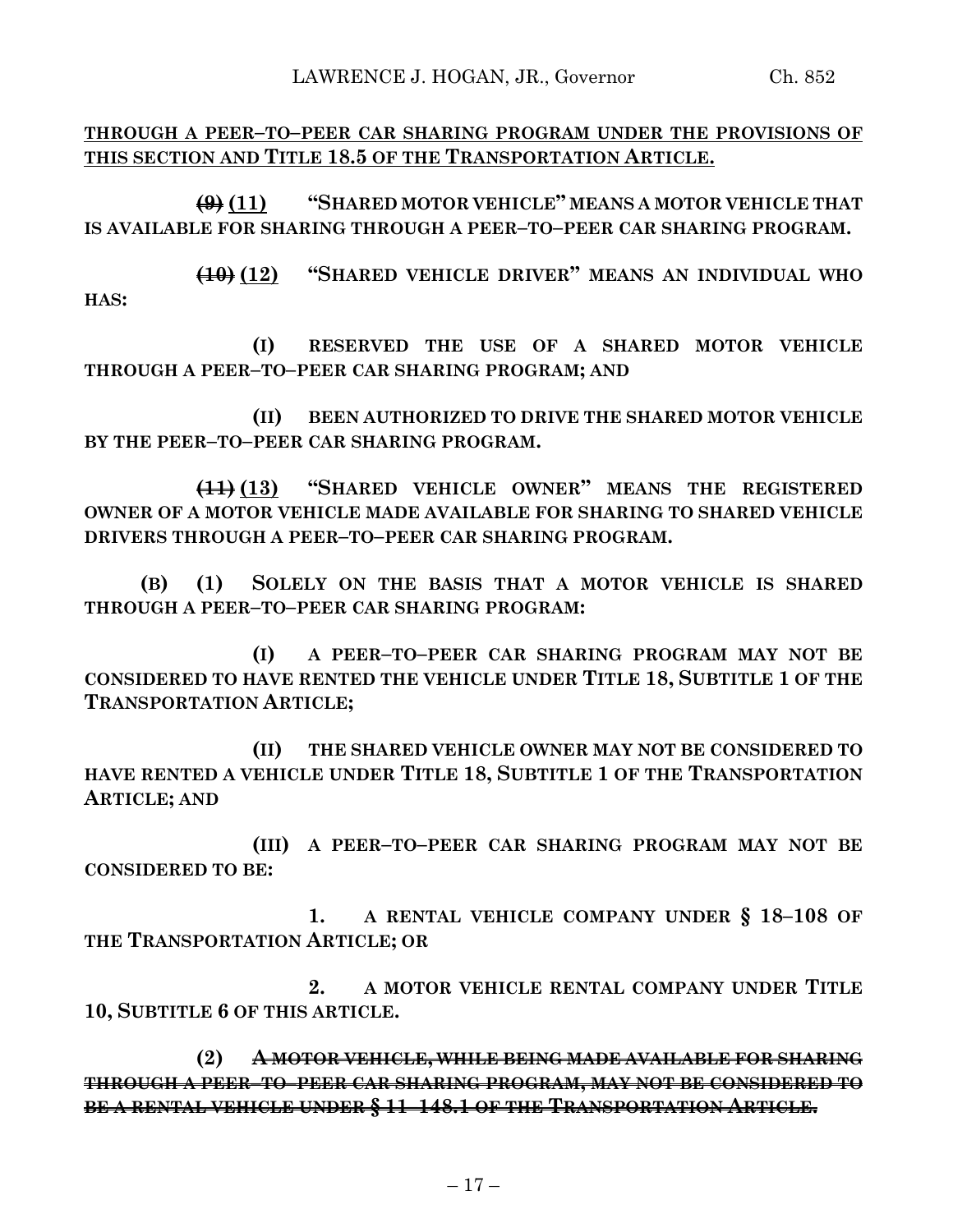**(3) THE SUBJECT TO SUBSECTION (E)(1) OF THIS SECTION, THE USE OF A SHARED MOTOR VEHICLE THROUGH A PEER–TO–PEER CAR SHARING PROGRAM DOES NOT CONSTITUTE A COMMERCIAL USE SOLELY ON THE BASIS THAT THE MOTOR VEHICLE IS AVAILABLE FOR SHARING OR USED THROUGH A PEER–TO–PEER CAR SHARING PROGRAM.**

**(C) (1) (I) EXCEPT AS PROVIDED IN SUBPARAGRAPH (II) OF THIS PARAGRAPH, A PEER–TO–PEER CAR SHARING PROGRAM SHALL ASSUME THE LIABILITY OF A SHARED VEHICLE OWNER FOR ANY BODILY INJURY OR PROPERTY DAMAGE TO THIRD PARTIES, OR UNINSURED AND UNDERINSURED MOTORIST OR PERSONAL INJURY PROTECTION LOSSES, OR INJURY TO THIRD PARTIES DURING THE CAR SHARING PERIOD IN AN AMOUNT STATED IN THE PEER–TO–PEER CAR SHARING PROGRAM AGREEMENT, WHICH AMOUNT MAY NOT BE LESS THAN THE MINIMUM AMOUNT OF SECURITY REQUIRED UNDER § 17–103 OF THE TRANSPORTATION ARTICLE.**

**(II) THE EXCEPT FOR THE MINIMUM SECURITY REQUIRED UNDER § 17–103 OF THE TRANSPORTATION ARTICLE FOR ANY INJURED PERSON WHO DID NOT MAKE THE INTENTIONAL OR FRAUDULENT MISREPRESENTATION, THE ASSUMPTION OF LIABILITY UNDER PARAGRAPH (1) OF THIS SUBSECTION DOES NOT APPLY IF THE SHARED VEHICLE OWNER MADE AN INTENTIONAL OR FRAUDULENT MATERIAL MISREPRESENTATION TO THE PEER–TO–PEER CAR SHARING PROGRAM BEFORE THE CAR SHARING PERIOD IN WHICH THE LOSS OCCURRED.**

**(2) NOTHING IN PARAGRAPH (1) OF THIS SUBSECTION:**

**(I) LIMITS THE LIABILITY OF THE PEER–TO–PEER CAR SHARING PROGRAM FOR ANY ACT OR OMISSION OF THE PEER–TO–PEER CAR SHARING PROGRAM ITSELF THAT RESULTS IN INJURY TO ANY PERSON AS A RESULT OF THE USE OF A SHARED MOTOR VEHICLE THROUGH A PEER–TO–PEER CAR SHARING PROGRAM; OR**

**(II) LIMITS THE ABILITY OF THE PEER–TO–PEER CAR SHARING PROGRAM TO, BY CONTRACT, SEEK INDEMNIFICATION FROM THE SHARED VEHICLE OWNER OR THE SHARED VEHICLE DRIVER FOR ECONOMIC LOSS SUSTAINED BY THE PEER–TO–PEER CAR SHARING PROGRAM RESULTING FROM A BREACH OF THE TERMS AND CONDITIONS OF THE PEER–TO–PEER CAR SHARING PROGRAM AGREEMENT.**

**(3) EACH PEER–TO–PEER CAR SHARING PROGRAM AGREEMENT MADE WITH RESPECT TO A CAR SHARING ARRANGEMENT IN THE STATE SHALL DISCLOSE TO THE SHARED VEHICLE OWNER AND THE SHARED VEHICLE DRIVER:**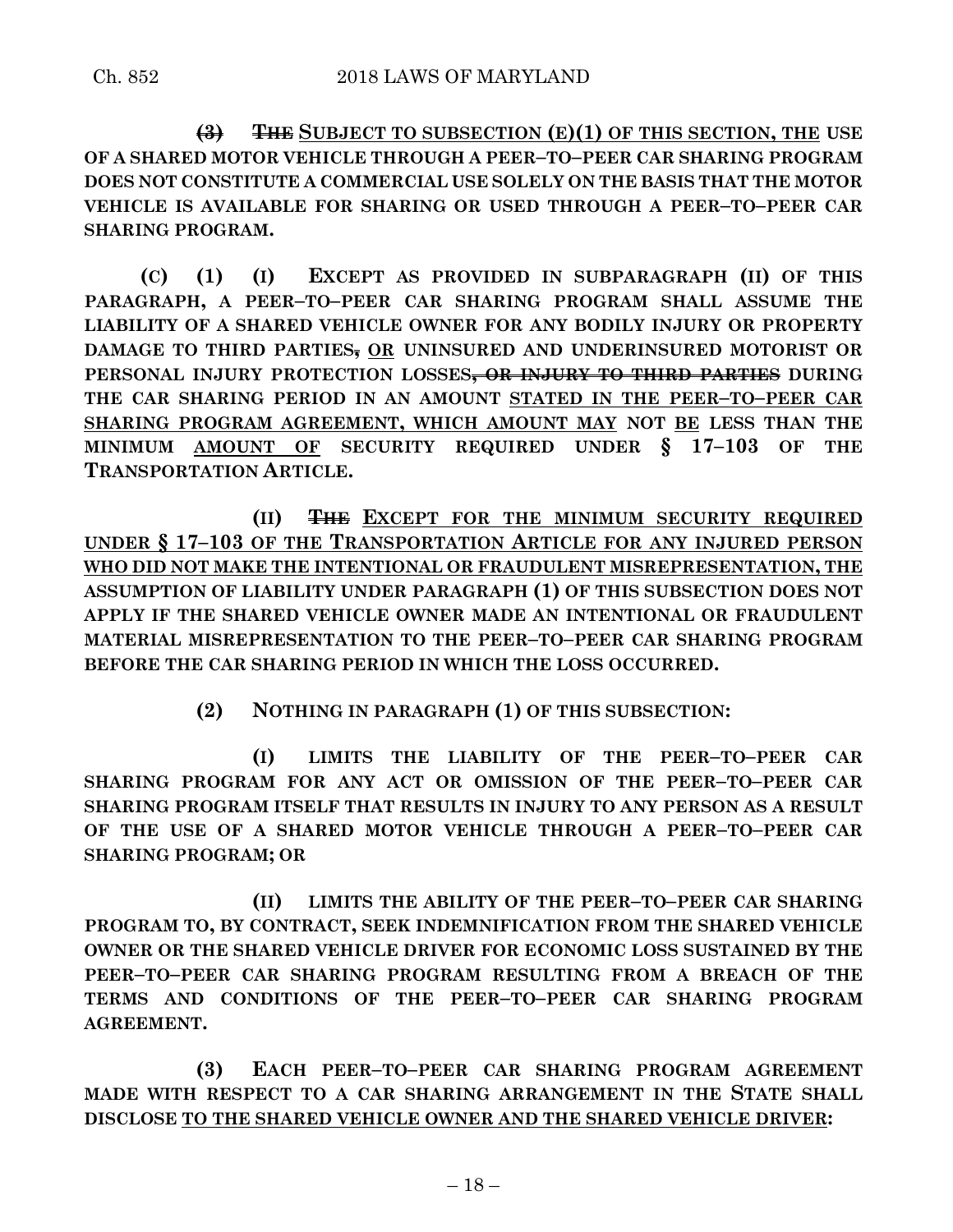**(I) ANY RIGHT OF THE PEER–TO–PEER CAR SHARING PROGRAM TO SEEK INDEMNIFICATION FROM THE SHARED VEHICLE OWNER OR THE SHARED VEHICLE DRIVER FOR ECONOMIC LOSS SUSTAINED BY THE PEER–TO–PEER CAR SHARING PROGRAM RESULTING FROM A BREACH OF THE TERMS AND CONDITIONS OF THE PEER–TO–PEER CAR SHARING PROGRAM AGREEMENT; AND**

**(II) THAT A MOTOR VEHICLE LIABILITY INSURANCE POLICY ISSUED TO THE SHARED VEHICLE OWNER FOR THE SHARED MOTOR VEHICLE OR TO THE SHARED VEHICLE DRIVER DOES NOT PROVIDE A DEFENSE OR INDEMNIFICATION FOR ANY CLAIM ASSERTED BY THE PEER–TO–PEER CAR SHARING PROGRAM UNDER ITEM (I) OF THIS PARAGRAPH;**

**(III) THAT THE PEER–TO–PEER CAR SHARING PROGRAM'S INSURANCE COVERAGE ON THE SHARED VEHICLE OWNER AND THE SHARED VEHICLE DRIVER IS IN EFFECT ONLY DURING EACH CAR SHARING PERIOD AND THAT, FOR ANY USE OF THE SHARED MOTOR VEHICLE BY THE SHARED VEHICLE DRIVER AFTER THE CAR SHARING TERMINATION TIME, THE SHARED VEHICLE DRIVER AND THE SHARED VEHICLE OWNER SHOULD CONTACT THE SHARED VEHICLE DRIVER'S OR THE SHARED VEHICLE OWNER'S INSURER ABOUT INSURANCE COVERAGE;**

**(IV) THAT THE PEER–TO–PEER CAR SHARING PROGRAM'S MOTOR VEHICLE LIABILITY INSURANCE POLICY MAY BE EXCLUSIVE FOR THE SHARED VEHICLE OWNER AND IS PRIMARY FOR THE SHARED VEHICLE DRIVER, BUT MAY BE SECONDARY FOR THE SHARED VEHICLE DRIVER IF THE SHARED MOTOR VEHICLE IS USED AS A REPLACEMENT VEHICLE, AS DEFINED IN § 18.5–102(A)(2)(I) OF THE TRANSPORTATION ARTICLE; AND**

**(V) THE DAILY RATE, FEES, ANY INSURANCE COSTS, AND ANY PROTECTION PACKAGE COSTS THAT ARE CHARGED TO THE SHARED VEHICLE OWNER OR THE SHARED VEHICLE DRIVER.**

**(4) AT THE TIME WHEN A VEHICLE OWNER REGISTERS AS A SHARED VEHICLE OWNER ON A PEER–TO–PEER CAR SHARING PROGRAM AND PRIOR TO THE TIME WHEN THE SHARED VEHICLE OWNER MAKES A SHARED MOTOR VEHICLE AVAILABLE FOR CAR SHARING ON THE PEER–TO–PEER CAR SHARING PROGRAM, THE PEER–TO–PEER CAR SHARING PROGRAM SHALL NOTIFY THE SHARED VEHICLE OWNER THAT, IF THE SHARED MOTOR VEHICLE HAS A LIEN AGAINST IT, THE USE OF THE SHARED MOTOR VEHICLE THROUGH A PEER–TO–PEER CAR SHARING PROGRAM, INCLUDING USE WITHOUT PHYSICAL DAMAGE COVERAGE, MAY VIOLATE THE TERMS OF THE CONTRACT WITH THE LIENHOLDER.**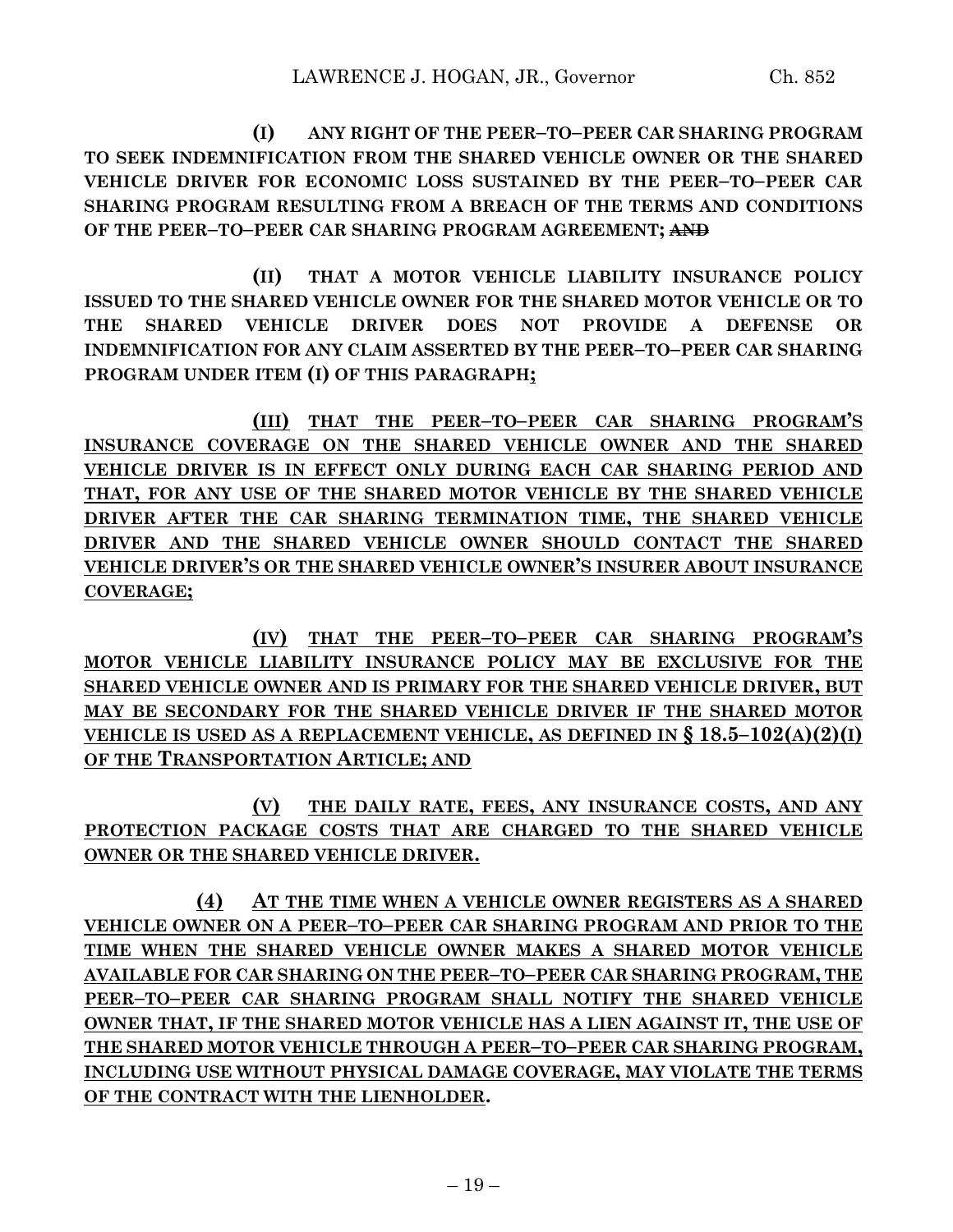**(D) (1) DURING THE CAR SHARING PERIOD, A PEER–TO–PEER CAR SHARING PROGRAM SHALL HAVE AN INSURABLE INTEREST IN A SHARED MOTOR VEHICLE.**

**(2) A PEER–TO–PEER CAR SHARING PROGRAM SHALL ENSURE THAT, DURING EACH CAR SHARING PERIOD, THE SHARED MOTOR VEHICLE OWNER AND THE SHARED VEHICLE DRIVER ARE INSURED UNDER A MOTOR VEHICLE LIABILITY INSURANCE POLICY THAT:**

**(I) RECOGNIZES THAT THE VEHICLE INSURED UNDER THE POLICY IS MADE AVAILABLE AND USED THROUGH A PEER–TO–PEER CAR SHARING PROGRAM; AND**

**(II) PROVIDES LIABILITY INSURANCE COVERAGE IN AN AMOUNT NOT LESS THAN THE MINIMUM SECURITY REQUIRED UNDER § 17–103 OF THE TRANSPORTATION ARTICLE.**

**(2) THE INSURANCE DESCRIBED UNDER PARAGRAPH (1) OF THIS SUBSECTION MAY BE SATISFIED BY MOTOR VEHICLE LIABILITY INSURANCE MAINTAINED BY:**

- **(I) A SHARED VEHICLE OWNER;**
- **(II) A PEER–TO–PEER CAR SHARING PROGRAM; OR**

**(III) BOTH A SHARED VEHICLE OWNER AND A PEER–TO–PEER CAR SHARING PROGRAM.**

**(3) (I) A PEER–TO–PEER CAR SHARING PROGRAM SHALL HAVE AN INSURABLE INTEREST IN A SHARED MOTOR VEHICLE DURING THE CAR SHARING PERIOD.**

**(II) A PEER–TO–PEER CAR SHARING PROGRAM MAY OWN AND MAINTAIN AS THE NAMED INSURED ONE OR MORE POLICIES OF MOTOR VEHICLE LIABILITY INSURANCE THAT PROVIDES COVERAGE IN THE AMOUNT OF, IN EXCESS OF, OR OPTIONAL TO THE MINIMUM AMOUNT OF COVERAGE REQUIRED TO BE PROVIDED UNDER PARAGRAPH (1) OF THIS SUBSECTION, INCLUDING COVERAGE FOR:**

**1. LIABILITIES ASSUMED BY THE PEER–TO–PEER CAR SHARING PROGRAM UNDER A PEER–TO–PEER CAR SHARING PROGRAM AGREEMENT;**

**2. ANY LIABILITY OF THE SHARED VEHICLE OWNER;**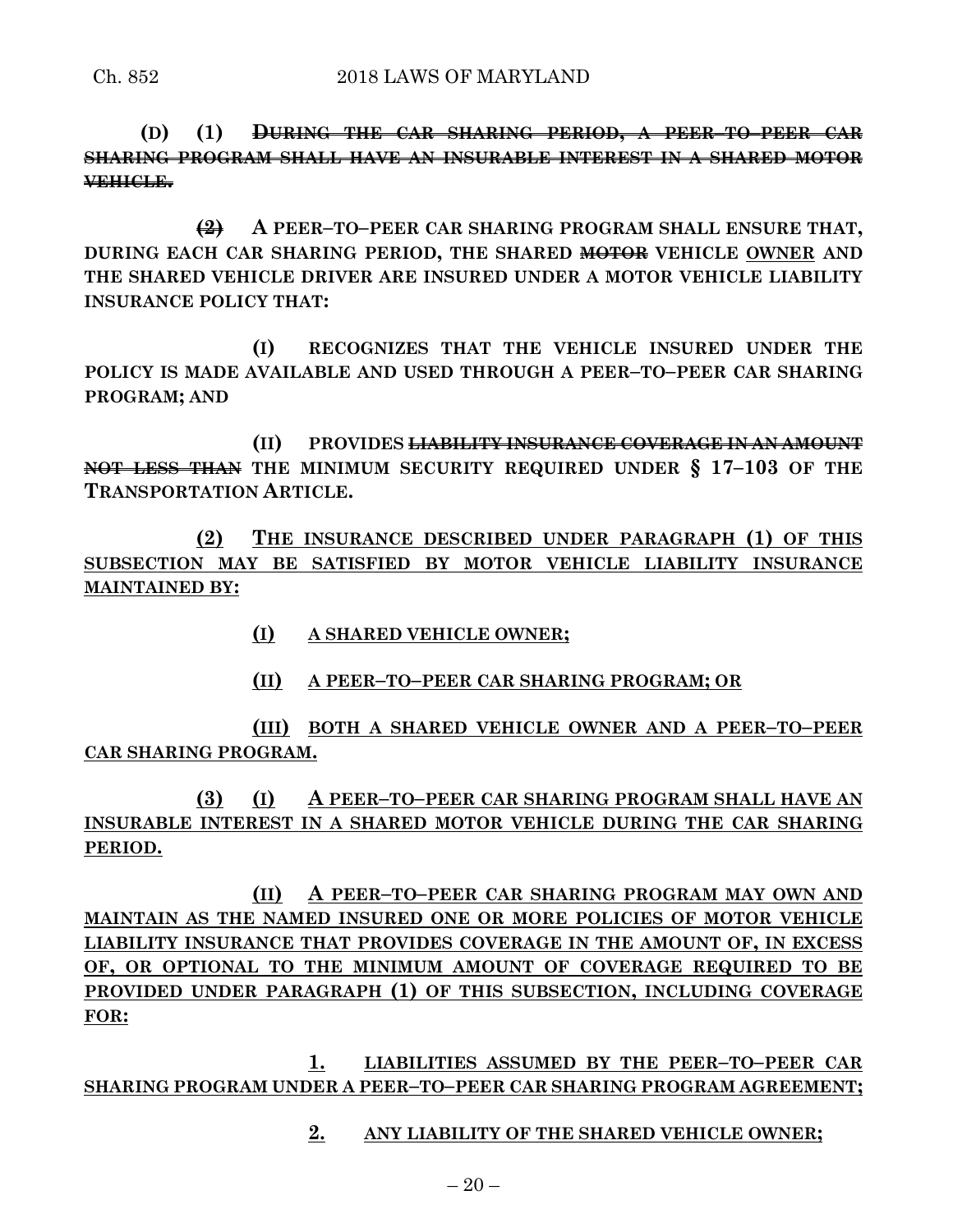#### **3. DAMAGE OR LOSS TO THE SHARED MOTOR VEHICLE;**

**AND**

#### **4. ANY LIABILITY OF THE SHARED VEHICLE DRIVER.**

**(III) AN OFFER BY A PEER–TO–PEER CAR SHARING PROGRAM TO PROVIDE COVERAGE TO A SHARED VEHICLE DRIVER IN THE AMOUNT OF, IN EXCESS OF, OR OPTIONAL TO THE MINIMUM AMOUNT OF COVERAGE REQUIRED TO BE PROVIDED UNDER PARAGRAPH (1) OF THIS SUBSECTION, WHETHER ON A STAND–ALONE BASIS OR AS PART OF A FINANCIAL PROTECTION PACKAGE, SHALL BE CONSIDERED THE SALE OR OFFER OF INSURANCE UNDER TITLE 10, SUBTITLE 6A OF THIS ARTICLE.**

**(4) THE INSURANCE DESCRIBED UNDER PARAGRAPH (1) OF THIS SUBSECTION OR AUTHORIZED UNDER PARAGRAPH (3) OF THIS SUBSECTION SHALL:**

**(I) AS TO COVERAGE OF THE SHARED VEHICLE DRIVER, PAY CLAIMS ON A FIRST DOLLAR BASIS; AND**

**(II) BE ISSUED BY:**

**1. AN INSURER AUTHORIZED TO DO BUSINESS IN THE** 

**STATE; OR**

**2. SOLELY WITH RESPECT TO INSURANCE MAINTAINED BY A PEER–TO–PEER CAR SHARING PROGRAM UNDER PARAGRAPH (3) OF THIS SUBSECTION, AN ELIGIBLE SURPLUS LINES INSURER:**

**A. IN ACCORDANCE WITH THE REQUIREMENTS OF TITLE 3, SUBTITLE 3 OF THIS ARTICLE; AND**

**B. HAVING AN A.M. BEST FINANCIAL STRENGTH RATING OF A– OR BETTER.**

**(5)** *(I)* **THE INSURANCE DESCRIBED UNDER PARAGRAPH (1) OF THIS SUBSECTION SHALL, AS TO COVERAGE OF THE SHARED VEHICLE OWNER, PAY CLAIMS ON A FIRST DOLLAR BASIS, PROVIDED THAT THIS REQUIREMENT***.*

*(II) THIS PARAGRAPH* **MAY NOT APPLY TO THE TERMS AND CONDITIONS** *UNDER THE INSURANCE POLICY* **APPLICABLE TO THE PEER–TO–PEER CAR SHARING PROGRAM UNDER THE INSURANCE POLICY.**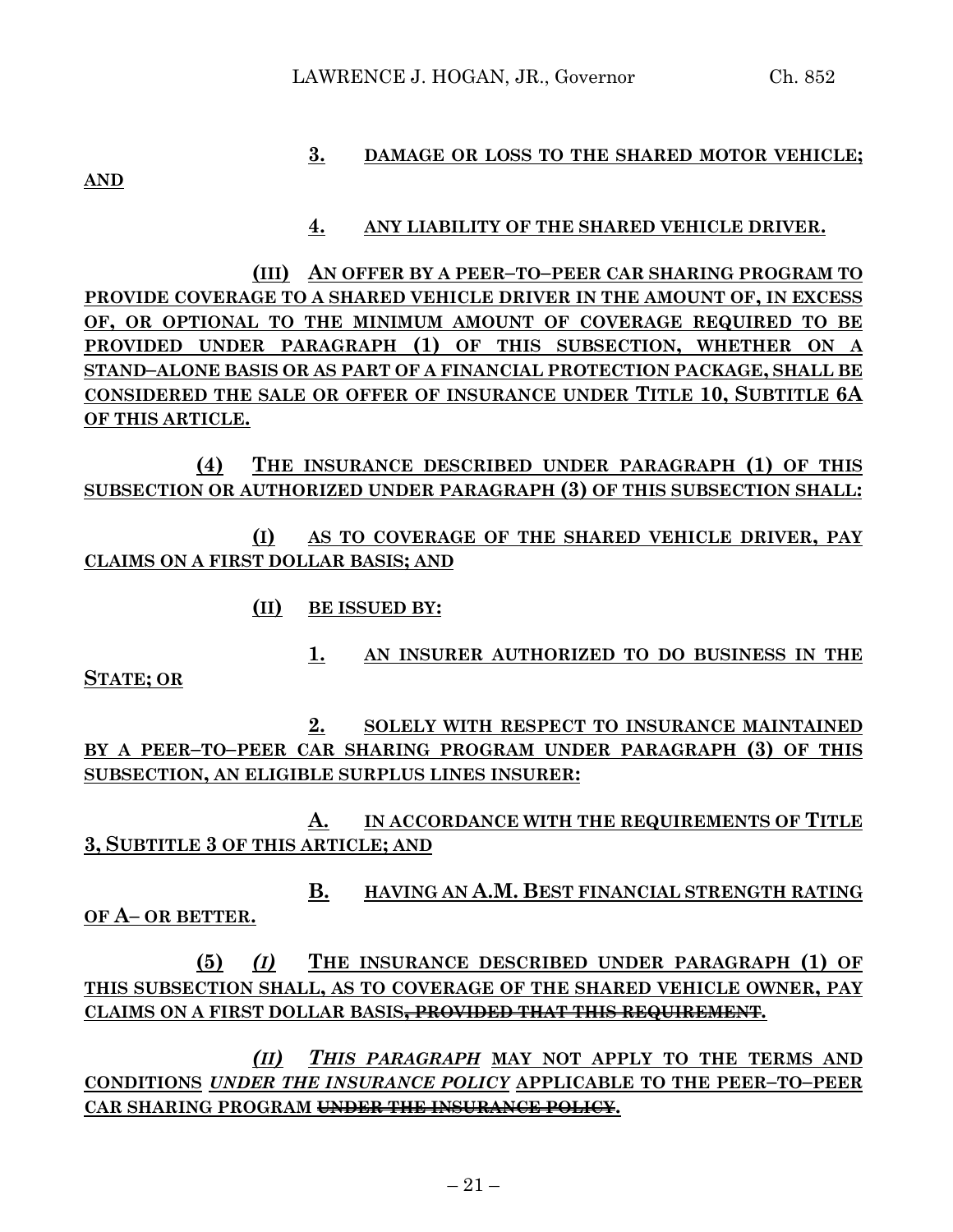**(6) CONSUMER COMPLAINTS CONCERNING CLAIMS AGAINST A SURPLUS LINES POLICY ISSUED IN CONNECTION WITH, AND INCIDENTAL TO, A PEER–TO–PEER CAR SHARING PROGRAM AGREEMENT ARE SUBJECT TO THE COMMISSIONER'S AUTHORITY UNDER § 27–303 OF THIS ARTICLE.**

**(3) (7) (I) EXCEPT AS PROVIDED IN SUBPARAGRAPH (II) OF THIS PARAGRAPH, THE MOTOR VEHICLE LIABILITY INSURANCE POLICY DESCRIBED IN PARAGRAPH (2)(1) OF THIS SUBSECTION SHALL BE PRIMARY WITH RESPECT TO THE SHARED VEHICLE OWNER DRIVER, BUT MAY BE SECONDARY AS TO ANY OTHER VALID AND COLLECTIBLE INSURANCE COVERING THE SHARED VEHICLE DRIVER TO THE SHARED VEHICLE DRIVER'S MOTOR VEHICLE LIABILITY INSURANCE POLICY IF THE SHARED MOTOR VEHICLE IS USED BY THE SHARED VEHICLE DRIVER AS A REPLACEMENT VEHICLE, AS DEFINED IN § 18.5–102(A)(2)(I) OF THE TRANSPORTATION ARTICLE.**

**(II) IF THE INSURANCE MAINTAINED BY THE SHARED VEHICLE DRIVER HAS LAPSED, OR IS OTHERWISE NOT IN FORCE, THE PEER–TO–PEER CAR SHARING PROGRAM'S INSURANCE COVERAGE REQUIRED UNDER PARAGRAPH (2) (1) OF THIS SUBSECTION SHALL BE PRIMARY.**

**(4) A PEER–TO–PEER CAR SHARING PROGRAM MAY SPONSOR A MOTOR VEHICLE INSURANCE POLICY THAT PROVIDES COVERAGE FOR PROPERTY DAMAGE TO A SHARED MOTOR VEHICLE DURING THE CAR SHARING PERIOD.**

**(5) A PEER–TO–PEER CAR SHARING PROGRAM MAY SATISFY PARAGRAPHS (2), (3), AND (4) OF THIS SUBSECTION BY ACQUIRING OR SPONSORING ANY FORM OF SECURITY DESCRIBED UNDER § 17–103 OF THE TRANSPORTATION ARTICLE.**

**(6) A PEER–TO–PEER CAR SHARING PROGRAM MAY NOT BE CONSIDERED TO BE ENGAGED IN THE BUSINESS OF INSURANCE OR IN THE SOLICITATION, SALE, OR NEGOTIATION OF INSURANCE BY:**

**(I) ACQUIRING OR SPONSORING A MOTOR VEHICLE INSURANCE POLICY REQUIRED UNDER PARAGRAPH (2) OF THIS SUBSECTION OR PERMITTED UNDER PARAGRAPH (4) OF THIS SUBSECTION;**

**(II) INFORMING A SHARED VEHICLE OWNER OR A SHARED VEHICLE DRIVER OF THE EXISTENCE AND TERMS AND CONDITIONS OF THE INSURANCE;**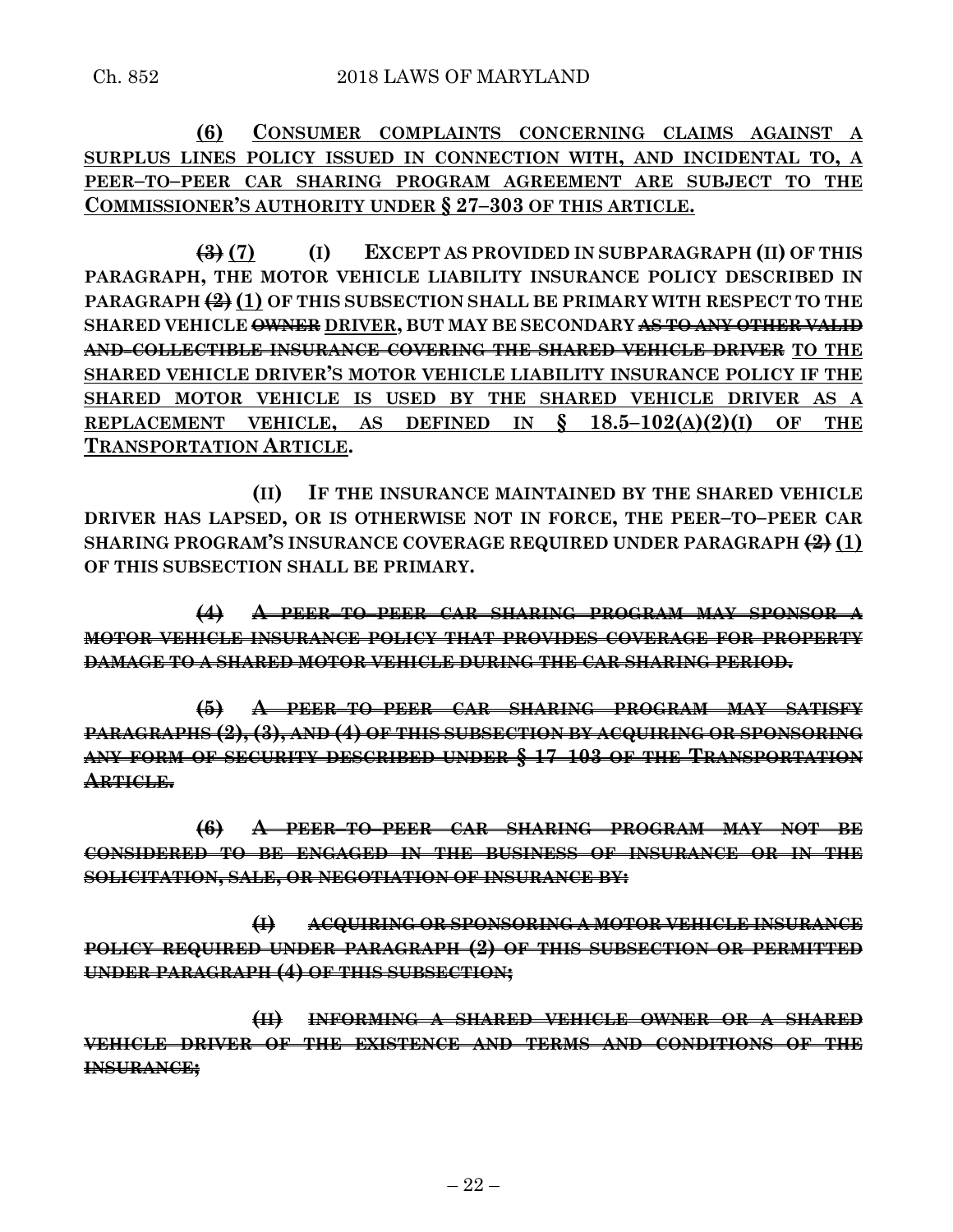**(III) ALLOWING A SHARED VEHICLE OWNER AND A SHARED VEHICLE DRIVER TO SELECT DIFFERENT DEGREES OF FINANCIAL PROTECTION AND BENEFITS THAT INCLUDE THE INSURANCE; OR** 

**(IV) RECEIVING REIMBURSEMENT OF THE COST OF THE INSURANCE FROM A SHARED VEHICLE OWNER OR A SHARED VEHICLE DRIVER.**

**(E) (1) AN AUTHORIZED INSURER THAT WRITES MOTOR VEHICLE LIABILITY INSURANCE IN THE STATE AND THE MARYLAND AUTOMOBILE INSURANCE FUND MAY EXCLUDE ANY AND ALL COVERAGE AND THE DUTY TO DEFEND OR INDEMNIFY FOR ANY CLAIM AFFORDED UNDER A SHARED VEHICLE OWNER'S PERSONAL MOTOR VEHICLE LIABILITY INSURANCE POLICY FOR ANY LOSS OR INJURY THAT OCCURS DURING THE CAR SHARING PERIOD.**

**(2) A MOTOR VEHICLE INSURER THAT UNINTENTIONALLY DEFENDS OR INDEMNIFIES A CLAIM AGAINST A DRIVER THAT IS EXCLUDED UNDER THE TERMS OF ITS POLICY SHALL HAVE A RIGHT OF THE RIGHT TO SEEK CONTRIBUTION AGAINST THE MOTOR VEHICLE INSURER OF THE PEER–TO–PEER CAR SHARING PROGRAM IF THE CLAIM IS:**

**(I) MADE AGAINST THE SHARED VEHICLE OWNER OR THE SHARED VEHICLE DRIVER FOR LOSS OR INJURY THAT OCCURS DURING THE CAR SHARING PERIOD; AND** 

**(II) EXCLUDED UNDER THE TERMS OF ITS POLICY.**

**(3) NOTHING IN THIS SECTION INVALIDATES OR LIMITS AN EXCLUSION CONTAINED IN A MOTOR VEHICLE LIABILITY INSURANCE POLICY, INCLUDING ANY INSURANCE POLICY IN USE OR APPROVED FOR USE BEFORE OCTOBER 1, 2018, THAT EXCLUDES COVERAGE FOR MOTOR VEHICLES MADE AVAILABLE FOR RENT, SHARING, OR HIRE OR FOR ANY BUSINESS USE.**

**(4) THE RIGHT TO EXCLUDE ANY AND ALL COVERAGE AND THE DUTY TO DEFEND UNDER PARAGRAPH (1) OF THIS SUBSECTION APPLIES TO ANY COVERAGE INCLUDED IN A MOTOR VEHICLE LIABILITY INSURANCE POLICY, INCLUDING:**

**(I) LIABILITY COVERAGE FOR BODILY INJURY AND PROPERTY** 

**DAMAGE;**

- **(II) UNINSURED AND UNDERINSURED MOTORIST COVERAGE;**
- **(III) MEDICAL PAYMENTS COVERAGE;**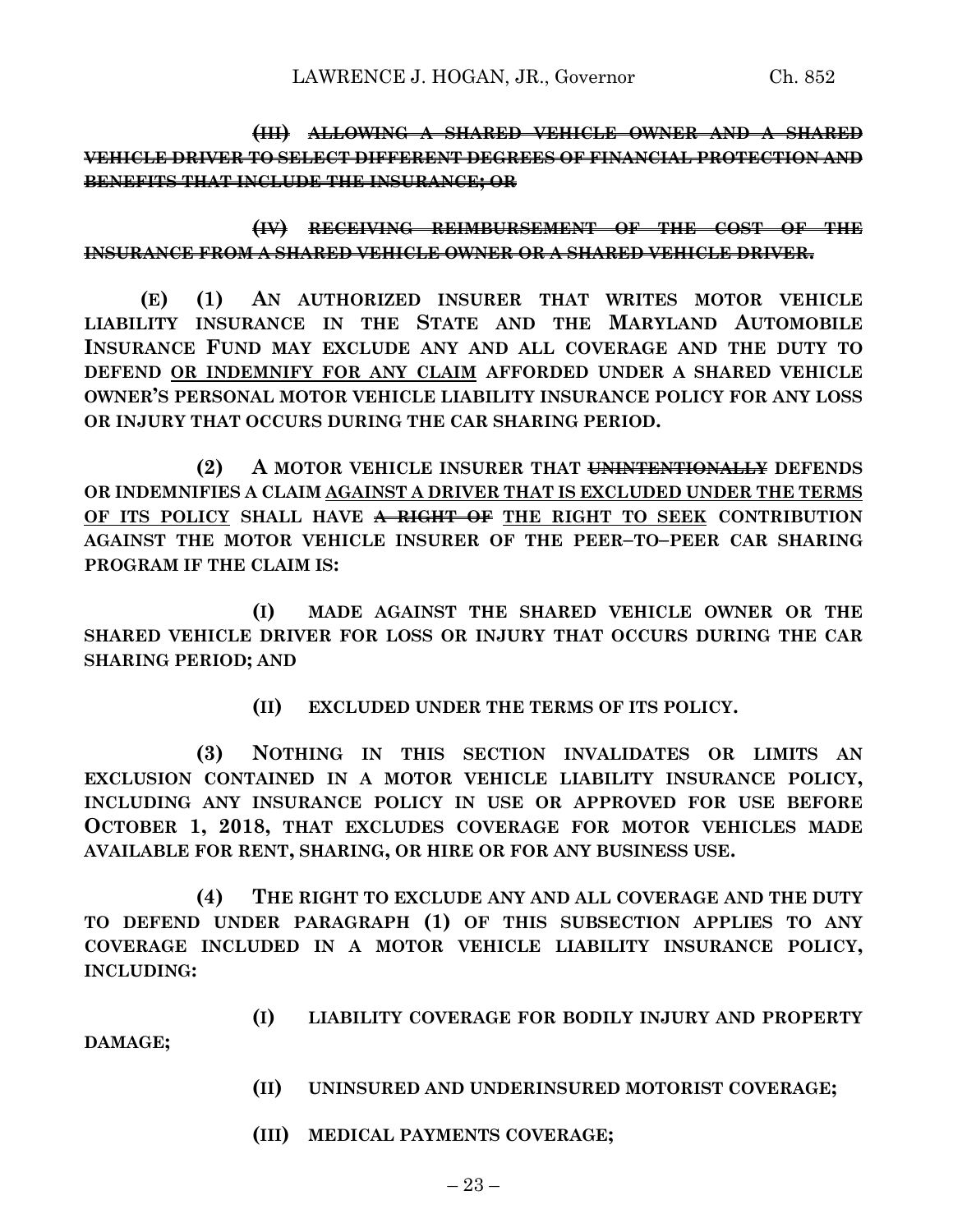- **(IV) PERSONAL INJURY PROTECTION COVERAGE;**
- **(V) COMPREHENSIVE PHYSICAL DAMAGE COVERAGE; AND**
- **(VI) COLLISION PHYSICAL DAMAGE COVERAGE.**

**(F) (1) EXCEPT AS PROVIDED IN PARAGRAPH (2) OF THIS SUBSECTION, A MOTOR VEHICLE INSURER MAY NOT DENY, CANCEL, VOID, TERMINATE, RESCIND, OR NONRENEW A PERSONAL MOTOR VEHICLE LIABILITY INSURANCE POLICY OF A SHARED VEHICLE OWNER SOLELY ON THE BASIS THAT A MOTOR VEHICLE COVERED UNDER THE POLICY HAS BEEN MADE AVAILABLE FOR SHARING THROUGH A PEER–TO–PEER CAR SHARING PROGRAM.**

**(2) A MOTOR VEHICLE INSURER MAY DENY, CANCEL, VOID, TERMINATE, RESCIND, OR NONRENEW A PERSONAL MOTOR VEHICLE LIABILITY INSURANCE POLICY COVERING A MOTOR VEHICLE THAT HAS BEEN MADE AVAILABLE FOR SHARING THROUGH A PEER–TO–PEER CAR SHARING PROGRAM IF THE APPLICANT OR POLICYHOLDER OF THE PERSONAL MOTOR VEHICLE LIABILITY INSURANCE FAILS TO PROVIDE COMPLETE AND ACCURATE INFORMATION ABOUT THE USE OF A SHARED MOTOR VEHICLE THROUGH THE PEER–TO–PEER CAR SHARING PROGRAM AS REQUESTED BY THE MOTOR VEHICLE INSURER DURING THE APPLICATION OR RENEWAL PROCESS OF THE MOTOR VEHICLE LIABILITY INSURANCE POLICY.**

**(G) NOTHING IN THIS SECTION:**

**(1) REQUIRES ANY SHARED VEHICLE OWNER'S PERSONAL MOTOR VEHICLE LIABILITY INSURANCE POLICY TO PROVIDE PRIMARY OR EXCESS COVERAGE DURING THE CAR SHARING PERIOD;**

**(2) MAY BE INTERPRETED TO IMPLY THAT ANY SHARED VEHICLE OWNER'S PERSONAL MOTOR VEHICLE LIABILITY INSURANCE POLICY PROVIDES COVERAGE FOR A MOTOR VEHICLE DURING THE CAR SHARING PERIOD; OR**

**(3) PRECLUDES A MOTOR VEHICLE INSURER FROM PROVIDING COVERAGE FOR A SHARED VEHICLE OWNER'S VEHICLE WHILE THE VEHICLE IS MADE AVAILABLE OR USED THROUGH A PEER–TO–PEER CAR SHARING PROGRAM IF THE MOTOR VEHICLE INSURER ELECTS TO DO SO BY CONTRACT OR ENDORSEMENT.**

**(H) (1) COVERAGE UNDER A MOTOR VEHICLE LIABILITY INSURANCE POLICY MAINTAINED BY A PEER–TO–PEER CAR SHARING PROGRAM MAY NOT BE DEPENDENT ON THE DENIAL OF A CLAIM BY ANOTHER MOTOR VEHICLE INSURER.**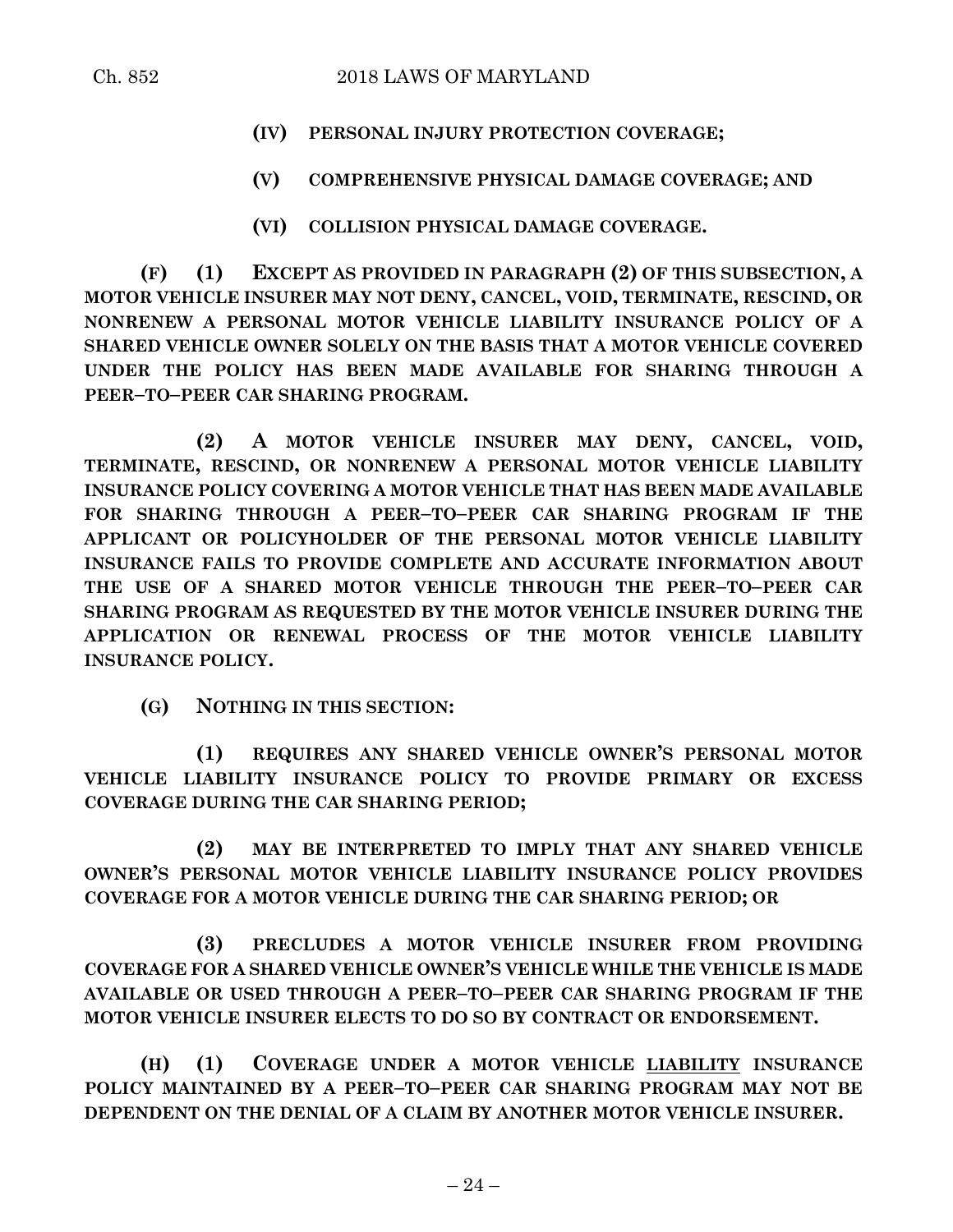**(2) A MOTOR VEHICLE INSURER OF A PERSONAL MOTOR VEHICLE LIABILITY INSURANCE POLICY MAY NOT BE REQUIRED TO FIRST DENY A CLAIM.**

**(I) A PEER–TO–PEER CAR SHARING PROGRAM AND A SHARED VEHICLE OWNER SHALL BE EXEMPT FROM VICARIOUS LIABILITY IN ACCORDANCE WITH 49 U.S.C. § 30106 AND UNDER ANY STATE OR LOCAL LAW THAT IMPOSES LIABILITY SOLELY BASED ON VEHICLE OWNERSHIP.**

**(J) IN A CLAIM COVERAGE INVESTIGATION FOLLOWING A VEHICULAR ACCIDENT, A PEER–TO–PEER CAR SHARING PROGRAM SHALL COOPERATE TO FACILITATE THE EXCHANGE OF INFORMATION WITH DIRECTLY INVOLVED PARTIES AND ANY MOTOR VEHICLE INSURER OF A SHARED VEHICLE OWNER REGARDING THE VEHICLE'S USE IN A PEER–TO–PEER CAR SHARING PROGRAM.**

#### **Article – Transportation**

11–148.1.

 $(a)$  "Rental vehicle" means a passenger car or a vehicle that may be registered as a Class D, E, F, G, or M vehicle under Title 13, Subtitle 9 of this article:

 $(1)$  That is acquired solely for rental purposes but will not be rented to the same person for a period of more than 180 consecutive days;

 $\overrightarrow{2}$   $\leftrightarrow$  That, at the time of purchase, is part of a fleet of passenger cars owned by the same person, at least five of which meet the criteria in item (1) of this subsection;

(ii) That, at the time of purchase, is part of a fleet of rental trucks owned by the same person, at least five of which meet the criteria in item (1) of this subsection;

(iii) That, at the time of purchase, is part of a fleet of multipurpose passenger vehicles owned by the same person, at least five of which meet the criteria in item (1) of this subsection; or

(iv) That, at the time of purchase, is part of a fleet of motorcycles owned by the same person, at least five of which meet the criteria in item (1) of this subsection;

(3) For which the owner does not provide a driver; and

(4) That, if the vehicle is a passenger car or multipurpose passenger vehicle, will not be used to transport individuals or property for hire.

(b) "Rental vehicle" does not include: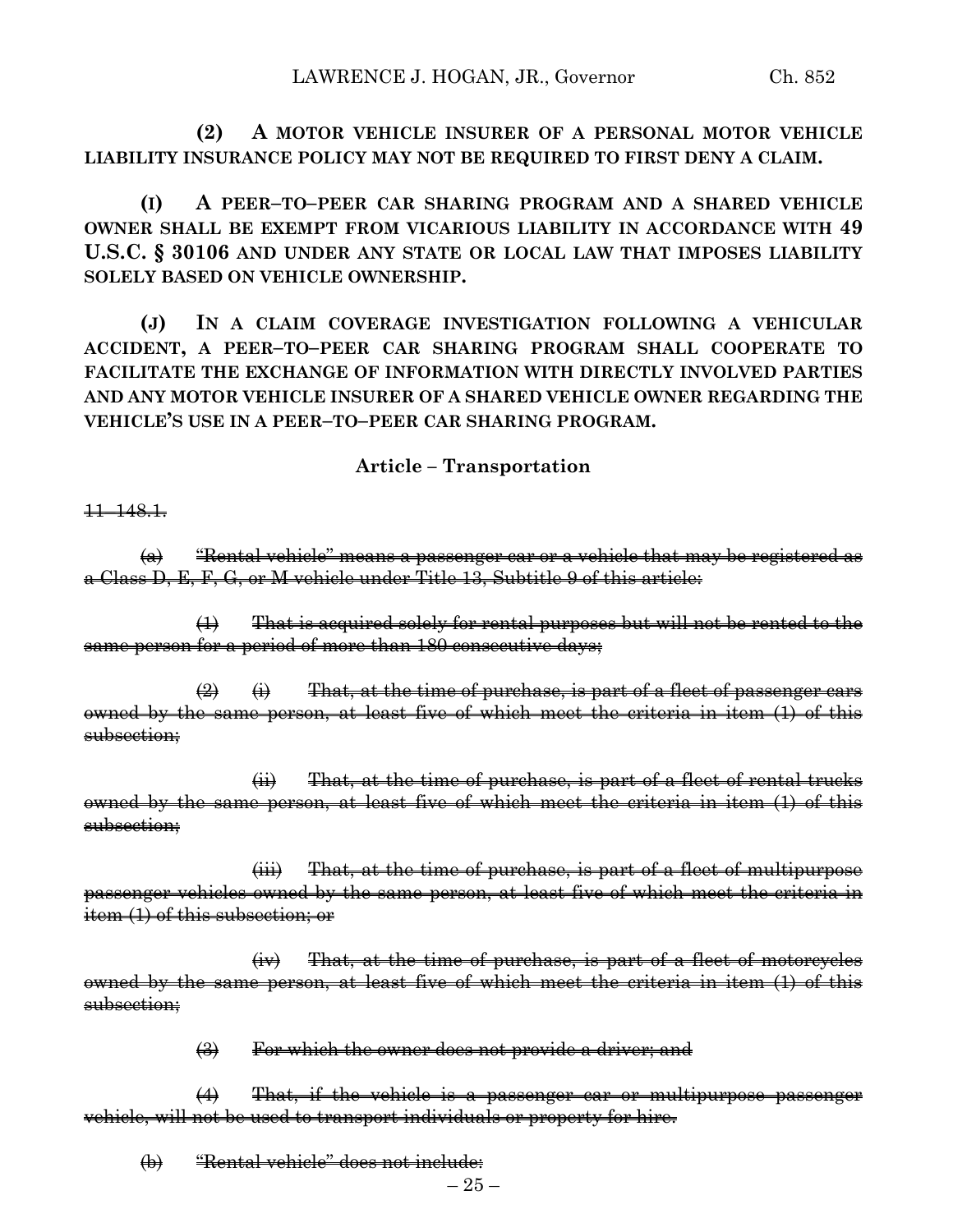(1) A dump truck, as described in § 13–919 of this article;

(2) A tow truck, as described in § 13–920 of this article; **[**or**]**

 $\left(\frac{3}{2}\right)$  A farm vehicle exempt from the sales and use tax under § 11–201(a) of the Tax – General Article**; OR**

### **(4) A MOTOR VEHICLE WHILE ENGAGED IN A PEER–TO–PEER CAR SHARING PROGRAM UNDER § 19–520 OF THE INSURANCE ARTICLE**.

18–101.

**(A)** In this title, "rent" means to rent or lease for a period not exceeding 180 days.

# **(B) THIS TITLE DOES NOT APPLY TO PEER–TO–PEER CAR SHARING OF A SHARED MOTOR VEHICLE MADE AVAILABLE ON A PEER–TO–PEER CAR SHARING PROGRAM, AS DEFINED UNDER § 19–520 OF THE INSURANCE ARTICLE, AND THAT IS SUBJECT TO TITLE 18.5 OF THIS ARTICLE.**

18–108.

(a) **(1)** In this section, "rental vehicle company" means a person that rents a motor vehicle to a consumer.

**(2) "RENTAL VEHICLE COMPANY" DOES NOT INCLUDE A PEER–TO–PEER CAR SHARING PROGRAM, AS DEFINED UNDER § 19–520 OF THE INSURANCE ARTICLE, AND THAT IS SUBJECT TO TITLE 18.5 OF THIS ARTICLE.**

### **TITLE 18.5. PEER–TO–PEER CAR SHARING PROGRAMS.**

#### **18.5–101.**

**(A) IN THIS TITLE THE FOLLOWING WORDS HAVE THE MEANINGS INDICATED.**

**(B) "MOTOR VEHICLE" HAS THE MEANING STATED IN § 11–135 OF THIS ARTICLE.**

**(C) "PEER–TO–PEER CAR SHARING PROGRAM" HAS THE MEANING STATED IN § 19–520 OF THE INSURANCE ARTICLE.**

**(D) "PEER–TO–PEER CAR SHARING PROGRAM AGREEMENT" HAS THE MEANING STATED IN § 19–520 OF THE INSURANCE ARTICLE.**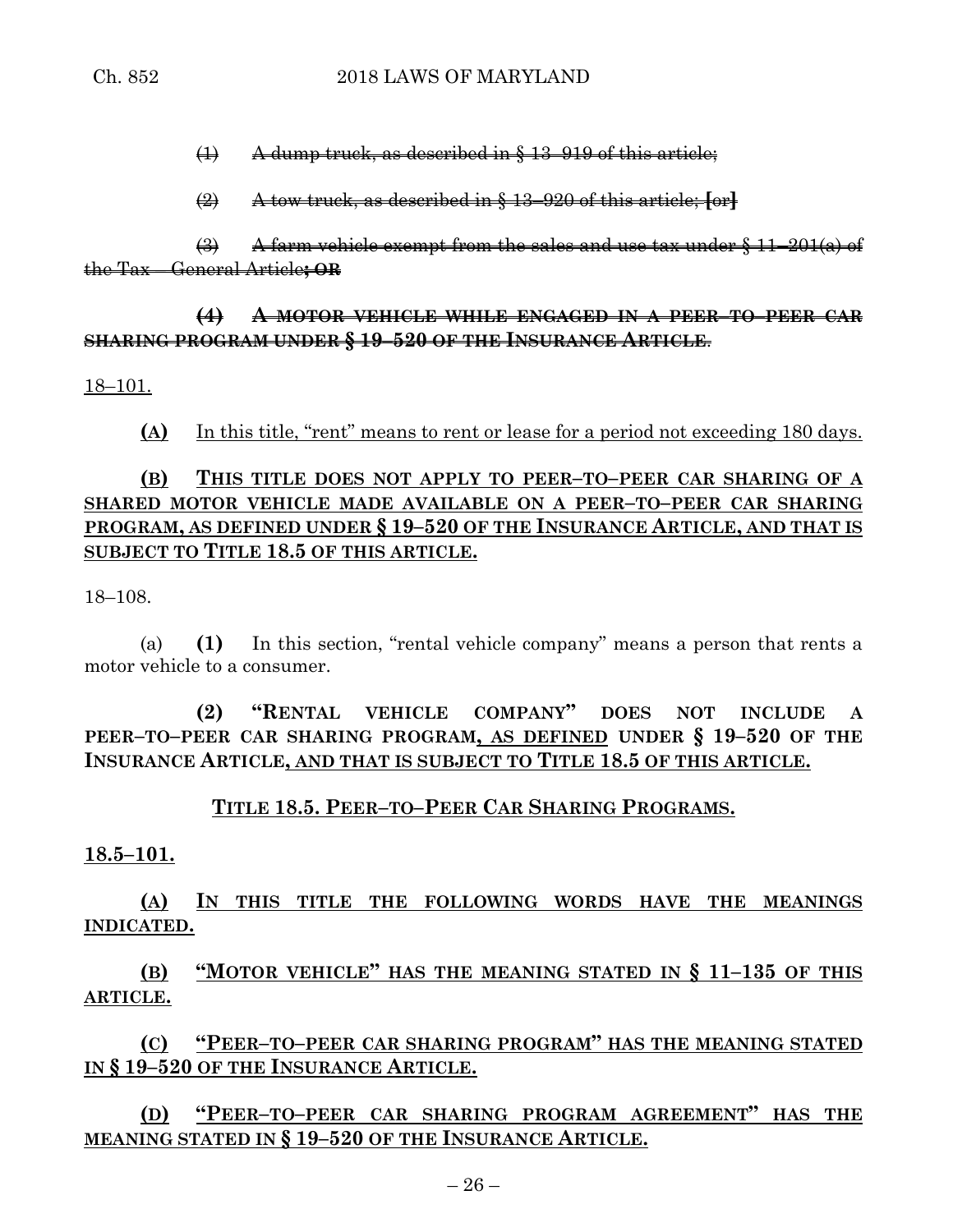**(E) "SHARED MOTOR VEHICLE" HAS THE MEANING STATED IN § 19–520 OF THE INSURANCE ARTICLE.**

**(F) "SHARED VEHICLE DRIVER" HAS THE MEANING STATED IN § 19–520 OF THE INSURANCE ARTICLE.**

**(G) "SHARED VEHICLE OWNER" HAS THE MEANING STATED IN § 19–520 OF THE INSURANCE ARTICLE.**

**18.5–102.**

**(A) (1) A PEER–TO–PEER CAR SHARING PROGRAM SHALL ENSURE THAT, DURING EACH CAR SHARING PERIOD, THE SHARED VEHICLE OWNER AND THE SHARED VEHICLE DRIVER ARE INSURED UNDER A MOTOR VEHICLE LIABILITY INSURANCE POLICY IN ACCORDANCE WITH § 19–520 OF THE INSURANCE ARTICLE.**

**(2) (I) IN THIS PARAGRAPH, "REPLACEMENT VEHICLE" MEANS A MOTOR VEHICLE THAT IS USED IN A PEER–TO–PEER CAR SHARING PROGRAM WHILE A MOTOR VEHICLE OWNED BY THE INDIVIDUAL IS NOT IN USE BECAUSE OF LOSS, AS "LOSS" IS DEFINED IN THAT INDIVIDUAL'S APPLICABLE PRIVATE PASSENGER AUTOMOBILE INSURANCE POLICY, OR BECAUSE OF BREAKDOWN, REPAIR, SERVICE, OR DAMAGE.**

**(II) SUBJECT TO SUBPARAGRAPH (III) OF THIS PARAGRAPH, A REPLACEMENT VEHICLE THAT IS MADE AVAILABLE THROUGH A PEER–TO–PEER CAR SHARING PROGRAM MAY BE DEEMED TO HAVE SATISFIED THE REQUIREMENT OF PARAGRAPH (1) OF THIS SUBSECTION BY MAINTAINING THE MINIMUM AMOUNT OF SECURITY REQUIRED UNDER § 17–103 OF THIS ARTICLE THAT IS SECONDARY TO ANY OTHER VALID AND COLLECTIBLE COVERAGE AND THAT EXTENDS COVERAGE TO THE OWNER'S MOTOR VEHICLE IN AMOUNTS REQUIRED UNDER § 17–103(B) OF THIS ARTICLE WHILE IT IS USED AS A REPLACEMENT VEHICLE.**

**(III) FOR A REPLACEMENT VEHICLE THAT IS MADE AVAILABLE THROUGH A PEER–TO–PEER CAR SHARING PROGRAM, THE PEER–TO–PEER CAR SHARING PROGRAM AGREEMENT FOR THE REPLACEMENT VEHICLE TO BE SIGNED BY A SHARED VEHICLE OWNER AND A SHARED VEHICLE DRIVER SHALL CONTAIN A PROVISION ON THE FACE OF THE PEER–TO–PEER CAR SHARING PROGRAM AGREEMENT, IN AT LEAST 10 POINT BOLD TYPE, THAT INFORMS THE SHARED VEHICLE DRIVER AND THE SHARED VEHICLE OWNER THAT THE COVERAGE ON THE VEHICLE BEING SERVICED OR REPAIRED IS PRIMARY COVERAGE FOR THE REPLACEMENT VEHICLE AND THE COVERAGE MAINTAINED BY THE PEER–TO–PEER CAR SHARING PROGRAM ON THE REPLACEMENT VEHICLE IS SECONDARY.**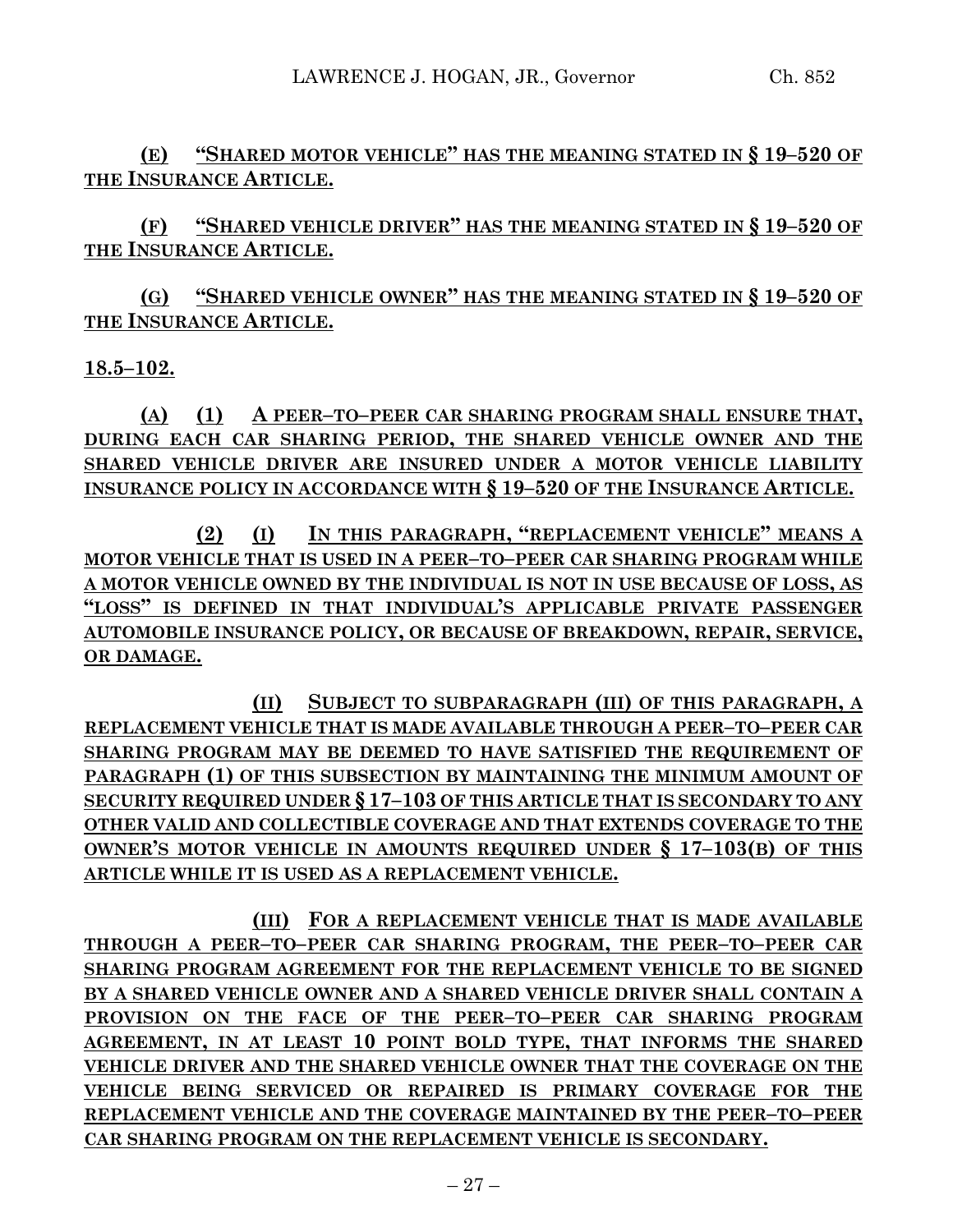# **(B) NOTWITHSTANDING ANY PROVISION OF A PEER–TO–PEER CAR SHARING PROGRAM AGREEMENT TO THE CONTRARY, THE SECURITY REQUIRED UNDER THIS SECTION SHALL COVER THE SHARED VEHICLE OWNER AND EACH PERSON DRIVING OR USING THE SHARED MOTOR VEHICLE WITH THE PERMISSION OF THE OWNER OR THE PEER–TO–PEER CAR SHARING PROGRAM.**

**18.5–103.**

**(A) A PEER–TO–PEER CAR SHARING PROGRAM MAY NOT ENTER INTO A PEER–TO–PEER CAR SHARING PROGRAM AGREEMENT WITH A DRIVER UNLESS THE DRIVER WHO WILL OPERATE THE SHARED MOTOR VEHICLE:**

**(1) HOLDS A DRIVER'S LICENSE ISSUED UNDER TITLE 16 OF THIS ARTICLE THAT AUTHORIZES THE DRIVER TO OPERATE VEHICLES OF THE CLASS OF THE SHARED MOTOR VEHICLE;**

**(2) IS A NONRESIDENT WHO:**

**(I) HAS A DRIVER'S LICENSE ISSUED BY THE STATE OR COUNTRY OF THE DRIVER'S RESIDENCE THAT AUTHORIZES THE DRIVER IN THAT STATE OR COUNTRY TO DRIVE VEHICLES OF THE CLASS OF THE SHARED MOTOR VEHICLE; AND**

**(II) IS AT LEAST THE SAME AGE AS THAT REQUIRED OF A RESIDENT TO DRIVE; OR**

**(3) OTHERWISE IS SPECIFICALLY AUTHORIZED BY TITLE 16 OF THIS ARTICLE TO DRIVE VEHICLES OF THE CLASS OF THE SHARED MOTOR VEHICLE.**

**(B) A PEER–TO–PEER CAR SHARING PROGRAM SHALL KEEP A RECORD OF:**

**(1) THE REGISTRATION NUMBER OF THE SHARED MOTOR VEHICLE;**

**(2) THE NAME AND ADDRESS OF THE SHARED VEHICLE DRIVER;**

**(3) THE NUMBER OF THE DRIVER'S LICENSE OF THE SHARED VEHICLE DRIVER AND EACH OTHER PERSON WHO WILL OPERATE THE SHARED MOTOR VEHICLE; AND**

**(4) THE DATE AND PLACE OF ISSUANCE OF THE DRIVER'S LICENSE.**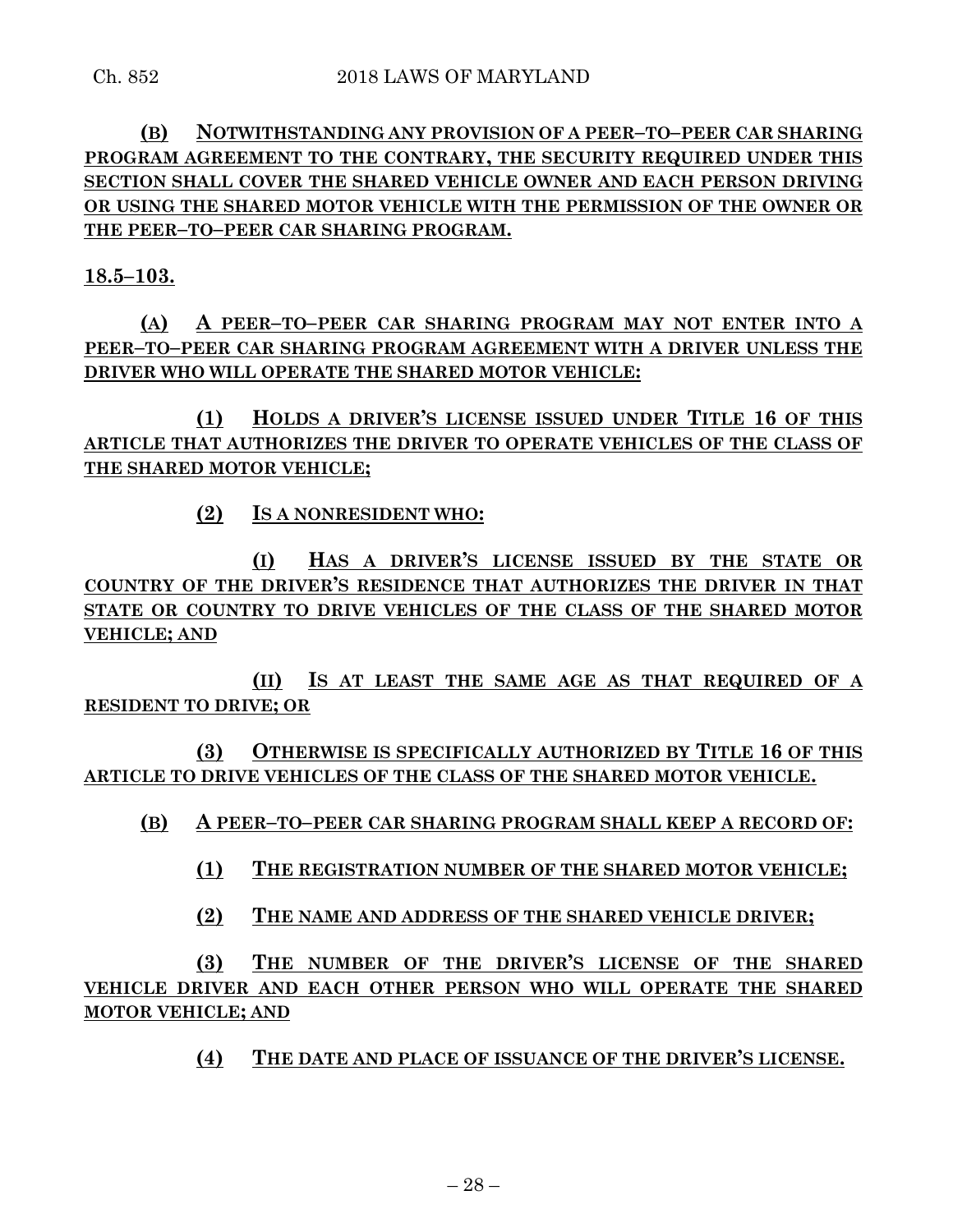**(C) ANY POLICE OFFICER OR AUTHORIZED REPRESENTATIVE OF THE ADMINISTRATION MAY INSPECT THE RECORDS KEPT UNDER SUBSECTION (B) OF THIS SECTION.**

**18.5–104.**

**(A) IF THE PEER–TO–PEER CAR SHARING PROGRAM KNOWS THAT THE VEHICLE'S ODOMETER DOES NOT RECORD CORRECTLY ITS ACTUAL ACCUMULATED MILEAGE, A PEER–TO–PEER CAR SHARING PROGRAM MAY NOT, WITH INTENT TO DEFRAUD, ENTER INTO A PEER–TO–PEER CAR SHARING PROGRAM AGREEMENT WITH A SHARED VEHICLE DRIVER FOR WHICH ANY CHARGE IS BASED ON THE DISTANCE TRAVELED.**

**(B) A PEER–TO–PEER CAR SHARING PROGRAM MAY NOT OTHERWISE ENTER INTO A PEER–TO–PEER CAR SHARING PROGRAM AGREEMENT WITH A SHARED VEHICLE DRIVER FOR WHICH ANY CHARGE IS BASED ON THE DISTANCE TRAVELED AND DECEIVE THAT SHARED VEHICLE DRIVER AS TO THE DISTANCE THAT THE SHARED MOTOR VEHICLE TRAVELED DURING THE CAR SHARING PERIOD.**

**(C) A PERSON CONVICTED OF A VIOLATION OF THIS SECTION IS SUBJECT TO IMPRISONMENT NOT EXCEEDING 6 MONTHS OR A FINE NOT EXCEEDING \$500 OR BOTH.**

**18.5–105.**

**A PERSON MAY NOT ALLOW A SHARED VEHICLE DRIVER, OR ANY OTHER INDIVIDUAL WHO WILL DRIVE A SHARED MOTOR VEHICLE, TO OPERATE THE SHARED MOTOR VEHICLE IF THE PERSON KNOWS THAT THE SHARED VEHICLE DRIVER, OR OTHER INDIVIDUAL, IS UNDER THE INFLUENCE OF ALCOHOL, IMPAIRED BY ALCOHOL, IMPAIRED BY A DRUG, A COMBINATION OF DRUGS, OR A COMBINATION OF ONE OR MORE DRUGS AND ALCOHOL, OR IMPAIRED BY A CONTROLLED DANGEROUS SUBSTANCE.**

**18.5–106.**

**IN ACCORDANCE WITH § 5–408 OF THIS ARTICLE, A PEER–TO–PEER CAR SHARING PROGRAM MUST HAVE A CONCESSION FEE AGREEMENT WITH THE MARYLAND AVIATION ADMINISTRATION TO OPERATE AT AN AIRPORT IN THE STATE.**

**18.5–107.**

**(A) A PEER–TO–PEER CAR SHARING PROGRAM AGREEMENT SHALL STATE:**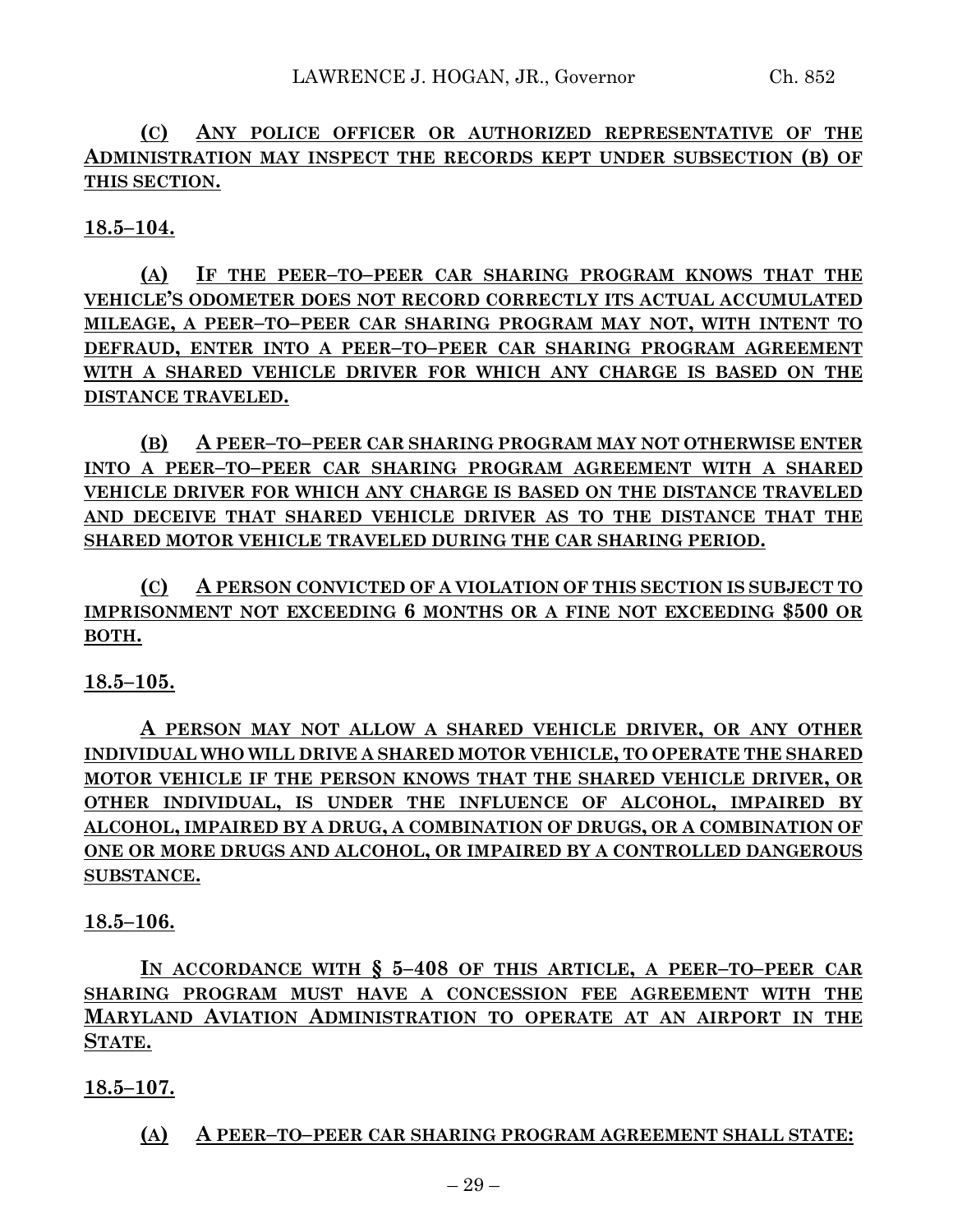**(1) THE DAILY RATE, FEES, ANY INSURANCE COSTS, AND ANY PROTECTION PACKAGE COSTS THAT ARE CHARGED TO THE SHARED VEHICLE OWNER OR THE SHARED VEHICLE DRIVER; AND**

**(2) THE CAR SHARING PERIOD, AS DEFINED IN § 19–520 OF THE INSURANCE ARTICLE.**

**(B) A PEER–TO–PEER CAR SHARING PROGRAM MAY NOT CHARGE A SHARED VEHICLE DRIVER FOR THE USE OF A SHARED MOTOR VEHICLE AFTER THE CAR SHARING PERIOD.**

**(C) IN ADDITION TO ANY REMEDIES OTHERWISE AVAILABLE AT LAW, A VIOLATION OF THIS SECTION SHALL BE AN UNFAIR OR DECEPTIVE TRADE PRACTICE UNDER TITLE 13, SUBTITLE 3 OF THE COMMERCIAL LAW ARTICLE.**

### **18.5–108.**

**(A) A PEER–TO–PEER CAR SHARING PROGRAM MAY CHARGE A SHARED VEHICLE DRIVER A SEPARATELY STATED FEE TO RECOVER THE FOLLOWING COSTS INCURRED BY THE PEER–TO–PEER CAR SHARING PROGRAM:**

**(1) ANY CONCESSION FEES PAID TO A GOVERNMENT–OWNED OR GOVERNMENT–OPERATED:**

- **(I) AIRPORT; OR**
- **(II) OTHER ENTITY; AND**

**(2) ANY OTHER FEE OR CHARGE IMPOSED BY A GOVERNMENTAL ENTITY.**

**(B) IF A PEER–TO–PEER CAR SHARING PROGRAM ADVERTISES THE RATE AVAILABLE FOR A SHARED MOTOR VEHICLE IN THE STATE, THE FEES AUTHORIZED UNDER THIS SECTION SHALL BE CLEARLY DISCLOSED IN THE ADVERTISEMENT.**

SECTION 2. AND BE IT FURTHER ENACTED, That the Laws of Maryland read as follows:

### **Article – Transportation**

**18.5–109.**

# **(A) AT THE TIME WHEN A VEHICLE OWNER REGISTERS AS A SHARED VEHICLE OWNER ON A PEER–TO–PEER CAR SHARING PROGRAM AND PRIOR TO THE**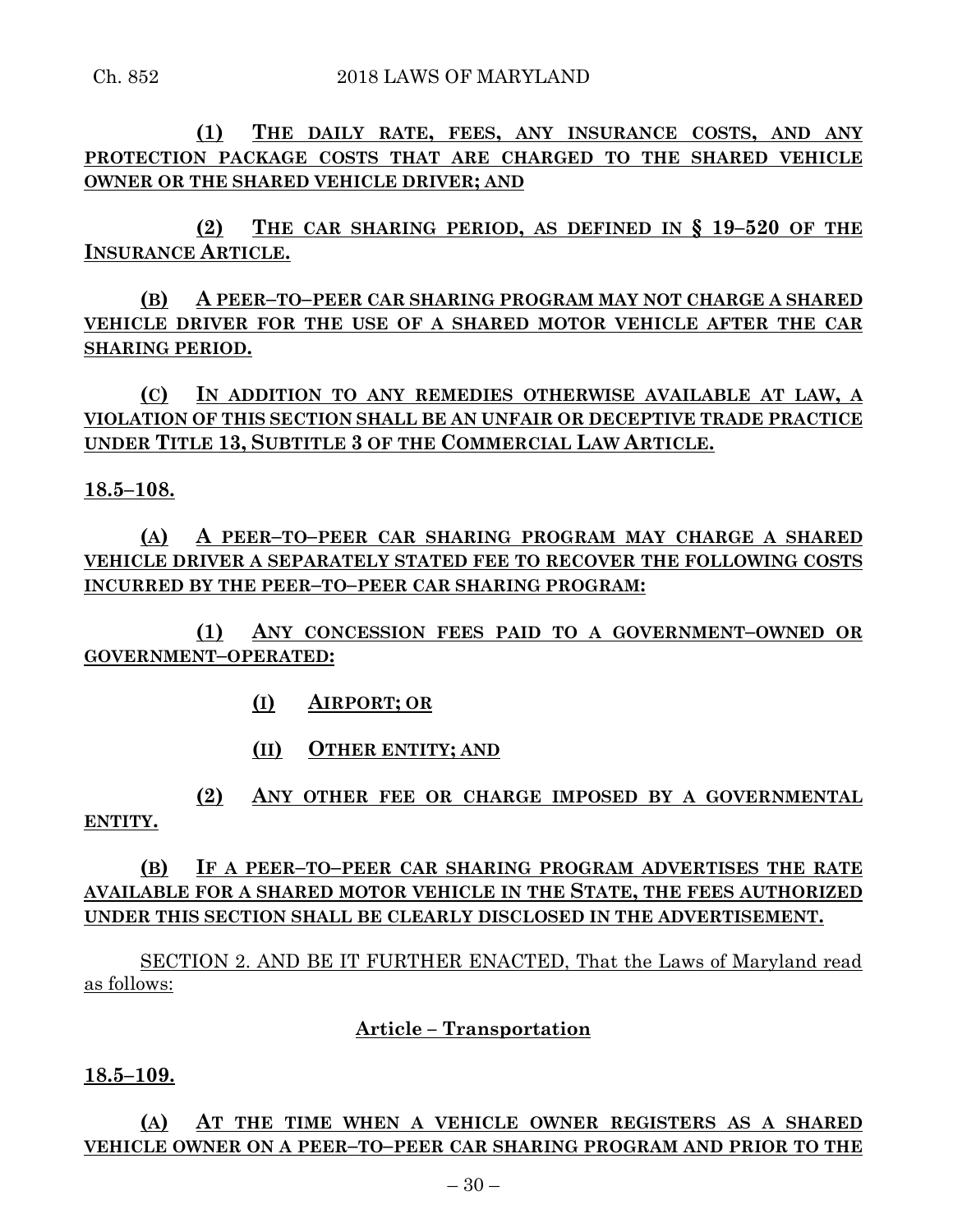**TIME WHEN THE SHARED VEHICLE OWNER MAKES A SHARED MOTOR VEHICLE AVAILABLE FOR CAR SHARING ON THE PEER–TO–PEER CAR SHARING PROGRAM, THE PEER–TO–PEER CAR SHARING PROGRAM SHALL:**

**(1) VERIFY THAT THE SHARED MOTOR VEHICLE DOES NOT HAVE ANY SAFETY RECALLS ON THE VEHICLE FOR WHICH THE REPAIRS HAVE NOT BEEN MADE; AND**

**(2) NOTIFY THE SHARED VEHICLE OWNER OF THE REQUIREMENTS UNDER SUBSECTION (B) OF THIS SECTION.**

**(B) (1) IF THE SHARED VEHICLE OWNER HAS RECEIVED AN ACTUAL NOTICE OF A SAFETY RECALL ON THE MOTOR VEHICLE, A SHARED VEHICLE OWNER MAY NOT MAKE A MOTOR VEHICLE AVAILABLE AS A SHARED MOTOR VEHICLE ON A PEER–TO–PEER CAR SHARING PROGRAM UNTIL THE SAFETY RECALL REPAIR HAS BEEN MADE.**

**(2) IF A SHARED VEHICLE OWNER RECEIVES AN ACTUAL NOTICE OF A SAFETY RECALL ON A SHARED MOTOR VEHICLE WHILE THE SHARED MOTOR VEHICLE IS MADE AVAILABLE ON THE PEER–TO–PEER CAR SHARING PROGRAM, THE SHARED VEHICLE OWNER SHALL REMOVE THE SHARED MOTOR VEHICLE AS AVAILABLE ON THE PEER–TO–PEER CAR SHARING PROGRAM, AS SOON AS PRACTICABLY POSSIBLE BUT NO LATER THAN 72 HOURS AFTER RECEIVING THE NOTICE OF THE SAFETY RECALL AND UNTIL THE SAFETY RECALL REPAIR HAS BEEN MADE.**

**(3) IF A SHARED VEHICLE OWNER RECEIVES AN ACTUAL NOTICE OF A SAFETY RECALL WHILE THE SHARED MOTOR VEHICLE IS BEING USED IN THE POSSESSION OF A SHARED VEHICLE DRIVER, AS SOON AS PRACTICABLY POSSIBLE BUT NO LATER THAN 72 HOURS AFTER RECEIVING THE NOTICE OF THE SAFETY RECALL, THE SHARED VEHICLE OWNER SHALL NOTIFY BOTH THE SHARED VEHICLE DRIVER AND THE PEER–TO–PEER CAR SHARING PROGRAM ABOUT THE SAFETY RECALL SO THAT THE SHARED VEHICLE OWNER MAY ADDRESS THE SAFETY RECALL REPAIR.**

**18.5–110.**

**(A) AT THE TIME WHEN A VEHICLE OWNER REGISTERS AS A SHARED VEHICLE OWNER ON A PEER–TO–PEER CAR SHARING PROGRAM AND PRIOR TO THE TIME WHEN THE SHARED VEHICLE OWNER MAKES A SHARED MOTOR VEHICLE AVAILABLE FOR CAR SHARING ON THE PEER–TO–PEER CAR SHARING PROGRAM, THE PEER–TO–PEER CAR SHARING PROGRAM SHALL:**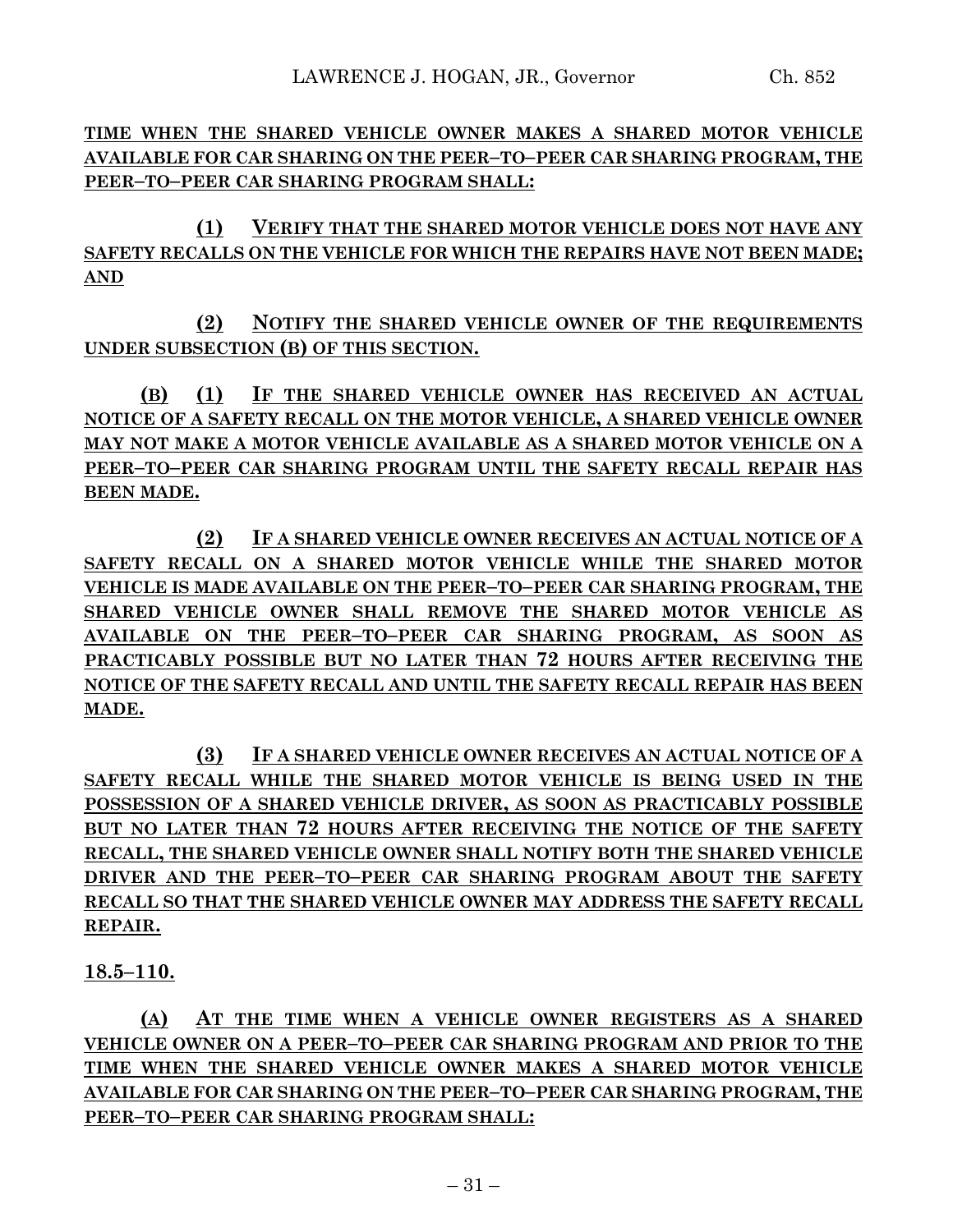### **(1) VERIFY THE AGE OF THE SHARED MOTOR VEHICLE;**

**(2) REQUEST THE SHARED VEHICLE OWNER TO PROVIDE THE DATE OF THE LAST STATE INSPECTION, OR IF THE DATE IS UNKNOWN, THE GENERAL TIME PERIOD OF THE LAST STATE INSPECTION;**

**(3) DISCLOSE IN THE DESCRIPTION OF THE SHARED MOTOR VEHICLE ON THE PEER–TO–PEER CAR SHARING PROGRAM'S WEBSITE THE INFORMATION PROVIDED UNDER ITEM (2) OF THIS SUBSECTION SO THAT POTENTIAL SHARED VEHICLE DRIVERS ARE AWARE OF THE LAST STATE INSPECTION DATE BEFORE THEY ENTER INTO A PEER–TO–PEER CAR SHARING PROGRAM AGREEMENT; AND**

**(4) NOTIFY THE SHARED VEHICLE OWNER OF THE REQUIREMENTS UNDER SUBSECTION (B) OF THIS SECTION.**

**(B) (1) A SHARED VEHICLE OWNER MAY NOT MAKE A MOTOR VEHICLE AVAILABLE AS A SHARED MOTOR VEHICLE ON A PEER–TO–PEER CAR SHARING PROGRAM IF THE MOTOR VEHICLE IS OLDER THAN 10 YEARS UNLESS THE SHARED VEHICLE OWNER HAS OBTAINED A VALID STATE INSPECTION CERTIFICATE FOR THE MOTOR VEHICLE NO EARLIER THAN 90 DAYS BEFORE MAKING THE SHARED MOTOR VEHICLE AVAILABLE AS A SHARED MOTOR VEHICLE.**

**(2) IF A SHARED VEHICLE OWNER HAS OBTAINED A VALID STATE INSPECTION CERTIFICATE FOR A MOTOR VEHICLE UNDER PARAGRAPH (1) OF THIS SUBSECTION, THE SHARED VEHICLE OWNER SHALL OBTAIN ANOTHER VALID STATE INSPECTION CERTIFICATE AT LEAST ONCE FOR EVERY 10,000 MILES ADDED TO THE VEHICLE'S ODOMETER SINCE THE ISSUANCE OF THE PRIOR STATE INSPECTION CERTIFICATE.**

SECTION 3. AND BE IT FURTHER ENACTED, That the Laws of Maryland read as follows:

### **Article – Tax – General**

11–101.

(l) (4) "Taxable price" includes**[**, for a short–term vehicle rental as defined under § 11–104(c) of this subtitle,**]** all sales and charges **[**made in connection with the short–term vehicle rental**]**, including insurance, freight handling, equipment and supplies, delivery and pickup, cellular telephone, and other accessories, but not including sales of motor fuel subject to the motor fuel tax**, MADE IN CONNECTION WITH:**

**(I) A SHORT–TERM VEHICLE RENTAL, AS DEFINED IN § 11–104(C) OF THIS SUBTITLE; OR**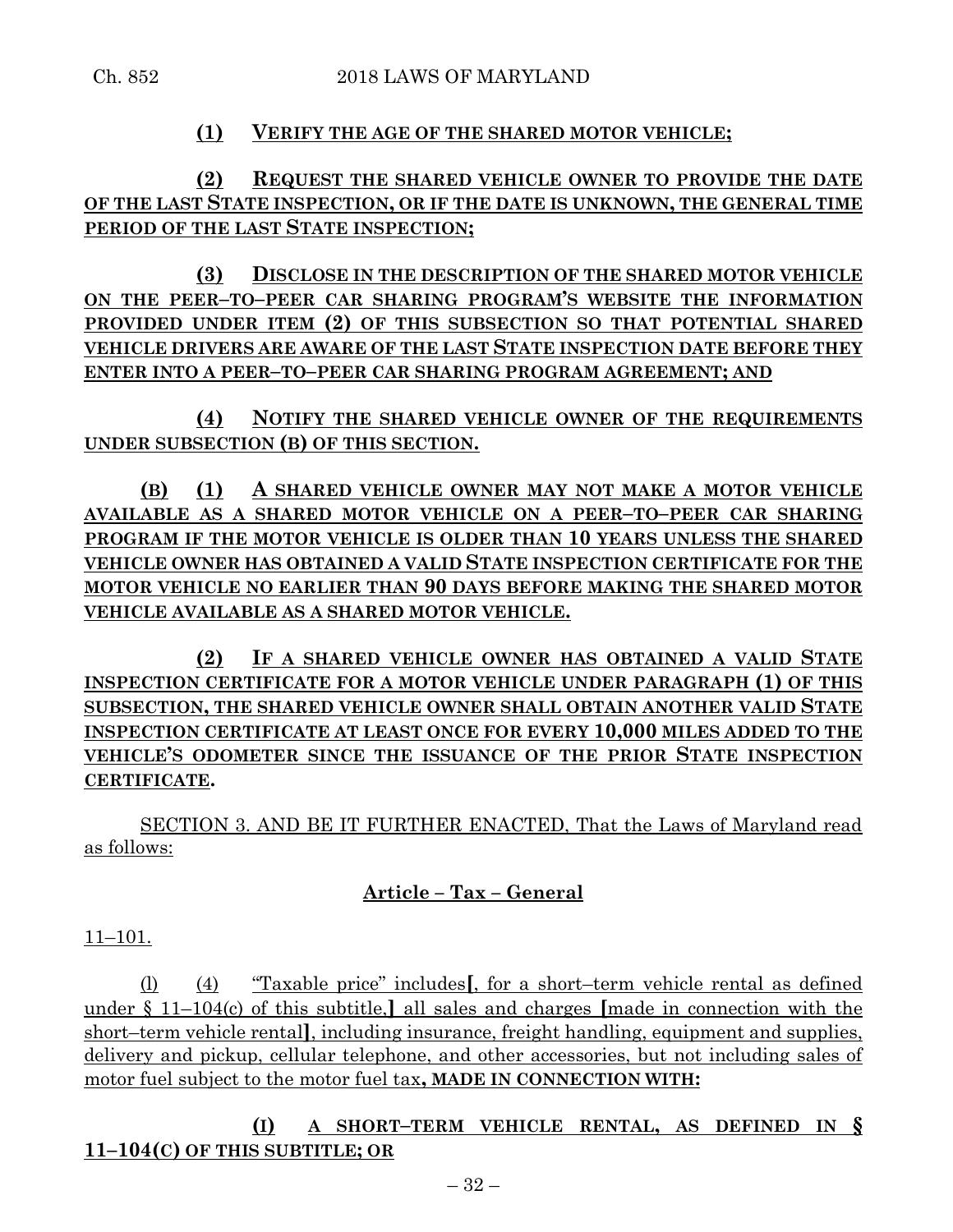# **(II) A SHARED MOTOR VEHICLE USED FOR PEER–TO–PEER CAR SHARING AND MADE AVAILABLE ON A PEER–TO–PEER CAR SHARING PROGRAM, AS DEFINED IN § 19–520 OF THE INSURANCE ARTICLE**.

### 11–104.

| (a)                     |                                            | Except as otherwise provided in this section, the sales and use tax rate is: |                                              |                                                                           |  |
|-------------------------|--------------------------------------------|------------------------------------------------------------------------------|----------------------------------------------|---------------------------------------------------------------------------|--|
|                         | (1)                                        |                                                                              | <u>for a taxable price of less than \$1:</u> |                                                                           |  |
|                         |                                            | (i)                                                                          |                                              | <u>1 cent if the taxable price is 20 cents;</u>                           |  |
| cents;                  |                                            | (ii)                                                                         |                                              | <u>2 cents if the taxable price is at least 21 cents but less than 34</u> |  |
| cents;                  |                                            | (iii)                                                                        |                                              | 3 cents if the taxable price is at least 34 cents but less than 51        |  |
| cents;                  |                                            | (iv)                                                                         |                                              | <u>4 cents if the taxable price is at least 51 cents but less than 67</u> |  |
| cents; and              |                                            | (v)                                                                          |                                              | <u>5 cents if the taxable price is at least 67 cents but less than 84</u> |  |
|                         |                                            | (vi)                                                                         |                                              | <u>6 cents</u> if the taxable price is at least 84 cents; and             |  |
|                         | for a taxable price of \$1 or more:<br>(2) |                                                                              |                                              |                                                                           |  |
|                         |                                            | (i)                                                                          |                                              | <u>6</u> cents for each exact dollar; and                                 |  |
|                         |                                            | (ii)                                                                         |                                              | for that part of a dollar in excess of an exact dollar:                   |  |
| but less than 17 cents; |                                            |                                                                              | <u>1.</u>                                    | <u>1 cent if the excess over an exact dollar is at least 1 cent</u>       |  |
| but less than 34 cents; |                                            |                                                                              | 2.                                           | 2 cents if the excess over an exact dollar is at least 17 cents           |  |
| but less than 51 cents; |                                            |                                                                              | 3.                                           | <u>3 cents if the excess over an exact dollar is at least 34 cents</u>    |  |
| but less than 67 cents; |                                            |                                                                              | <u>4.</u>                                    | 4 cents if the excess over an exact dollar is at least 51 cents           |  |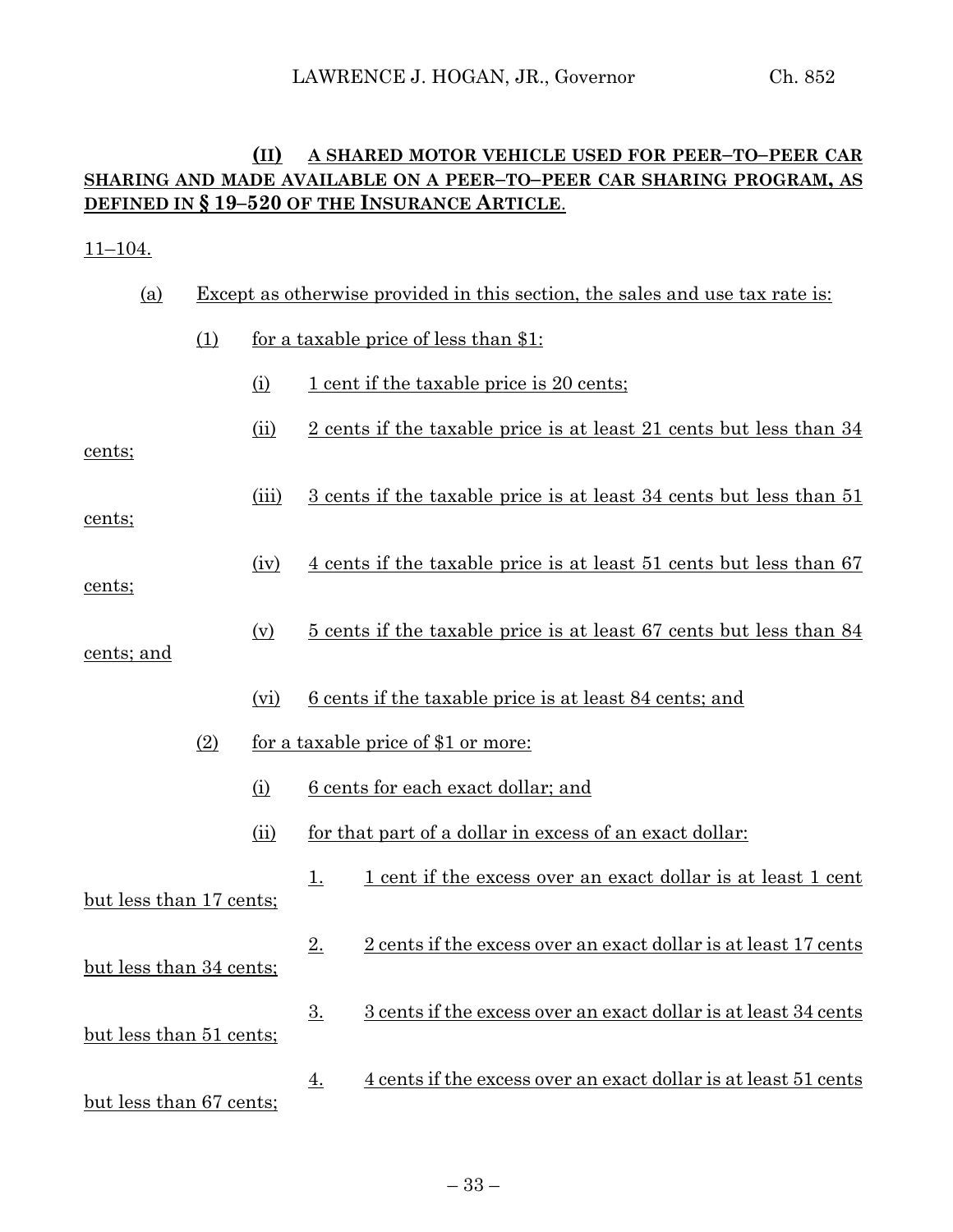Ch. 852 2018 LAWS OF MARYLAND

5. 5 cents if the excess over an exact dollar is at least 67 cents but less than 84 cents; and

6. 6 cents if the excess over an exact dollar is at least 84 cents.

(c) (1) In this subsection:

(i) "short–term vehicle rental" means a rental of a passenger car, as defined in § 11–144.2 of the Transportation Article, or a vehicle that may be registered as a Class D, E, F, G, or M vehicle under Title 13, Subtitle 9 of the Transportation Article, for a period of 180 days or less under the following terms:

1. the vendor does not provide a driver for the vehicle as a part of the rental; and

2. if the vehicle is a passenger car, as defined in  $\S 11-144.2$ of the Transportation Article, a multipurpose passenger vehicle, or a motorcycle, the vehicle is not to be used to transport individuals or property for hire; and

- (ii) "short–term vehicle rental" does not include a rental of:
- 1. a dump truck, as described in § 13–919 of the Transportation Article;
- 2. a tow truck, as described in § 13–920 of the Transportation Article; **[**or**]**
- 3. a farm vehicle exempt from the sales and use tax under  $\S$ 11–201(a) of this title**; OR**

# **4. A SHARED MOTOR VEHICLE USED FOR PEER–TO–PEER CAR SHARING AND MADE AVAILABLE ON A PEER–TO–PEER CAR SHARING PROGRAM, AS DEFINED IN § 19–520 OF THE INSURANCE ARTICLE AND THAT IS SUBJECT TO SALES AND USE TAX UNDER SUBSECTION (C–1) OF THIS SECTION**.

# **(C–1) THE SALES AND USE TAX RATE FOR SALES AND CHARGES MADE IN CONNECTION WITH A SHARED MOTOR VEHICLE USED FOR PEER–TO–PEER CAR SHARING AND MADE AVAILABLE ON A PEER–TO–PEER CAR SHARING PROGRAM, AS DEFINED IN § 19–520 OF THE INSURANCE ARTICLE, IS 8%.**

SECTION 4. AND BE IT FURTHER ENACTED, That, on or before December 31, 2019, the Consumer Protection Division of the Office of the Attorney General shall report to the Senate Finance Committee and the House Economic Matters Committee, in accordance with § 2–1246 of the State Government Article, on the number and nature of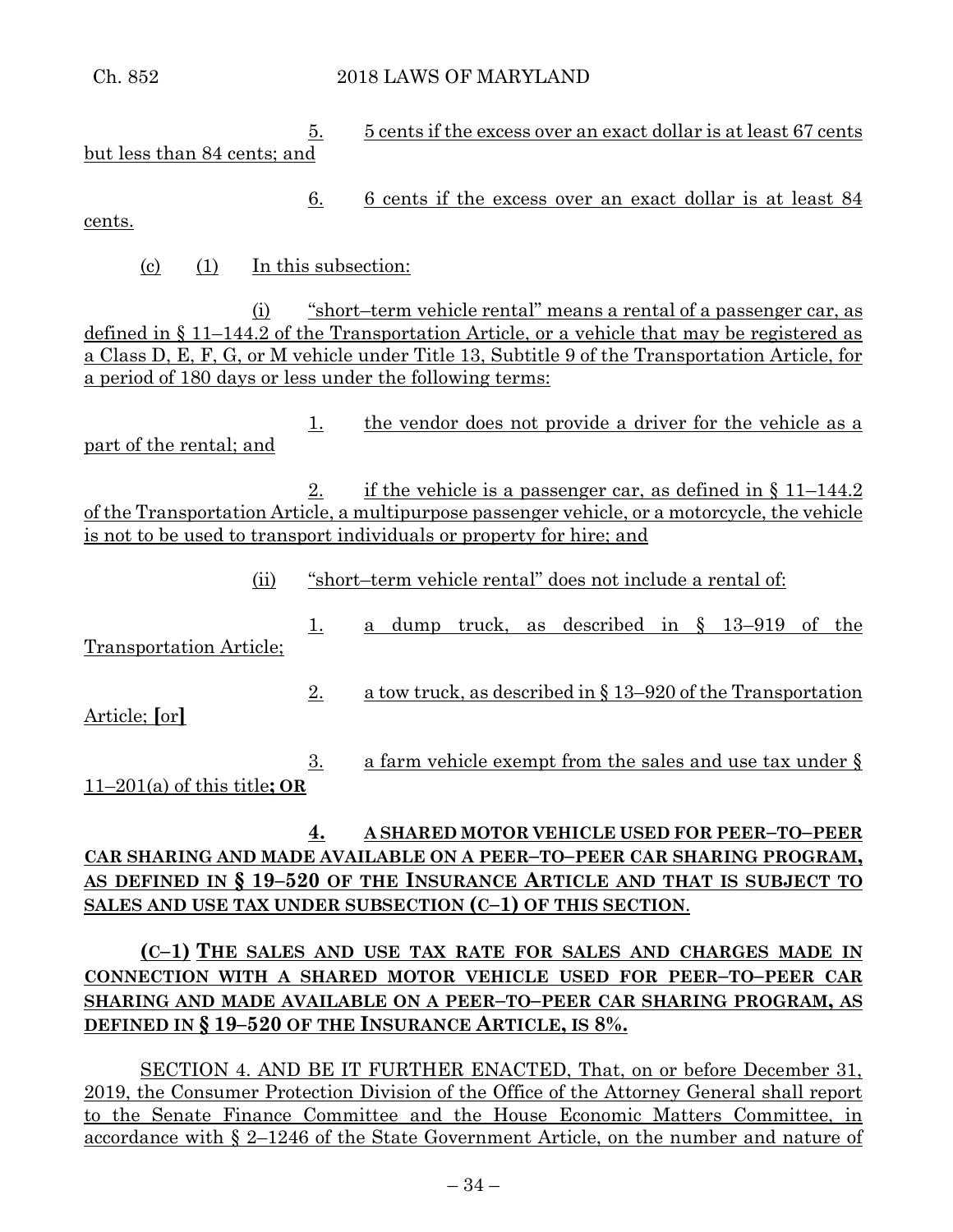complaints received relating to peer–to–peer car sharing programs, including complaints regarding the safety of shared motor vehicles.

SECTION 5. AND BE IT FURTHER ENACTED, That, on or before December 31, 2019:

### (1) the Motor Vehicle Administration shall:

(i) identify and compile information that could assist the General Assembly in determining a fair and equitable State taxation on sales and charges made in connection with a shared motor vehicle used for peer–to–peer car sharing and made available on a peer–to–peer car sharing program;

(ii) in identifying and compiling information under item (i) of this item, consider:

1. a comparison of taxation *excise titling taxes* and other governmental *motor vehicle* fees in the State:

A. relating to short–term vehicle rentals, including exemption from excise titling tax at the time of purchase of rental vehicles, reduced certificate of title fees at time of purchase of rental vehicles, reduced vehicle registration fees at time of purchase of rental vehicles, and reduced vehicle registration fees for biennial renewal of vehicle registrations; with

B. relating to peer–to–peer car sharing, including excise titling tax at the time of purchase of shared motor vehicles by shared vehicle owners, certificate of title fees at the time of purchase of shared motor vehicles by shared vehicle owners, vehicle registration fees at the time of purchase of shared motor vehicles by shared vehicle owners, and vehicle registration fees for biennial renewal of vehicle registrations;

2. a comparison of taxation *excise titling taxes* and other governmental *motor vehicle* fees relating to short–term vehicle rentals and peer–to–peer car sharing in other states;

3. a trend of the taxation *excise titling taxes* and other governmental *motor vehicle* fees collected by the Administration on short–term vehicle rentals in the State;

4. any other information that the Administration determines relevant to identifying and compiling information that could assist the General Assembly in making the determination described in item (i) of this item; and

(iii) report to the Senate Finance Committee and the House Economic Matters Committee, in accordance with  $\S$  2–1246 of the State Government Article, on its findings and *any* recommendations; and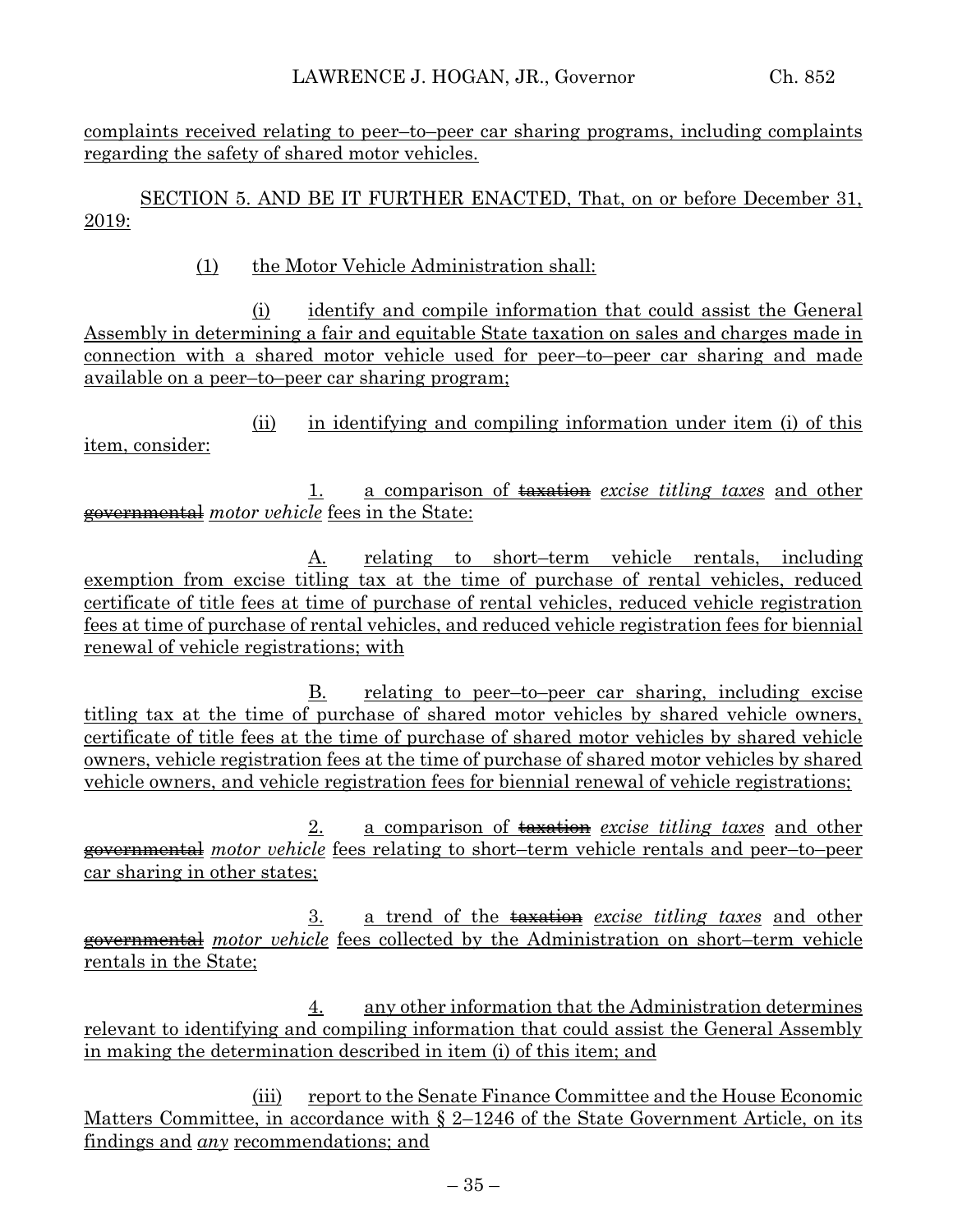# (2) the *Office of the* Comptroller shall:

(i) identify and compile information that could assist the General Assembly in determining a fair and equitable State taxation on sales and charges made in connection with a shared motor vehicle used for peer–to–peer car sharing and made available on a peer–to–peer car sharing program;

(ii) in identifying and compiling information under item (i) of this

item, consider:

the State:

1. a comparison of taxation and other governmental fees in

A. relating to short–term vehicle rentals, including income tax on rental car companies and sales tax on renters; with

 $B.$  relating to peer–to–peer car sharing, including income tax on peer–to–peer car sharing programs and shared vehicle owners and sales tax on shared vehicle drivers;

2. sales taxes imposed in other states on short–term vehicle rentals and on peer–to–peer car sharing, including whether they impose as a percentage of sales or on a flat per day basis that, for comparison purposes, can be equated to a percentage of sales and the sales and charges that are included as a taxable price for the sales tax in other states;

3. whether a different taxation percentage on sales of short–term vehicle rentals than is on sales of peer–to–peer car sharing could be based on differences in the current government taxes and fees paid by each;

4. a comparison of taxation and other governmental fees relating to short–term vehicle rentals and peer–to–peer car sharing in other states;

5. a trend of the taxation and other governmental fees collected by the Comptroller on short–term vehicle rentals and peer–to–peer car sharing in the State; and

6. any other information that the Comptroller determines relevant to the identification and compilation of information that could assist the General Assembly in making a determination described under item (i) of this item; and

(iii) report to the Senate Finance Committee and the House Economic Matters Committee, in accordance with § 2–1246 of the State Government Article, on its findings and *any* recommendations.